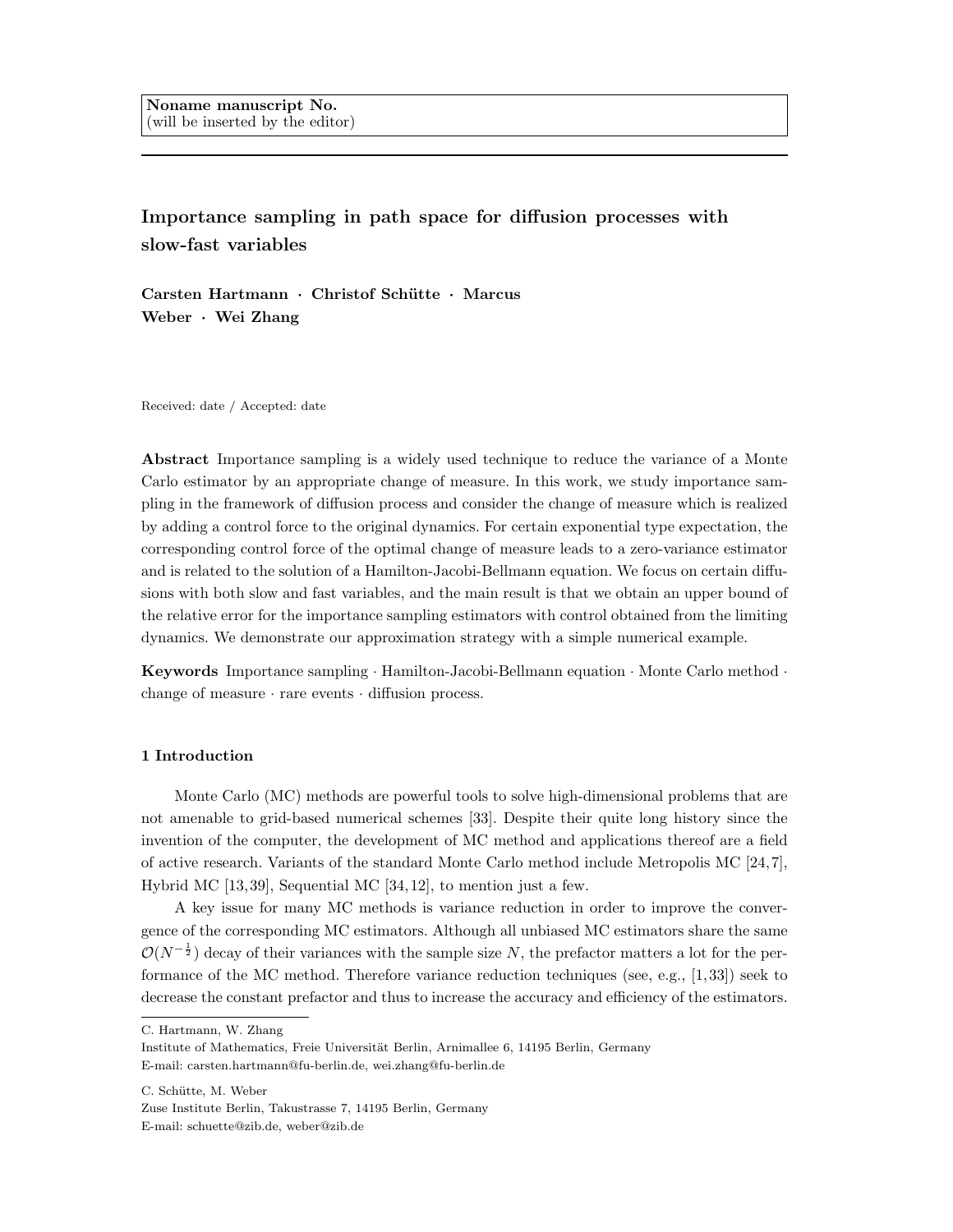In this paper, we focus on the importance sampling method for variance reduction. The basic idea is to generate samples from an alternative probability distribution (rather than sampling from the original probability distribution), so that the "important" regions in state space are more frequently sampled. To give an example, consider a real-valued random variable *X* on some probability space  $(\Omega, \mathcal{F}, \mathbf{P})$  and the calculation of a probability

$$
\mathbf{P}(X \in B) = \mathbf{E}(\chi_B(X))
$$

of the event  $\{\omega \in \Omega : X(\omega) \in B\}$  that is rare. When set *B* is rarely hit by the random variable *X*, it may be a good idea to draw samples from another probability distribution, say, **Q** so that the event  $\{X \in B\}$  has larger probability under **Q**. An unbiased estimator of  $P(X \in B)$  can then be based on the appropriately reweighted expectation under **Q**, i.e.,

$$
\mathbf{E}(\chi_B(X)) = \mathbf{E}_{\mathbf{Q}}(\chi_B(X)\Psi) ,
$$

with  $\Psi(\omega) = (\mathrm{d}\mathbf{P}/\mathrm{d}\mathbf{Q})(\omega)$  being the Radon-Nikodym derivative of **P** with respect to **Q**. The difficulty now lies in a clever choice of **Q**, because not every probability measure **Q** that puts more weight on the "important" region *B* leads to a variance reduction of the corresponding estimator. Especially in cases when the two probability distributions are too different from each other so that the Radon-Nikodym derivative *Ψ* (or likelihood ratio) becomes almost degenerate, the variance typically grows and one is better off with the plain vanilla MC estimator that is based on drawing samples from the original distribution **P**. Importance sampling thus deals with clever choices of **Q** that enhance the sampling of events like  $\{X \in B\}$  while mimicking the behaviour of the original distribution in the relevant regions. Often such a choice can be based on large deviation asymptotics that provides estimates for the probability of the event  ${X \in B}$ as a function of a smallness parameter; see, e.g.,  $[5, 22, 2, 16, 15, 44]$ .

Here we focus on the path sampling problem for diffusion processes. Specifically, given a diffusion process  $(X_t)_{t\geq0}$  governed by a stochastic differential equation (SDE), our aim is to compute the expectation of some path functional of  $X_t$  with respect to the underlying probability measure **P** generated by the Brownian motion. In this setting, we want to apply importance sampling and draw samples (i.e. trajectories) from a modified SDE to which a control force has been added that drives the dynamics to the important state space regions. The control force generates a new probability measure on the space of trajectories  $(X_t)_{t>0}$ , and estimating the expectation of the path functional with respect to the original probability measure by sampling from the controlled SDE is possible if the trajectories are reweighted according to the Cameron-Martin-Girsanov formula [36]. We confine ourselves to certain exponential path functionals which will be explicitly given below. For this type of path functionals, the optimal change of measure exists that admits importance sampling estimator with zero variance. Furthermore, the path sampling problem admits a dual formulation in terms of a stochastic optimal control problem, in which case finding the optimal change of measure is equivalent to solving the Hamilton-Jacobi-Bellmann (HJB) equation associated with the stochastic control problem.

While in general it is impractical to find the exact optimal control force by solving an optimal control problem, there is some hope to find computable approximations to the optimal control that yield importance sampling estimators which are sufficiently accurate in that they have small variance. A general theoretical framework has been established by Dupuis and Wang in [17,16], where they connected the subsolutions of HJB equation and the rate of variance decay for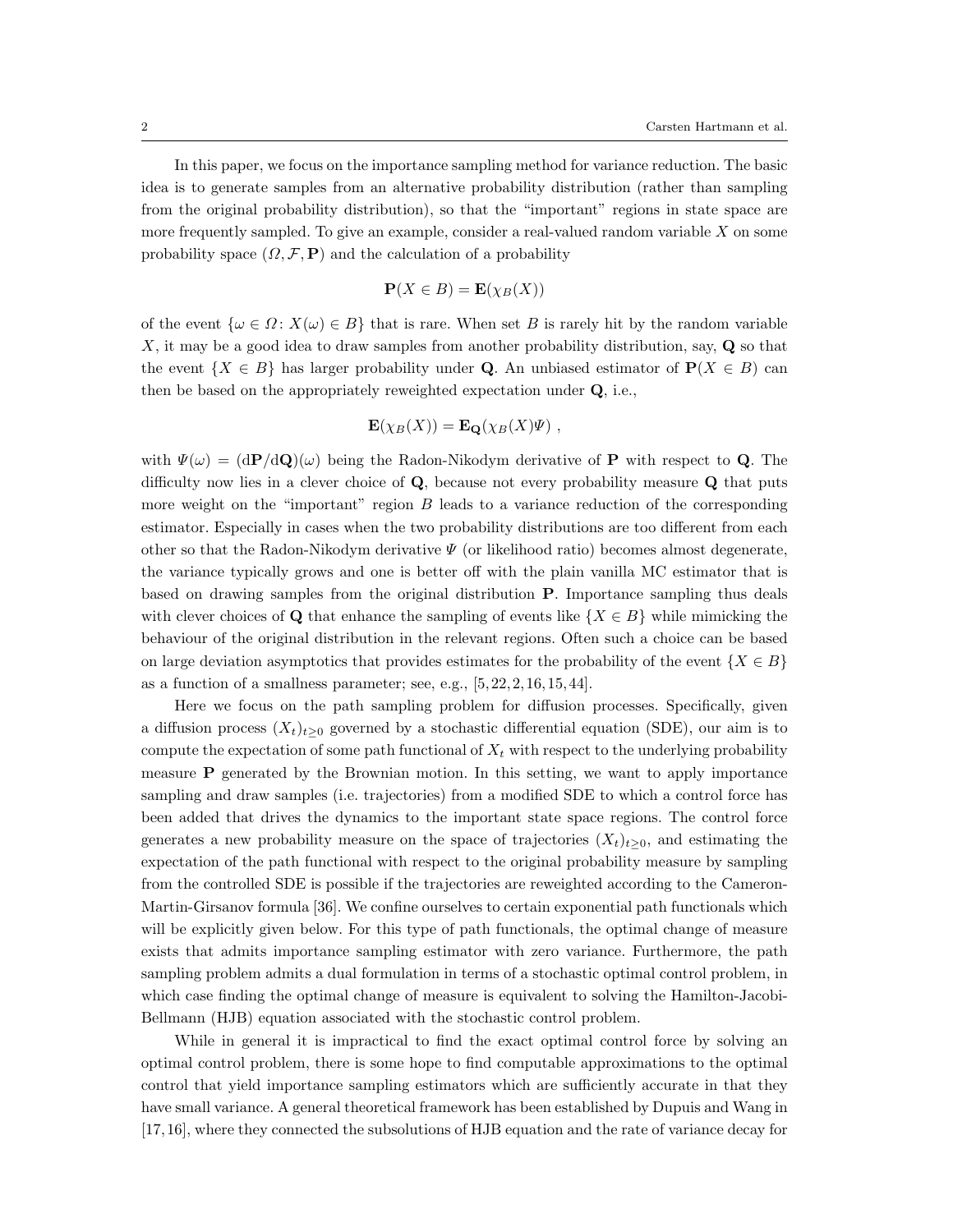applied by Dupuis, Spiliopoulos and Wang in a series of papers [14, 15, 40, 42] to study systems of quite general forms and several adaptive importance sampling schemes were suggested based on large deviation analysis. In many cases, these importance sampling schemes were shown to be asymptotically optimal in logarithmic sense. Also see discussions in [44, 41]. More closely related to our present work, dynamics involving two parameters  $\delta$ ,  $\epsilon$  and with slow-fast variables were studied in [40]. The author there performed a systematic analysis for dynamics within different regimes according to the asymptotics of ratio  $\frac{\epsilon}{\delta}$  as  $\epsilon \to 0$ , where  $\delta = \delta(\epsilon)$ . Importance sampling for systems in the regime when  $\frac{\epsilon}{\delta} \to +\infty$  with random environment was studied in [42]. Also, in [44] the authors proposed a numerical way to compute control which leads to importance sampling estimator with vanishing relative error for diffusion processes in the small noise limit. On the other hand, while it is crucial to study importance sampling in the small noise limit when  $\epsilon \to 0$ , some recent work [43,41] considered the performance of importance sampling estimators when  $\epsilon$ is small but fixed (pre-asymptotic), especially when systems' metastability is involved [43].

Inspired by these previous studies, in the present work we consider importance sampling problem for diffusions with two different time scales. See dynamics (3.1) in Section 3. Instead of studying importance sampling estimators associated with general subsolutions of the HJB equation as in  $[16, 14, 15, 40, 42]$ , we consider a specific control which can be constructed from the low-dimensional limiting dynamics. The main contribution of the present work is Theorem 3.1 in Section 3. It states that, under certain assumptions, the importance sampling estimator associated to this specific control is asymptotically optimal in the time scale separation limit and an upper bound on the relative error of the corresponding estimator is obtained. To the best of our knowledge, this is the first result where the dependence of the relative error of the importance sampling estimator on the time-scale separation parameter is explicitly given. As a secondary contribution, since the proof is based on a careful study of the multiscale process and the limiting process, several convergence results related to the original process and the limiting process are obtained as a by-product. See Theorem 5.2-5.4 in Section 5.

Before concluding the introduction, we compare our results with the previous work in more details and discuss some limitations. First of all, the dynamics (3.1) considered in the present work is less general than the dynamics considered in [40, 42]. Specifically, dynamics (3.1) is a special case of [40,42] corresponding to coefficients  $b = g = \tau_1 = 0$  there. Secondly, instead of considering asymptotic regime for both  $\epsilon, \delta \to 0$  as in [15, 40, 42], here we only consider the timescale separation limit and assume the other parameter  $\beta$  in (3.1), which is related to system's temperature, is fixed (although could be large). Roughly speaking, this is equivalent to the case when  $\delta \to 0$  with fixed  $\epsilon$  in [40, 42]. Accordingly, the constant in Theorem 3.1 also depends on *β*. Thirdly, we assume Lipschitz conditions on system's coefficients, which may be restrictive in many applications. Generalizing the theoretical results to non-Lipschitz case is possible but not trivial and will be considered in future work. See [9] for related studies on reaction-diffusion equations.

Nevertheless, dynamics (3.1) is an interesting mathematical model which exhibits both slow and fast time scales and belongs to the "averaging case" in the literatures [3, 37] and our results are of different type comparing to the above mentioned literatures. In applications, especially in climate sciences and molecular dynamics [4, 35, 38], systems may have a few degrees of freedom which evolves on a large time scale and exhibits *metastability* feature, while the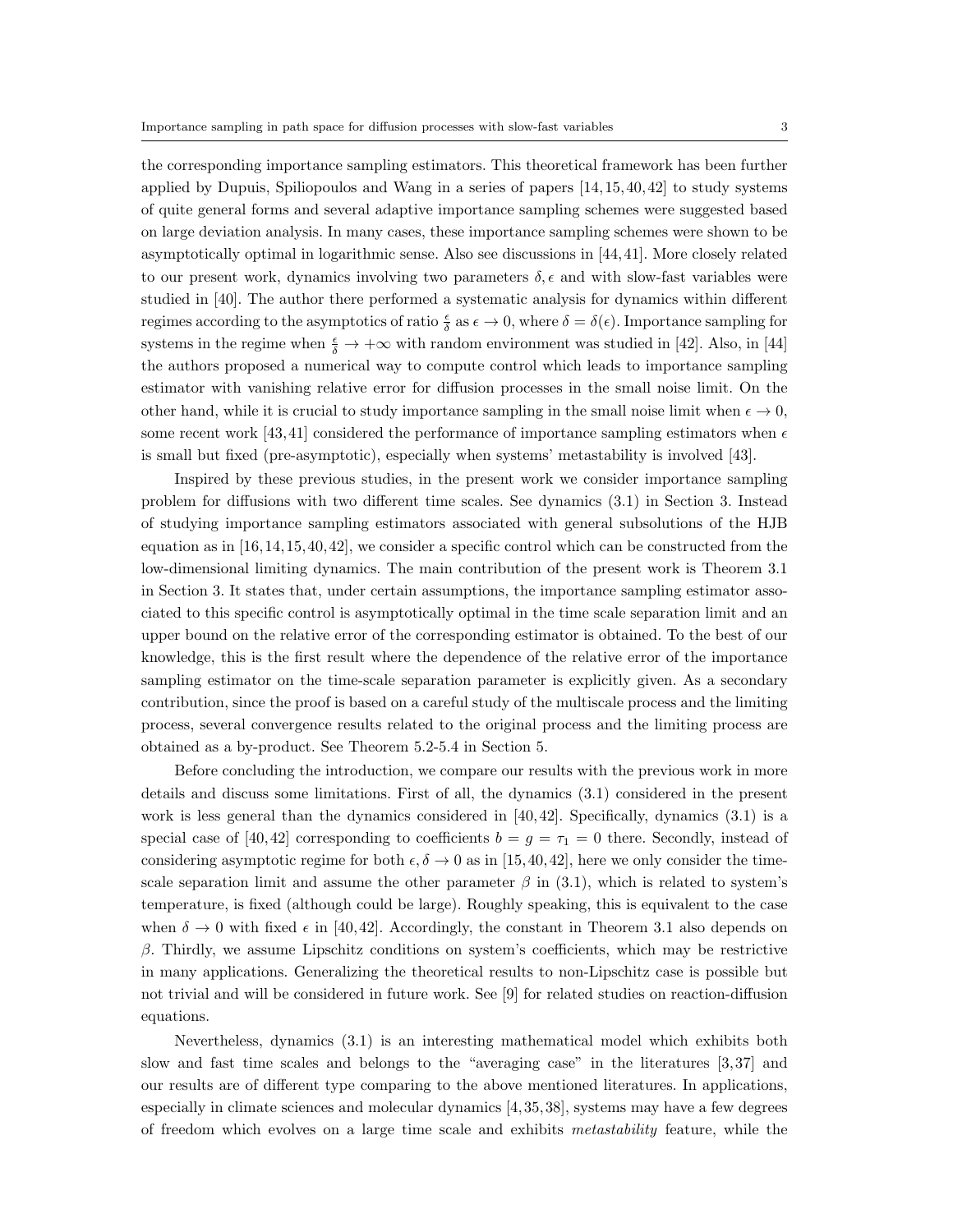other degrees of freedom are rapidly evolving. In this situation, due to the existence of systems' metastability, standard Monte Carlo sampling may become inefficient with a large variance even for moderate temperature  $\beta$  (also see [43]). We expect our results will be instructive for studying importance sampling in this situation. Also see Section 4 for more discussions on a simple illustrative numerical example.

**Organization of the article.** This paper is organized as follows. In Section 2, we briefly introduce the importance sampling method in the diffusion setting and discuss the variance of Monte Carlo estimators corresponding to a general control force. Section 3 states the assumptions and our main result: an upper bound of the relative error for the importance sampling estimator based on suboptimal controls for the multiscale diffusions; the result is proved in Section 5, but we provide some heuristic arguments based on formal asymptotic expansions already in Section 3. Section 4 shows a simple numerical example that demonstrate the performance of the importance sampling method. Appendix A and B contain technical results that are used in the proof.

## **2 Importance sampling of diffusions**

We consider the conditional expectation

$$
I = \mathbf{E} \left[ \exp \left( -\beta \int_{t}^{T} h(z_s) \, ds \right) \Big| z_t = z \right] \tag{2.1}
$$

on fixed time interval  $[t, T]$ , where  $\beta > 0$ ,  $h : \mathbb{R}^n \to \mathbb{R}^+$ , and  $z_s \in \mathbb{R}^n$  satisfies the dynamics

$$
dz_s = b(z_s)ds + \beta^{-1/2}\sigma(z_s)dw_s, \quad t \le s \le T
$$
  

$$
z_t = z
$$
 (2.2)

with  $b: \mathbb{R}^n \to \mathbb{R}^n$ ,  $\sigma: \mathbb{R}^n \to \mathbb{R}^{n \times m}$ ,  $w_s$  is a standard *m*-dimensional Wiener process. An expectation similar to (2.1) may arise either as an object to study importance sampling method [15,40, 42, 44], or due to its connection to certain optimal control problem [6, 18]. In recent years, it has also been exploited by physicists to study phase transitions [27, 25].

In the following of this section, we will introduce the importance sampling method to compute quantify (2.1). To simplify matters, we assume all the coefficients are smooth and the controls satisfy the Novikov condition such that the Girsanov theorem can be applied [36]. Specific assumptions and the concrete form of dynamics will be given in Section 3.

It is known that SDE (2.2) induces a probability measure **P** over the path ensembles  $z_s, t \leq$  $s \leq T$  starting from  $z$ . To apply the importance sampling method, we introduce

$$
d\bar{w}_s = \beta^{1/2} u_s ds + dw_s, \qquad (2.3)
$$

where  $u_s \in \mathbb{R}^m$  will be referred to as the *control force*. Then it follows from Girsanov theorem [36] that  $\bar{w}_s$  is a standard *m*-dimensional Wiener process under probability measure  $\bar{P}$ , where the Radon-Nikodym derivative is

$$
\frac{d\bar{P}}{dP} = Z_t = \exp\left(-\beta^{1/2} \int_t^T u_s \, dw_s - \frac{\beta}{2} \int_t^T |u_s|^2 ds\right). \tag{2.4}
$$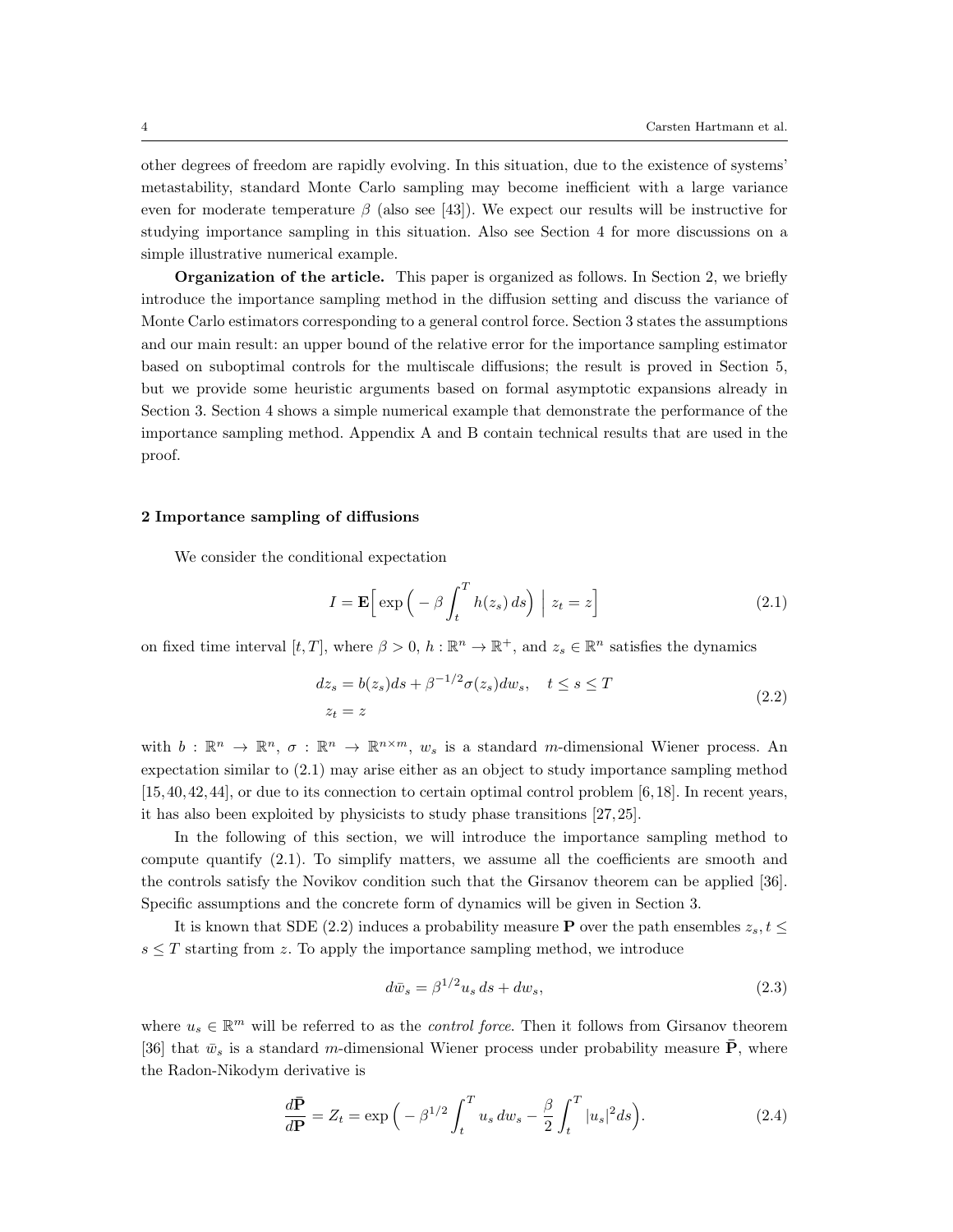In the following, we will omit the conditioning on the initial value at time  $t$ . Let  $\overline{\mathbf{E}}$  denote the expectation under  $\bar{P}$ , then we have

$$
I = \mathbf{E} \Big[ \exp \Big( -\beta \int_t^T h(z_s) \, ds \Big) \Big] = \mathbf{\bar{E}} \Big[ \exp \Big( -\beta \int_t^T h(z_s^u) \, ds \Big) Z_t^{-1} \Big],\tag{2.5}
$$

with variance

$$
\text{Var}_u I = \bar{\mathbf{E}} \Big[ \exp \Big( -2\beta \int_t^T h(z_s^u) \, ds \Big) (Z_t)^{-2} \Big] - I^2. \tag{2.6}
$$

Moreover, under  $\bar{P}$ , we have

$$
dz_s^u = b(z_s^u)ds - \sigma(z_s^u)u_s ds + \beta^{-1/2}\sigma(z_s^u) d\bar{w}_s, \quad t \le s \le T
$$
  
\n
$$
z_t^u = z.
$$
\n(2.7)

Now consider the calculation of (2.5) by a Monte Carlo sampling in path space, and suppose that *N* independent trajectories  $\{z_s^{u,i}, t \leq s \leq T\}$  of (2.7) have been generated where  $i =$  $1, 2, \dots, N$ . An unbiased estimator of  $(2.1)$  is now given by

$$
I_N = \frac{1}{N} \sum_{i=1}^{N} \left[ \exp\left( -\beta \int_t^T h(z_s^{u,i}) \, ds \right) (Z_t^{u,i})^{-1} \right],\tag{2.8}
$$

whose variance is

$$
\text{Var}_u I_N = \frac{\text{Var}_u I}{N} = \frac{1}{N} \Big[ \bar{\mathbf{E}} \Big( \exp \Big( -2\beta \int_t^T h(z_s^u) \, ds \Big) (Z_t)^{-2} \Big) - I^2 \Big]. \tag{2.9}
$$

Notice that  $Z_t = 1$  when  $u_s \equiv 0$ , and we recover the standard Monte Carlo method. In order to quantify the efficiency of the Monte Carlo method, we introduce the *relative error* [16,44]

$$
RE_u(I) = \frac{\sqrt{\text{Var}_u I}}{I}.
$$
\n(2.10)

The advantage of introducing the control force *u<sup>s</sup>* is that we may choose *u<sup>s</sup>* to reduce the relative error of the estimator  $(2.8)$ . From  $(2.6)$  and  $(2.9)$ , we can see that minimizing the relative error of the new estimator is equivalent to choosing *u<sup>s</sup>* such that

$$
\frac{1}{I^2}\mathbf{\bar{E}}\Big[\exp\Big(-2\beta\int_t^T h(z_s^u)\,ds\Big)(Z_t)^{-2}\Big]\tag{2.11}
$$

is as close as possible to 1.

#### 2.1 Dual optimal control problem and estimate of relative error

To proceed, we make use of the following duality relation [6]:

$$
\log \mathbf{E} \Big[ \exp \Big( -\beta \int_t^T h(z_s) \, ds \Big) \Big] = -\beta \inf_{u_s} \mathbf{E} \Big\{ \int_t^T h(z_s^u) \, ds + \frac{1}{2} \int_t^T |u_s|^2 \, ds \Big\} \,, \tag{2.12}
$$

where the infimum is over all processes  $u_s$  which are progressively measurable with respect to the augmented filtration generated by the Brownian motion. See [6] for more discussions. It is known that there is a feedback control  $\hat{u}_s$  such that the infimum on the right-hand side (RHS) of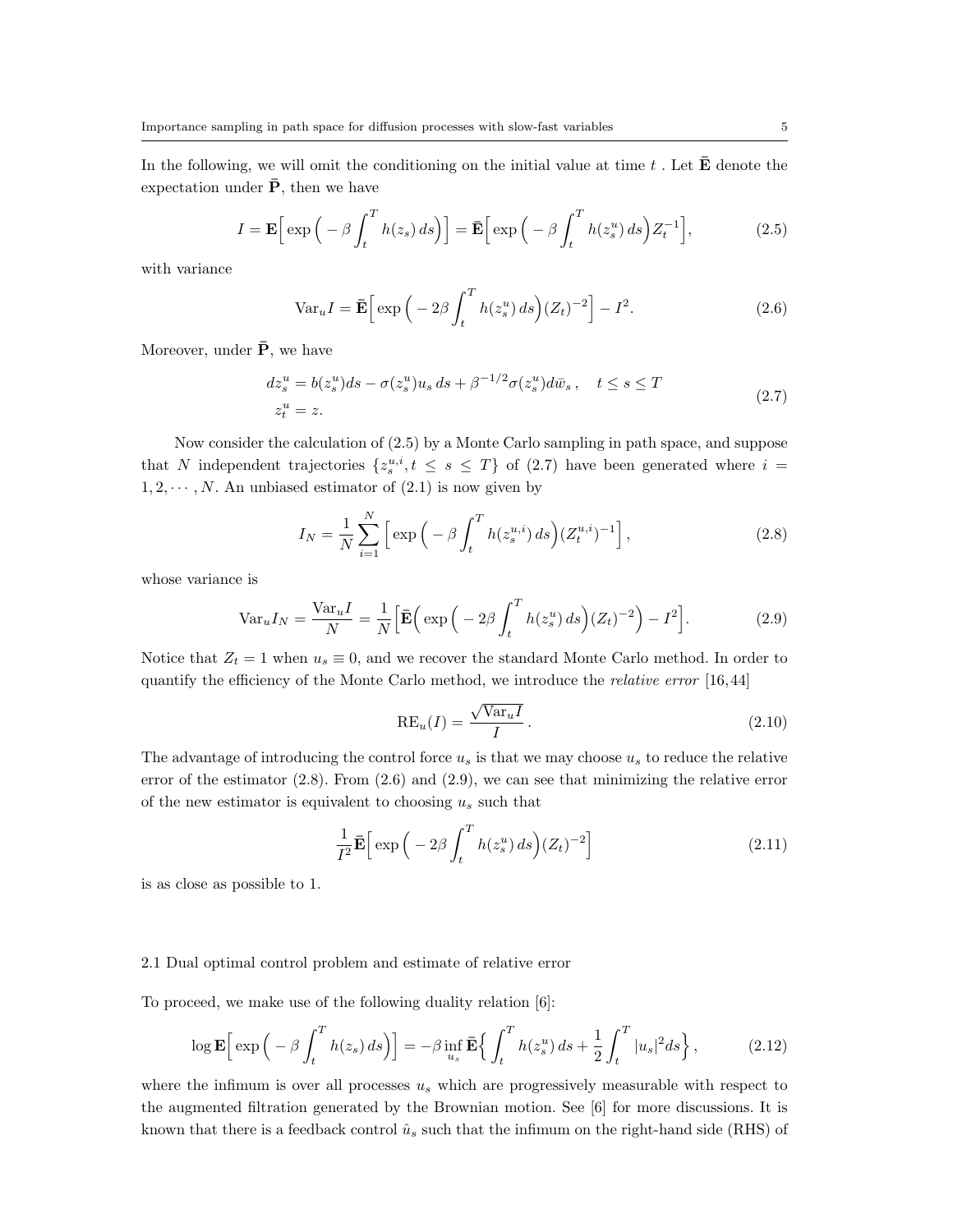$(2.12)$  is attained (see Theorem 3.1 in [18]). We will call  $\hat{u}_s$  the *optimal control force*. Accordingly we define  $\hat{w}_s, \hat{Z}_t, \hat{P}$  to be the respective quantities in (2.3) and (2.4) with  $u_s$  replaced by  $\hat{u}_s$ , and we denote  $\hat{z}_s = \hat{z}_s^{\hat{u}}$  the solution of (2.7) with control force  $\hat{u}_s$ . Using Jensen's inequality one can show that (2.12) implies

$$
\exp\left(-\beta \int_{t}^{T} h(\hat{z}_s) ds\right) \hat{Z}_t^{-1} = I, \qquad \hat{\mathbf{P}} - a.s. \tag{2.13}
$$

Combining the above equality with (2.9) it follows that the change of measure induced by  $\hat{u}_s$  is optimal in the sense that the variance of the importance sampling estimator (2.8) vanishes.

It is helpful to note that the RHS of (2.12) has an interpretation as the value function of a stochastic control problem:

$$
U(t,z) = \inf_{u_s} \bar{\mathbf{E}} \left( \int_t^T h(z_s^u) \, ds + \frac{1}{2} \int_t^T |u_s|^2 \, ds \, \Big| \, z_t = z \right). \tag{2.14}
$$

From dynamic programming principle [18], we know *U*(*t, z*) satisfies the following *Hamilton-Jacobi-Bellman* or *dynamic programming* equation:

$$
\frac{\partial U}{\partial t} + \min_{c \in \mathbb{R}^m} \left\{ h + \frac{1}{2} |c|^2 + (b - \sigma c) \cdot \nabla U + \frac{1}{2\beta} \sigma \sigma^T : \nabla^2 U \right\} = 0
$$
\n
$$
U(T, z) = 0,
$$
\n(2.15)

which implies that the optimal control force  $\hat{u}_s$  is of feedback form and satisfies

$$
\hat{u}_s = \sigma^T(\hat{z}_s) \nabla U(s, \hat{z}_s). \tag{2.16}
$$

Now we estimate  $(2.11)$  and thus the relative error  $(2.10)$  for a general control  $u_s$ . To this end we suppose that the probability measures  $\bar{P}$  and  $\hat{P}$  are mutually equivalent. Then, using (2.13), we can conclude that

$$
\exp\left(-\beta \int_{t}^{T} h(\hat{z}_s) ds\right) \hat{Z}_t^{-1} = I, \qquad \bar{\mathbf{P}} - a.s. \tag{2.17}
$$

and therefore

$$
\frac{1}{I^2} \bar{\mathbf{E}} \Big[ \exp \Big( -2\beta \int_t^T h(z_s^u) ds \Big) (Z_t)^{-2} \Big] = \frac{1}{I^2} \bar{\mathbf{E}} \Big[ \exp \Big( -2\beta \int_t^T h(\hat{z}_s) ds \Big) (\hat{Z}_t)^{-2} \Big( \frac{\hat{Z}_t}{Z_t} \Big)^2 \Big] \n= \bar{\mathbf{E}} \Big[ \Big( \frac{\hat{Z}_t}{Z_t} \Big)^2 \Big],
$$
\n(2.18)

where by Girsanov's formula  $(2.4)$ , we have

$$
\left(\frac{\hat{Z}_t}{Z_t}\right)^2 = \exp\left(-2\beta^{1/2}\int_t^T (\hat{u}_s - u_s)dw_s - \beta\int_t^T (|\hat{u}_s|^2 - |u_s|^2)ds\right).
$$
 (2.19)

In order to simplify (2.18), we follow [15] and introduce another control force  $\tilde{u}_s$  and change the measure again. Specifically, we choose  $\tilde{u}_s = 2\hat{u}_s - u_s$  and define  $\tilde{w}_t$ ,  $\tilde{\bar{P}}$ ,  $\tilde{Z}_t$  as in (2.3)–(2.4), with  $u_s$  being replaced by  $\tilde{\bar{u}}_s$ . If we now let  $\tilde{\bar{\mathbf{E}}}$  denote the expectation with respect to  $\tilde{\bar{\mathbf{P}}}$  then, using equations  $(2.18)$  and  $(2.19)$ , we obtain

$$
\bar{\mathbf{E}}\Big[\Big(\frac{\hat{Z}_t}{Z_t}\Big)^2\Big] = \tilde{\bar{\mathbf{E}}}\Big[\Big(\frac{\hat{Z}_t}{Z_t}\Big)^2 \tilde{\bar{Z}}_t^{-1} Z_t\Big] = \tilde{\bar{\mathbf{E}}}\Big[\exp\Big(\beta \int_t^T |\hat{u}_s - u_s|^2 ds\Big)\Big].\tag{2.20}
$$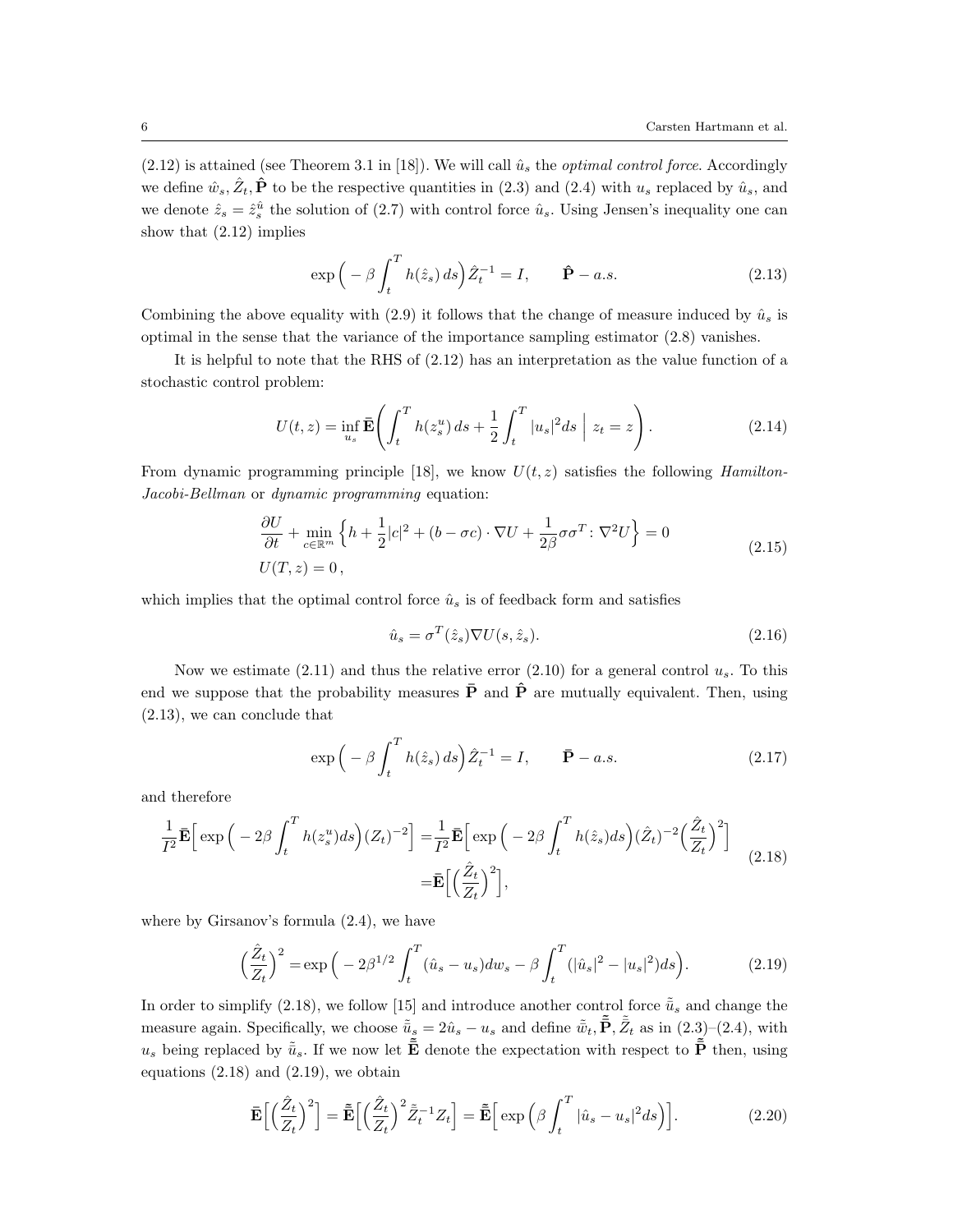### **3 Importance sampling of multiscale diffusions**

Our main result in this paper concerns dynamics with two time scales. Specifically, we consider the case when the state variable  $z \in \mathbb{R}^n$  can be split into a slow variable  $x \in \mathbb{R}^k$  and a fast variable  $y \in \mathbb{R}^l$ , i.e.  $z = (x, y)$ ,  $k + l = n$ , and we assume that  $(2.2)$  is of the form

$$
dx_s = f(x_s, y_s)ds + \beta^{-1/2}\alpha_1(x_s, y_s)dw_s^1
$$
  
\n
$$
dy_s = \frac{1}{\epsilon}g(x_s, y_s)ds + \beta^{-1/2}\frac{1}{\sqrt{\epsilon}}\alpha_2(x_s, y_s)dw_s^2
$$
\n(3.1)

where  $f: \mathbb{R}^n \to \mathbb{R}^k$ ,  $g: \mathbb{R}^n \to \mathbb{R}^l$  are smooth vector fields,  $\alpha^1: \mathbb{R}^n \to \mathbb{R}^{k \times m_1}$ ,  $\alpha^2: \mathbb{R}^n \to \mathbb{R}^{l \times m_2}$ are smooth noise coefficients and  $w_s^1 \in \mathbb{R}^{m_1}$ ,  $w_s^2 \in \mathbb{R}^{m_2}$  are independent Wiener processes with  $m_1, m_2 > 0$ . The parameter  $\epsilon \ll 1$  describes the time-scale separation between processes  $x_s$  and *ys*.

Let  $x \in \mathbb{R}^k$  be given and suppose that the fast subsystem

$$
dy_s = \frac{1}{\epsilon} g(x, y_s) ds + \beta^{-1/2} \frac{1}{\sqrt{\epsilon}} \alpha_2(x, y_s) dw_s^2, \qquad y_t = y \in \mathbb{R}^l,
$$
 (3.2)

is ergodic with unique invariant measure whose density is  $\rho_x(y)$  with respect to Lebesgue measure (see Appendix B for more details). Then it is well known that when  $\epsilon \to 0$ , under some mild conditions on the coefficients, the slow component of  $(3.1)$  converges in probability to the averaged dynamics [19, 29, 37, 32]

$$
d\tilde{x}_s = \tilde{f}(\tilde{x}_s)ds + \beta^{-1/2}\tilde{\alpha}(\tilde{x}_s)dw_s, \quad t \le s \le T
$$
  

$$
\tilde{x}_t = x,
$$
 (3.3)

where for every  $x \in \mathbb{R}^k$ , we have

$$
\widetilde{f}(x) = \int_{\mathbb{R}^l} f(x, y) \rho_x(y) \, dy, \qquad \widetilde{\alpha}(x) \widetilde{\alpha}(x)^T = \int_{\mathbb{R}^l} \alpha_1(x, y) \alpha_1(x, y)^T \rho_x(y) \, dy. \tag{3.4}
$$

Further define

$$
\widetilde{h}(x) = \int_{\mathbb{R}^l} h(x, y) \rho_x(y) \, dy \tag{3.5}
$$

and consider the averaged value function

$$
U_0(t,x) = \inf_u \mathbf{\bar{E}} \Big\{ \int_t^T \widetilde{h}(\widetilde{x}_s^u) ds + \frac{1}{2} \int_t^T |u_s|^2 ds \Big\},\tag{3.6}
$$

where  $\widetilde{x}_s^u \in \mathbb{R}^k$  is the solution of

$$
d\widetilde{x}_{s}^{u} = \widetilde{f}(\widetilde{x}_{s}^{u})ds - \widetilde{\alpha}(\widetilde{x}_{s}^{u})u_{s}ds + \beta^{-1/2}\widetilde{\alpha}(\widetilde{x}_{s}^{u})dw_{s}, \quad t \leq s \leq T
$$
  

$$
\widetilde{x}_{t}^{u} = x.
$$
 (3.7)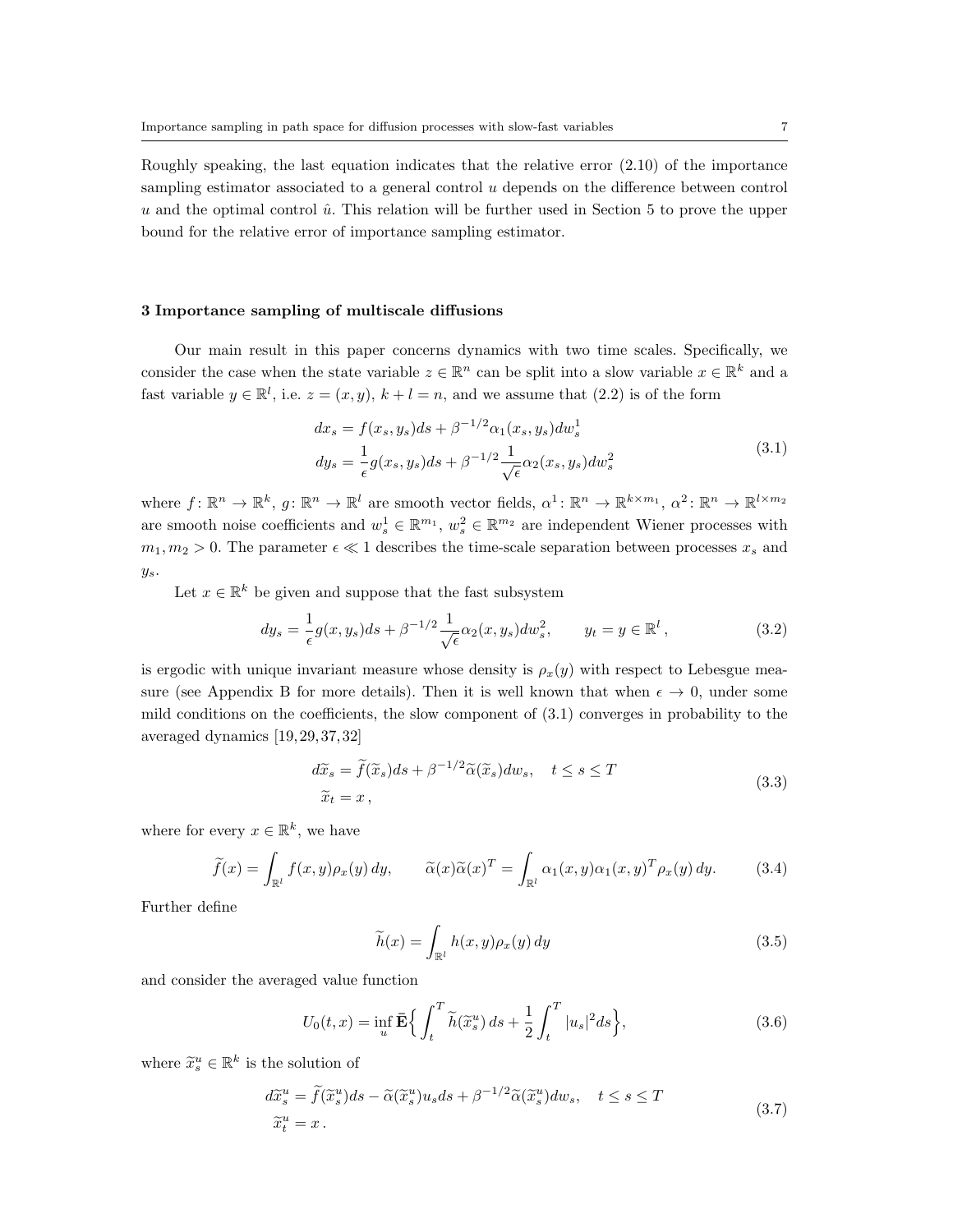The idea of using suboptimal controls for importance sampling of multiscale systems such as  $(3.1)$  is to use the solution of the limiting control problem  $(3.6)$ – $(3.7)$  to construct an asymptotically optimal control of the form

$$
\hat{u}_s^0 = \left(\alpha_1^T(x_s^u, y_s^u)\nabla_x U_0(x_s^u), 0\right),\tag{3.8}
$$

for the full system. Comparing  $(3.8)$  to the optimal control force  $(2.16)$ , this means that we construct the control for the slow variable by using the averaged value function  $U_0$  in (3.6) and leave the fast variable uncontrolled. Notice that control (3.8) has also been suggested in [40] for more general dynamics with a general subsolution of the HJB equation.

*Remark 1* Another variant of a suboptimal control would be

$$
\hat{u}_s^0 = \left(\tilde{\alpha}^T(x_s^u)\nabla_x U_0(x_s^u), 0\right),\tag{3.9}
$$

where the *x*-component is the optimal control of the averaged system  $(3.6)$ – $(3.7)$ . The advantage of using (3.9) rather than (3.8) is that the fast variables do not need to be explicitly known or observable in order to control the system. In the following we will assume that  $\alpha_1$  is independent of *y*, in which case (3.8) and (3.9) coincide (see Assumption 3).

### 3.1 Main result

Our main assumptions are as follows.

**Assumption 1**  $f, g, h, \alpha_1, \alpha_2$  are  $C^2$  functions, with derivatives that are uniformly bounded by *a* constant  $C > 0$ .  $\alpha_1, \alpha_2$  *and h are bounded. Furthermore, there exist constants*  $C_1 > 0$ *, such that*

$$
\zeta^T \alpha_2(x, y) \alpha_2(x, y)^T \zeta \ge C_1 |\zeta|^2,
$$

 $x \in \mathbb{R}^k, \zeta, y \in \mathbb{R}^l$ .

**Assumption 2**  $\exists \lambda > 0$ , such that  $\forall x \in \mathbb{R}^k, y_1, y_2 \in \mathbb{R}^l$ , we have

$$
\langle g(x,y_1) - g(x,y_2), y_1 - y_2 \rangle + \frac{3}{\beta} ||\alpha_2(x,y_1) - \alpha_2(x,y_2)||^2 \le -\lambda |y_1 - y_2|^2, \tag{3.10}
$$

*where*  $\|\cdot\|$  *denotes the Frobenius norm.* 

**Assumption 3**  $\alpha_1$  *and*  $h$  *do not depend on y.* 

- *Remark 2* 1. Assumption 1 implies the coefficients are Lipschitz functions. In particular, it holds that  $|f(x, y)| \leq C(1 + |x| + |y|)$   $\forall x \in \mathbb{R}^k, y \in \mathbb{R}^l$  (similarly for the other coefficients).
- 2. For  $\tilde{f}$  as given by (3.4), Lemma B.4 in Appendix B implies that  $\tilde{f}$  is Lipschitz continuous. Unlike  $[32]$ , we do not assume that  $f$  is bounded.
- 3. Assumption 2 guarantees that the fast dynamics are quickly mixing. As we study the asymptotic solution of (3.1) as  $\epsilon \to 0$  at fixed noise intensity, the inverse temperature  $\beta$  can be absorbed into the coefficients  $\alpha_1$ ,  $\alpha_2$  and *h*. In Section 5, we will therefore assume  $\beta = 1$ , in which case Assumption 2 implies that

$$
\langle \nabla_y g \xi, \xi \rangle + 3 \| \nabla_y \alpha_2 \xi \|^2 \le -\lambda |\xi|^2, \quad \forall y, \xi \in \mathbb{R}^l, x \in \mathbb{R}^k,
$$
\n(3.11)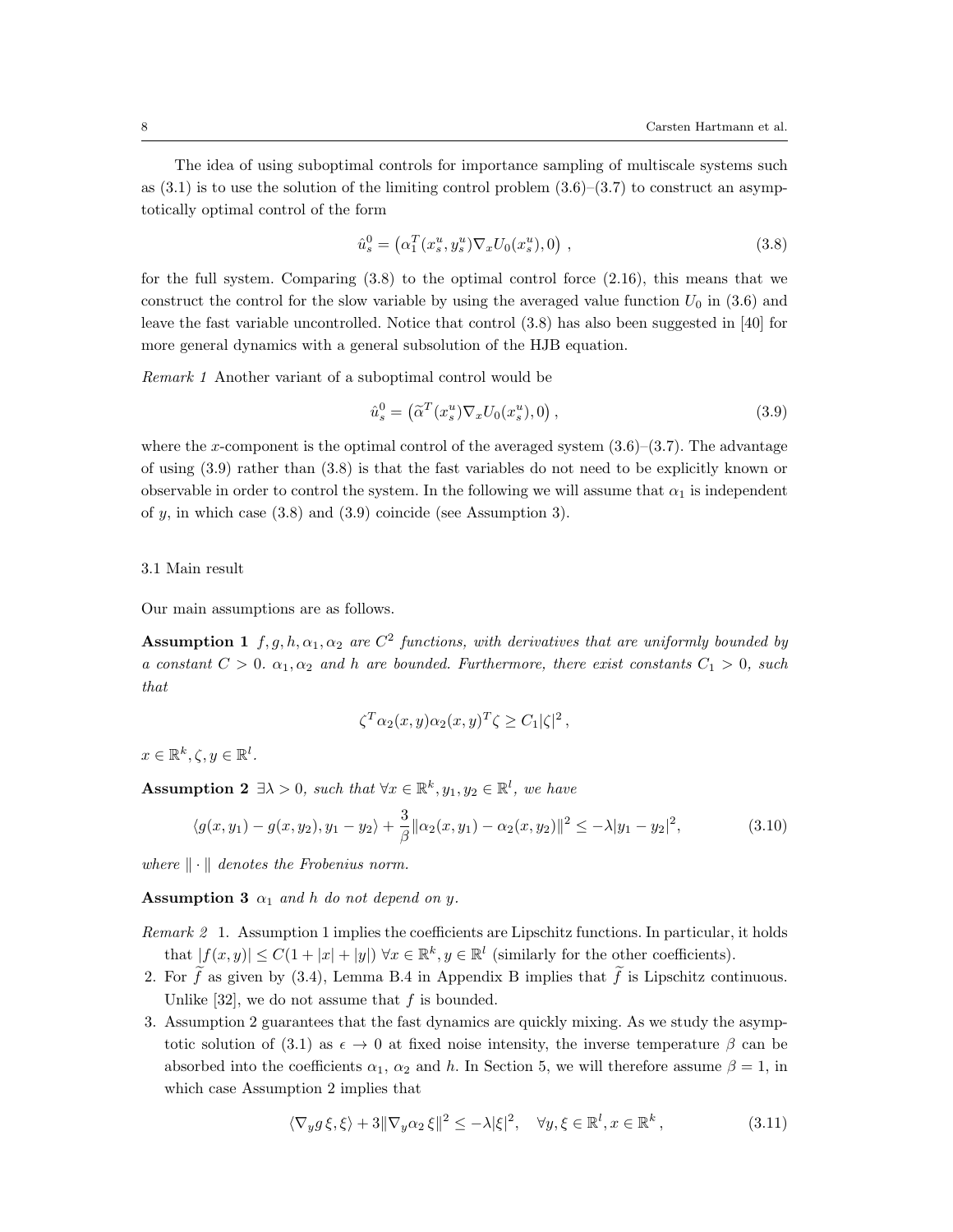where  $\nabla_y \alpha_2 \xi$  is an  $l \times m_2$  matrix with components

$$
\left(\nabla_y \alpha_2 \xi\right)_{ij} = \sum_{r=1}^l \frac{\partial (\alpha_2)_{ij}}{\partial y_r} \xi_r, \qquad 1 \le i \le l, \quad 1 \le j \le m_2. \tag{3.12}
$$

Combining this with Assumption 1, we have

$$
\langle g(x, y), y \rangle + \frac{3}{2} ||\alpha_2(x, y)||^2
$$
  
\n
$$
\leq \langle g(x, y) - g(x, 0), y \rangle + \langle g(x, 0), y \rangle + 3 ||\alpha_2(x, y) - \alpha_2(x, 0)||^2 + 3 ||\alpha_2(x, 0)||^2
$$
  
\n
$$
\leq -\frac{\lambda}{2} |y|^2 + C(|x|^2 + 1) \qquad \forall x \in \mathbb{R}^k, y \in \mathbb{R}^l.
$$
\n(3.13)

The constant 3 in (3.11) is not optimal, but it will simplify matters later on.

Now we are ready to state our main result, whose proof will be given in Section 5.

**Theorem 3.1** *Suppose Assumptions 1–3 hold, and consider the importance sampling method for computing (2.1) with dynamics (3.1) and control*  $\hat{u}^0$  as given by (3.8). Then, for  $\epsilon \ll 1$ , the *relative error (2.10) of the importance sampling estimator satisfies*

$$
RE_{\hat{u}^0}(I) \leq C\epsilon^{\frac{1}{8}},
$$

*where constant*  $C > 0$  *is independent of*  $\epsilon$ *.* 

### 3.2 Formal expansion by asymptotic analysis

The proof of Theorem 3.1 in Section 5 is relatively long and technical, which is why we shall give a formal derivation of  $(3.8)$ . The idea is to identify the suboptimal control  $\hat{u}^0$  as the leading term of the optimal control using formal asymptotic expansions [3,37]. To this end, let  $U^{\epsilon}$  denote the solution of (2.15), for which we seek an asymptotic expansion in powers of  $\epsilon$ . Further let  $\phi^{\epsilon}(t, x, y) = \exp(-\beta U^{\epsilon})$ . From the dual relation (2.12), we know that  $\phi^{\epsilon}$  is the expectation (2.1) we want to compute. By the Feynman-Kac formula, we have

$$
\frac{\partial \phi^{\epsilon}}{\partial t} + \mathcal{L}\phi^{\epsilon} - \beta h \phi^{\epsilon} = 0, \quad 0 \le t \le T
$$
  

$$
\phi^{\epsilon}(T, x, y) = 1
$$
 (3.14)

where  $\mathcal{L} = \epsilon^{-1} \mathcal{L}_0 + \mathcal{L}_1$  is the infinitesimal generator of process (3.1), with

$$
\mathcal{L}_0 = g \cdot \nabla_y + \frac{1}{2\beta} \alpha_2 \alpha_2^T : \nabla_y^2
$$
  

$$
\mathcal{L}_1 = f \cdot \nabla_x + \frac{1}{2\beta} \alpha_1 \alpha_1^T : \nabla_x^2.
$$
 (3.15)

Now consider the expansion  $\phi^{\epsilon} = \phi_0 + \epsilon \phi_1 + \ldots$  of  $\phi^{\epsilon}$  in powers of  $\epsilon$ . Plugging it into (3.14) and comparing different powers of  $\epsilon$ , we obtain to lowest order:

$$
\frac{\partial \phi_0}{\partial t} + \mathcal{L}_0 \phi_1 + \mathcal{L}_1 \phi_0 - \beta h \phi_0 = 0, \qquad (3.16)
$$

$$
\mathcal{L}_0 \phi_0 = 0,\tag{3.17}
$$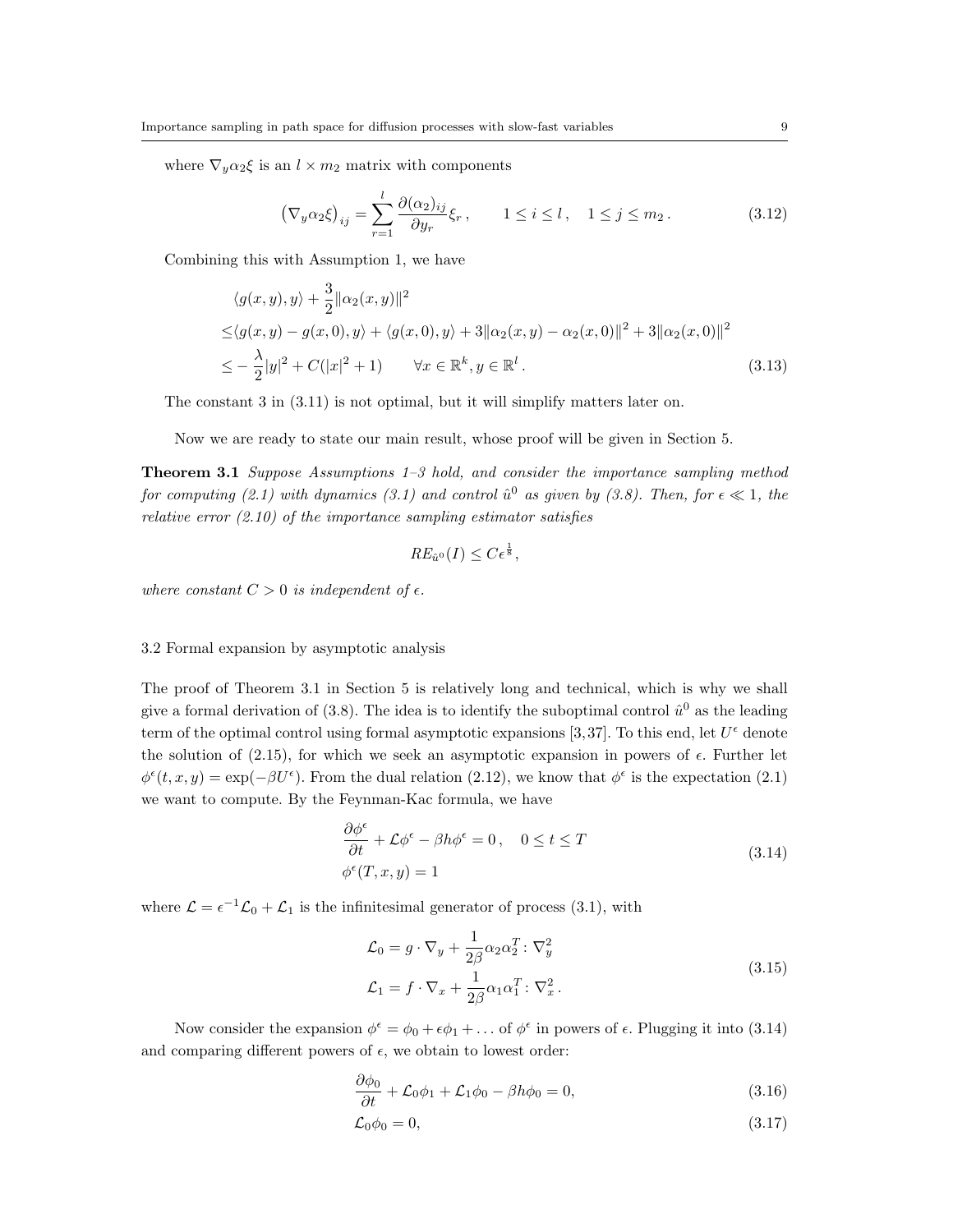By the assumption that the fast dynamics (3.2) are ergodic for every  $x \in \mathbb{R}^k$  with unique invariant density  $\rho_x(y)$ , it follows that  $\rho_x(y) > 0$  is the unique solution to the linear equation  $\mathcal{L}_0^*\rho_x = 0$  with  $\int_{\mathbb{R}^l} \rho_x(y) dy = 1$ . Here  $\mathcal{L}_0^*$  is the adjoint operator of  $\mathcal{L}_0$  with respect to the standard scalar product in the space  $L^2(\mathbb{R}^l)$ . Hence we can conclude from (3.17) that  $\phi_0 = \phi_0(t, x)$  is independent of *y*. Integrating both sides of (3.16) against  $\rho_x(y)$ , we obtain a closed equation for *φ*0:

$$
\frac{\partial \phi_0}{\partial t} + \widetilde{\mathcal{L}}\phi_0 - \beta \widetilde{h}\phi_0 = 0 \tag{3.18}
$$

with

$$
\widetilde{\mathcal{L}} = \widetilde{f}(x) \cdot \nabla_x + \frac{\widetilde{\alpha}(x)\widetilde{\alpha}(x)^T}{2\beta} : \nabla_x^2,
$$
\n(3.19)

and  $\widetilde{h}$ ,  $\widetilde{f}$ ,  $\widetilde{\alpha}$  as given by (3.4) and (3.5).

Notice that  $\tilde{\mathcal{L}}$  is the infinitesimal generator of the averaged dynamics (3.3). Again by the Feynman-Kac formula, the solution to (3.18) is recognized as the conditional expectation

$$
\phi_0(t,x) = \mathbf{E} \Big[ \exp \Big( -\beta \int_t^T \widetilde{h}(\widetilde{x}_s) \, ds \Big) \Big| \, x_t = x \Big] \tag{3.20}
$$

of the averaged path functional over all realizations of the averaged dynamics (3.3) starting at  $\widetilde{x}_t = x$ . Recalling  $U^{\epsilon} = -\beta^{-1} \log \phi^{\epsilon}$ , it follows that  $U^{\epsilon}$  has the expansion

$$
U^{\epsilon} = -\beta^{-1} \log(\phi_0 + \epsilon \phi_1 + o(\epsilon)) = -\beta^{-1} \log \phi_0 - \beta^{-1} \frac{\phi_1}{\phi_0} \epsilon + o(\epsilon).
$$
 (3.21)

Combining  $(3.21)$  with  $(3.20)$  and the dual relation  $(2.12)$ , we conclude that  $U_0$  in  $(3.6)$  satisfies  $U_0 = -\beta^{-1} \log \phi_0$  and is the leading term of  $U^{\epsilon}$  in expansion (3.21). Finding the corresponding expression for the optimal control is now straightforward: Setting  $\hat{u}_s = (\hat{u}_{s,1}, \hat{u}_{s,2})$ , the relation (2.16) between the optimal feedback control and the value function yields

$$
\hat{u}_{s,1} = \alpha_1^T \nabla_x U_0 + \mathcal{O}(\epsilon) = -\beta^{-1} \frac{\alpha_1^T \nabla_x \phi_0}{\phi_0} + \mathcal{O}(\epsilon),
$$
\n
$$
\hat{u}_{s,2} = \frac{\alpha_2^T}{\sqrt{\epsilon}} \nabla_y U^{\epsilon} = \mathcal{O}(\epsilon^{\frac{1}{2}}),
$$
\n(3.22)

where all functions are evaluated at  $(s, x_s^{\hat{u}}, y_s^{\hat{u}})$ .

The last equation shows that (3.8) appears to be the leading term of the optimal control force as  $\epsilon \to 0$ . Reiterating the argument given in Section 2, we expect (3.8) to be a reasonably good approximation of the exact control force that gives rise to sufficiently accurate importance sampling estimators of (2.1) in the asymptotic regime  $\epsilon \ll 1$ .

As for the corresponding numerical algorithm, our derivations suggest that one possible strategy for finding good control forces for importance sampling is to first compute  $U_0$  from  $(3.6)$ or (3.20), which corresponds to a low-dimensional stochastic optimal control problem, and then to construct the control force as in (3.8) to perform importance sampling. The numerical strategy will be discussed in Section 4, along with some details regarding the numerical implementation.

*Remark 3* Another variant of dynamics (3.1) is the homogenization problems where systems exhibit more than two time scales [37]. Although a rigorous treatment of multiscale diffusions with three or more time scales is beyond the scope of this work, we stress that the formal asymptotic argument carries over directly. See [15, 40, 42] for large deviations and importance sampling studies of related dynamics.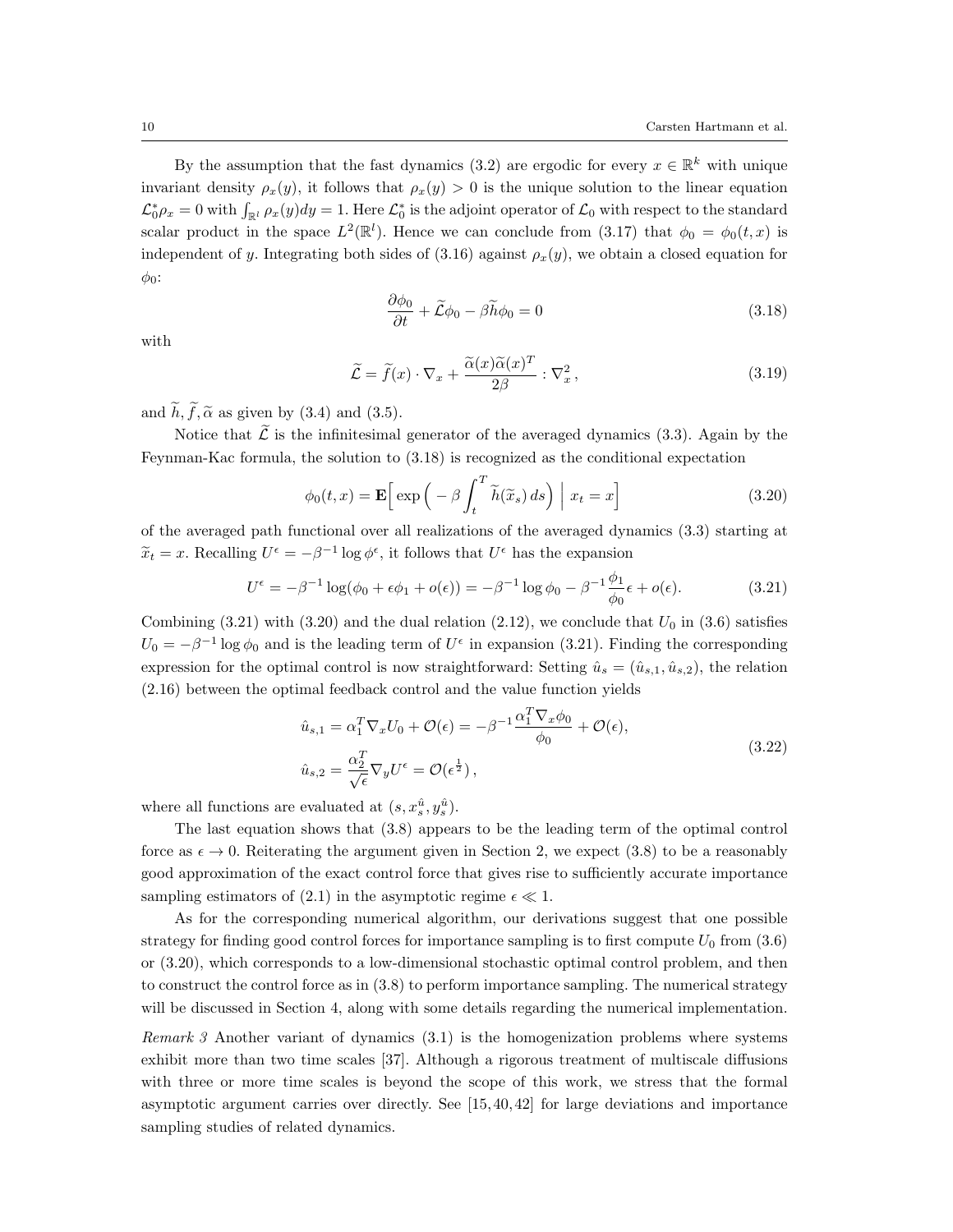#### **4 Numerical example**

In this section, we study a numerical example and discuss some algorithmic issues for solving suboptimal control force (3.8) proposed in Section 3. The dynamics we considered here is described by the two-dimensional SDE

$$
dx_s = -\frac{\partial V(x_s, y_s)}{\partial x} ds + \beta^{-1/2} dw_s^1
$$
  
\n
$$
dy_s = -\frac{1}{\epsilon} \frac{\partial V(x_s, y_s)}{\partial y} ds + \beta^{-1/2} \frac{1}{\sqrt{\epsilon}} dw_s^2,
$$
\n(4.1)

where  $(x_s, y_s) \in \mathbb{R}^2$ ,  $w_s = (w_s^1, w_s^2)$  is a two-dimensional Wiener process,  $\beta, \epsilon > 0$  and potential  $V(x, y) = V_1(x) + V_2(x, y)$  with

$$
V_1(x) = \frac{1}{2} (1 - \eta(x) - \eta(-x)) \cos\left(\frac{4\pi x}{5}\right) + 3\eta(x)(x - 1)^2 + 3\eta(-x)(x + 1)^2,
$$
  
\n
$$
V_2(x, y) = \frac{1}{2} (x - y)^2.
$$
\n(4.2)

In the above, function  $\eta(x) = e^{-\frac{1}{x}}$  if  $x > 0$ , and  $\eta(x) = 0$  elsewise. Potential  $V_1(x)$  is a smooth function and contains two "wells" centered around  $x = -1$  and  $x = 1$ . As in (2.1), we aim at computing the expectation

$$
I = \mathbf{E}\left[\exp\left(-\beta \int_0^T h(x_s)ds\right) \middle| x_0 = -1, y_0 = 0\right],\tag{4.3}
$$

where

$$
h(x) = \eta \left(\frac{x+2}{w}\right) \eta \left(\frac{4-x}{w}\right) (x-1)^2 + 10 \left[2 - \eta \left(\frac{x+2}{w}\right) - \eta \left(\frac{4-x}{w}\right)\right],
$$
 (4.4)

with parameter  $w = 0.02$ . The profiles of functions  $\eta$ ,  $V_1$  and  $h$  are shown in Figure 1. Notice that function  $\eta$  is introduced in (4.2) and (4.4) in order that Assumption 1-3 of Theorem 3.1 in Section 3 are satisfied. More discussions on these assumptions can be found in the section of Introduction and Conclusions.

For dynamics (4.1), using the specific form of potential *V* , we can obtain that the invariant measure of the fast dynamics  $y_s$  for each fixed  $x \in \mathbb{R}$  has the density

$$
\rho_x(y) \propto e^{-\beta(x-y)^2} \tag{4.5}
$$

with respect to the Lebesgue measure. Also following the discussions in Section 3, especially (3.3) and (3.4), we know the averaged dynamics is a one-dimensional diffusion in a double well potential :

$$
d\tilde{x}_s = -V_1'(\tilde{x}_s)ds + \beta^{-1/2}dw_s,
$$
\n(4.6)

where potential  $V_1$  is given in  $(4.2)$  and  $w_s$  is a one-dimensional Wiener process.

Before we proceed, it is helpful to briefly illustrate the difficulty to compute (4.3) with the standard Monte Carlo method, which is mainly due to system's metastability when *β* is moderate or relatively large. On one hand, in the path space, the exponential integrand in (4.3) is peaked around trajectories which spend a large portion of time at the minimum of *h*, which is located around  $x = 1$  (Figure 1(c)). On the other hand, in order to get close to state  $x = 1$ ,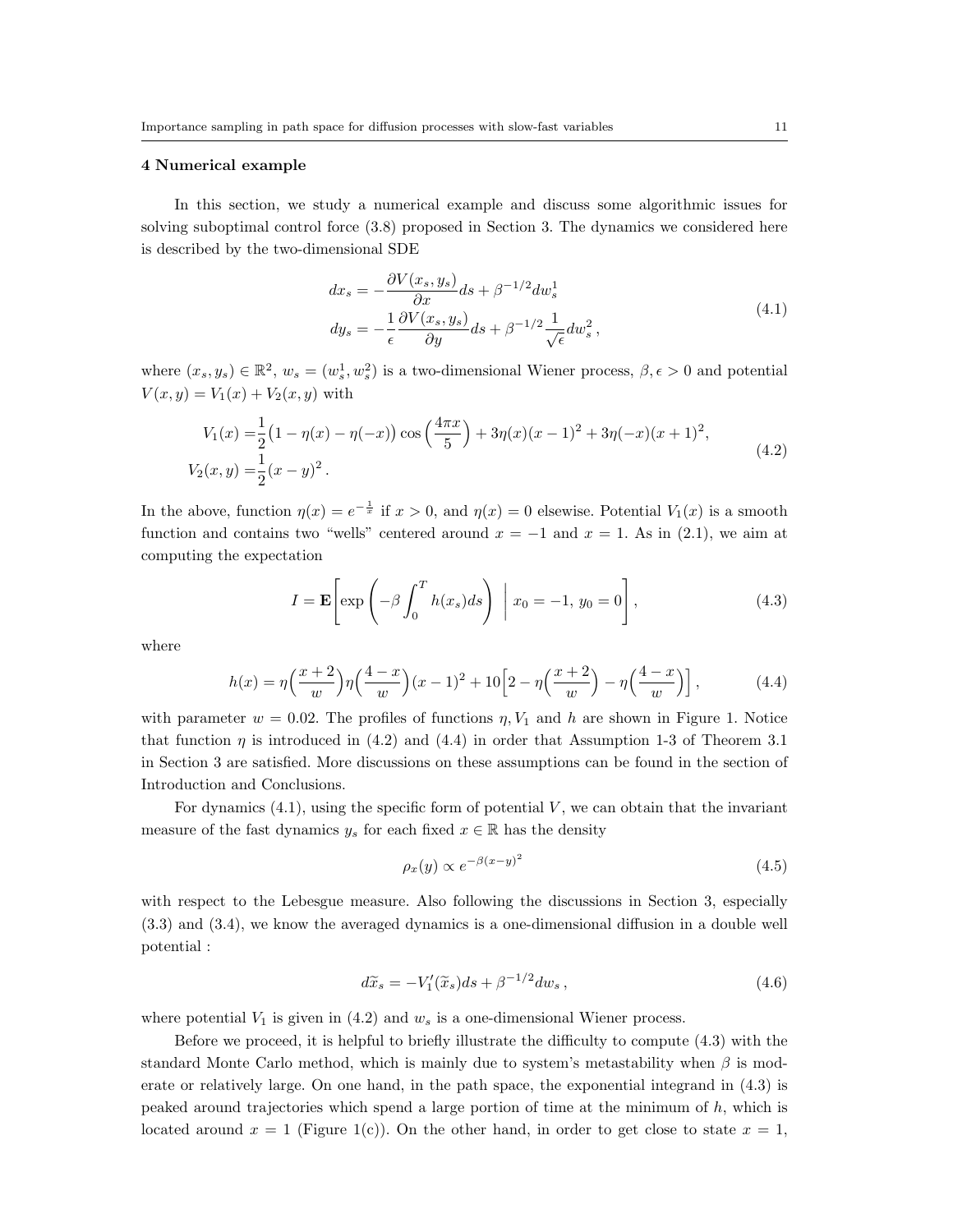trajectories starting from  $x_0 = -1$  need to cross the energy barrier  $\Delta V_1(\approx V_1(0) - V_1(-1))$ of *V*<sup>1</sup> (Figure 1(b)). The probability of these barrier-crossing trajectories is roughly of order  $\exp(-\beta \Delta V_1)$  when  $\beta \Delta V_1$  is large. Combining these facts, we can conclude that the rare barrier crossing events play an important role when computing (4.3). And standard Monte Carlo method will be inefficient in such a situation due to insufficient sampling of these rare events (cf. the discussion in Section 1).

**Computation of the suboptimal estimator based on the averaged equation.** Now let us consider the method outlined in Subsection 3.1. Recalling (3.18), the averaged conditional expectation  $\phi_0$  solves the linear backward evolution equation

$$
\frac{\partial \phi_0}{\partial t} + \widetilde{\mathcal{L}}\phi_0 - \beta \widetilde{h}\phi_0 = 0
$$
\n
$$
\phi_0(T, x) = 1,
$$
\n(4.7)

with

$$
\widetilde{\mathcal{L}} = -V_1' \frac{\partial}{\partial x} + \frac{1}{2\beta} \frac{\partial^2}{\partial x^2}, \quad \widetilde{h}(x) = h(x). \tag{4.8}
$$

The equation for  $\phi_0$  is one-dimensional (in space), and can be solved by standard method: For instance, using Rothe's method, we can first discretize (4.7) in time, which yields

$$
\left(\frac{1}{\Delta t} - \tilde{\mathcal{L}}\right)\phi_0^j = \left(\frac{1}{\Delta t} - \beta h\right)\phi_0^{j+1}, \quad j = 0, 1, \cdots, m-1
$$
\n(4.9)

where  $\phi_0^j$  denotes the approximation of  $\phi_0$  at time  $t_j = j\Delta t$ ,  $j = 0, 1, \dots, m$  with time step size  $\Delta t = T/m$ . Equation (4.9) is then further discretized in space using the structure-preserving finite volume method described in [31]. Starting from  $\phi_0^m \equiv 1$ , we can obtain all  $\phi_0^j$  for  $j =$  $m-1, m-2, \cdots, 1$  by solving (4.9) backwardly.

After obtaining  $\phi_0$ , we can compute the feedback control force (3.8) as

$$
\hat{u}_s^0 = \left( -\beta^{-1} \frac{\partial_x \phi_0(s, x_s^u)}{\phi_0(s, x_s^u)}, 0 \right),\tag{4.10}
$$

when system's state is at  $(x_s^u, y_s^u)$  at time *s*. Plugging the last expression into (4.1) then yields the controlled dynamics (also see (2.7))

$$
dx_s^u = -\frac{\partial V(x_s^u, y_s^u)}{\partial x} ds + \beta^{-1} \frac{\partial_x \phi_0(s, x_s^u)}{\phi_0(s, x_s^u)} ds + \beta^{-1/2} dw_s^1
$$
  
\n
$$
dy_s^u = -\frac{1}{\epsilon} \frac{\partial V(x_s^u, y_s^u)}{\partial y} ds + \beta^{-1/2} \frac{1}{\sqrt{\epsilon}} dw_s^2,
$$
\n(4.11)

which will be employed to sample  $(4.3)$  using the reweighted estimator  $(2.8)$ .

**Numerical results.** Now we turn to the numerical results. Table 1 shows the numerical results of the Monte Carlo method with the above importance sampling strategy, i.e. (4.11), which should be compared to Table 2 that shows the result of standard Monte Carlo method. For both the weighted and unweighted estimates, the sample size was set to  $N = 10^4$  trajectories of length  $T = 1$  with time step  $\Delta t \leq 10^{-7}$  that is chosen small enough to remove discretization bias. The control (4.10) was obtained by computing  $\phi_0$  from (4.9) on a grid of size  $n_x$ . For comparison, we have computed a reference importance sampling Monte-Carlo solution ("exact"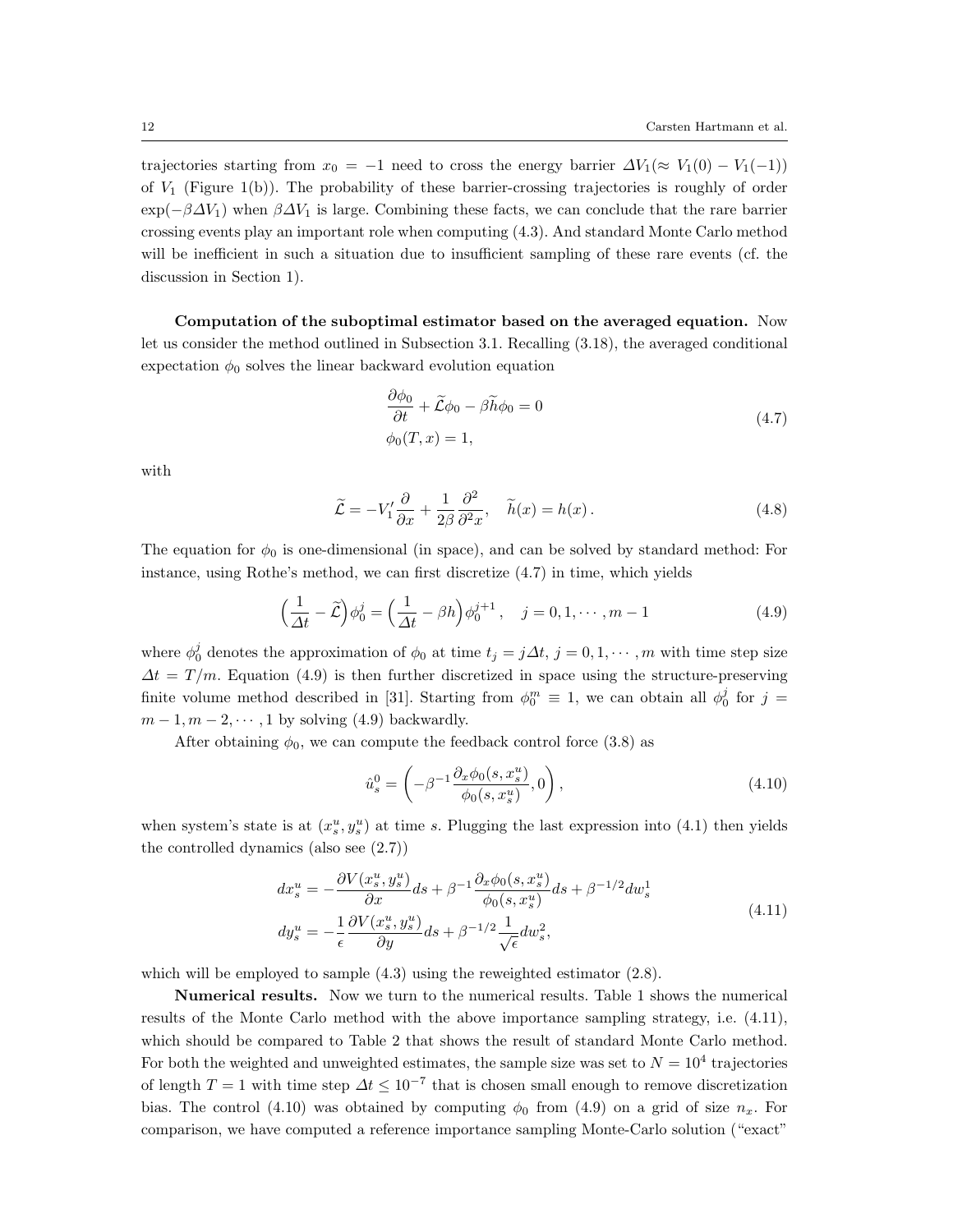

Fig. 1: (a) Function  $\eta(x)$  used to define potential  $V_1$ . (b) Double well potential  $V_1(x)$ . (c) Function *h* in (4.3).

mean value) based on  $N = 10^5$  independent realizations that is displayed in Table 1 in the column with label "*I*". The performance of the Monte Carlo methods can be evaluated based on the variance (2.6) and the relative error (2.10). In our numerical study, they are estimated from the sampled trajectories as

$$
\operatorname{Var}_u I = \frac{1}{N} \sum_{i=1}^N \left[ \left( \exp\left( -\beta \int_0^T h(x_s^{u,i}) ds \right) (Z_t^{u,i})^{-1} \right) - I_N \right]^2,
$$
  

$$
\operatorname{RE}_u(I) = \frac{\sqrt{\operatorname{Var}_u I}}{I_N},
$$
\n(4.12)

where  $x_s^{u,i}$  is the *i*-th trajectories,  $1 \le i \le N$ ,  $I_N$  is the estimator (2.8) of *I*, and *u* denotes the control force. See Section 2 for details. Furthermore, in order to illustrate the actual effect of the control force, we monitor the barrier crossing events with  $x_s \geq 0$  for some  $0 < s \leq T = 1$  and let *R<sup>c</sup>* record the ratio of trajectories which cross the barrier among all the trajectories.

In Table 1, for different values of  $\beta$ , we can see that the relative error of the importance sampling estimator becomes smaller as  $\epsilon$  decreases from 0.1 to 0.001. This indicates that the importance sampling estimator performs better and better when  $\epsilon$  deceases and therefore is accordance with the conclusion of Theorem 3.1 in Section 3.

It is also worth making a comparison of both the importance sampling estimator and the standard Monte Carlo estimator. For the importance sampling estimator (Table 1), we observed that both the mean values and the variances, estimated with  $N = 10^4$  trajectories, are stable after we ran several times and are close to the results estimated with  $N = 10^5$  trajectories, which we take as the "exact" mean value. For the standard Monte Carlo method (Table 2), at  $\beta = 1$ , while it gives acceptable mean values, the sample variances (and the relative errors) are larger comparing to the importance sampling estimator. For  $\beta = 5$ , 8, however, the results with standard Monte Carlo method become far away from the "exact" mean values and are unstable when we ran several times. These results indicate that the standard Monte Carlo method is inefficient in this situation.

The above results can be better understood if we consider the barrier-crossing events occurred during time [0*,* 1]. These events are related to the metastability of the system and become rare for  $\beta = 5$  and  $\beta = 8$ . In the "*R<sub>c</sub>*" column of Table 2, we see that very few trajectories can cross the energy barrier when  $\beta = 5$ , and it becomes even rarer when  $\beta$  is further increased to  $\beta = 8$ , at which no barrier-crossing trajectories are sampled with  $N = 10^4$  trajectories. This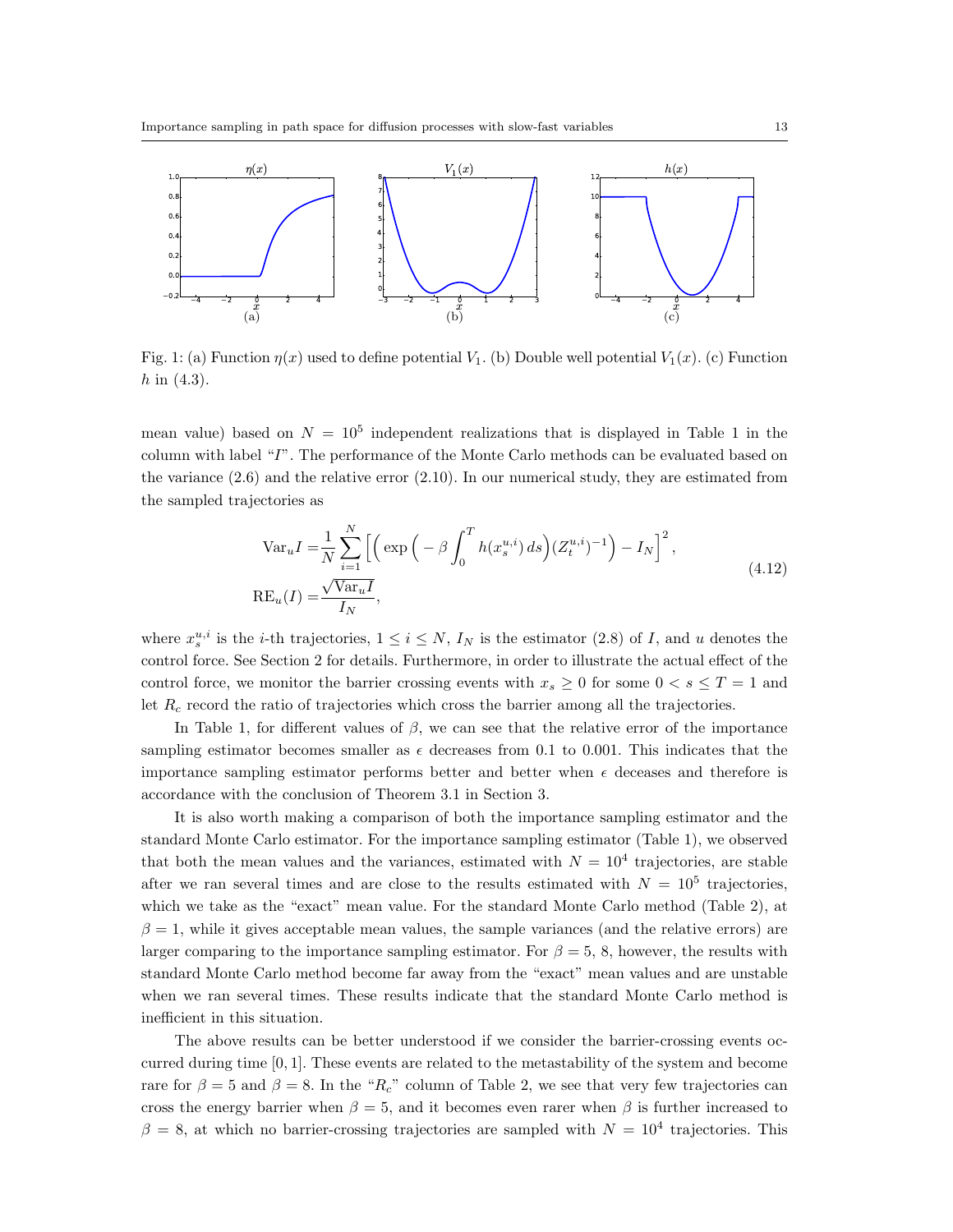observation reveals the fact that crossing the energy barrier is a rare event (in the uncontrolled system) due to system's metastability at moderate temperature. And it also explains why the estimations of the mean values are largely underestimated by the standard Monte Carlo method (compare Table 1 and Table 2). On the other hand, as shown in "*Rc*" column of Table 1, the barrier-crossing events are much better sampled by the importance sampling estimator. Also Figure 2 shows the control force  $(4.10)$  as a function of *x* and time *s* for various values of  $\beta$ . We clearly observe that the control acts against the energy barrier (blue region) and assists the slow variable  $x_s$  of the system to transit from  $x = -1$  to  $x = 1$ .

We conclude this section with the following remark on some further numerical issues.

- *Remark 4* 1. It is necessary to solve the averaged equation (3.6) for  $U_0$ , or equivalently (3.18) for  $\phi_0$ , in order to compute control (3.8). Solving  $\phi_0$  from (3.18) may be relatively easier because the equation is linear. Furthermore, since equation (3.18) doesn't involve small parameter  $\epsilon$ any more, it can be solved on a coarser grid and the numerical computation is not expensive.
- 2. In our example, the probability density  $\rho_x(y)$  can be solved analytically and used to obtain averaged dynamics (3.3) or (4.6). More generally, coefficients (3.4) of the averaged dynamics (3.3) could be numerically computed from the time integration of the fast subsystem (3.2). See Chapter 10 -11 of [37] and also [45] for more details.
- 3. In principle, the method described above for solving linear PDE (4.7) is computationally applicable when the dimension *k* of system's slow variables *x* is smaller or equal to 3. Alternative approaches need to be studied for systems with more slow variables. See Conclusions for further discussions.

Table 1: Numerical results for importance sampling Monte Carlo method with  $T = 1.0$ . Columns *I* and  $I_N$  are the mean values computed with  $N = 10^5$  ("exact") and  $N = 10^4$ , respectively. Columns  $Var_u I, RE_u(I)$  display the variance and the relative error defined in (2.6) and (2.10) estimated from trajectories as in (4.12). Column *R<sup>c</sup>* shows the ratio of the trajectories that have crossed the potential barrier.

| $\beta$ | $\epsilon$ | $n_x$ | $\Delta t$           |                        | $I_N$                  | $Var_{u}I$            | $RE_u(I)$ | $R_c$                |
|---------|------------|-------|----------------------|------------------------|------------------------|-----------------------|-----------|----------------------|
| 1.0     | 0.1        | 2000  | $1.0 \times 10^{-7}$ | $3.52 \times 10^{-2}$  | $3.54 \times 10^{-2}$  | $1.5 \times 10^{-4}$  | 0.35      | $6.5 \times 10^{-1}$ |
|         | 0.01       |       | $1.0 \times 10^{-7}$ | $3.12 \times 10^{-2}$  | $3.12 \times 10^{-2}$  | $1.5 \times 10^{-5}$  | 0.12      | $6.3 \times 10^{-1}$ |
|         | 0.001      |       | $1.0 \times 10^{-8}$ | $3.09 \times 10^{-2}$  | $3.09 \times 10^{-2}$  | $1.5 \times 10^{-6}$  | 0.04      | $6.2 \times 10^{-1}$ |
| 5.0     | 0.1        | 5000  | $1.0 \times 10^{-7}$ | $3.82 \times 10^{-8}$  | $3.81 \times 10^{-8}$  | $3.5 \times 10^{-15}$ | 1.55      | $8.1 \times 10^{-1}$ |
|         | 0.01       |       | $1.0 \times 10^{-7}$ | $1.60 \times 10^{-8}$  | $1.62 \times 10^{-8}$  | $4.9 \times 10^{-17}$ | 0.43      | $7.6 \times 10^{-1}$ |
|         | 0.001      |       | $1.0 \times 10^{-8}$ | $1.47 \times 10^{-8}$  | $1.47 \times 10^{-8}$  | $3.7 \times 10^{-18}$ | 0.13      | $7.6 \times 10^{-1}$ |
| 8.0     | 0.1        | 8000  | $1.0 \times 10^{-7}$ | $1.59 \times 10^{-12}$ | $1.47 \times 10^{-12}$ | $1.1 \times 10^{-23}$ | 2.26      | $8.9 \times 10^{-1}$ |
|         | 0.01       |       | $5.0 \times 10^{-8}$ | $3.68 \times 10^{-13}$ | $3.68 \times 10^{-13}$ | $4.9 \times 10^{-26}$ | 0.60      | $8.7 \times 10^{-1}$ |
|         | 0.001      |       | $1.0 \times 10^{-8}$ | $3.18 \times 10^{-13}$ | $3.18 \times 10^{-13}$ | $3.2 \times 10^{-27}$ | 0.18      | $8.7 \times 10^{-1}$ |

### **5 Proof of the main result**

In this section, we prove our main result, Theorem 3.1 in Section 3.1. Since parameter *β* is fixed, it can be absorbed into coefficients  $\alpha_1$  and  $\alpha_2$ , h, and we can assume  $\beta = 1$  without loss of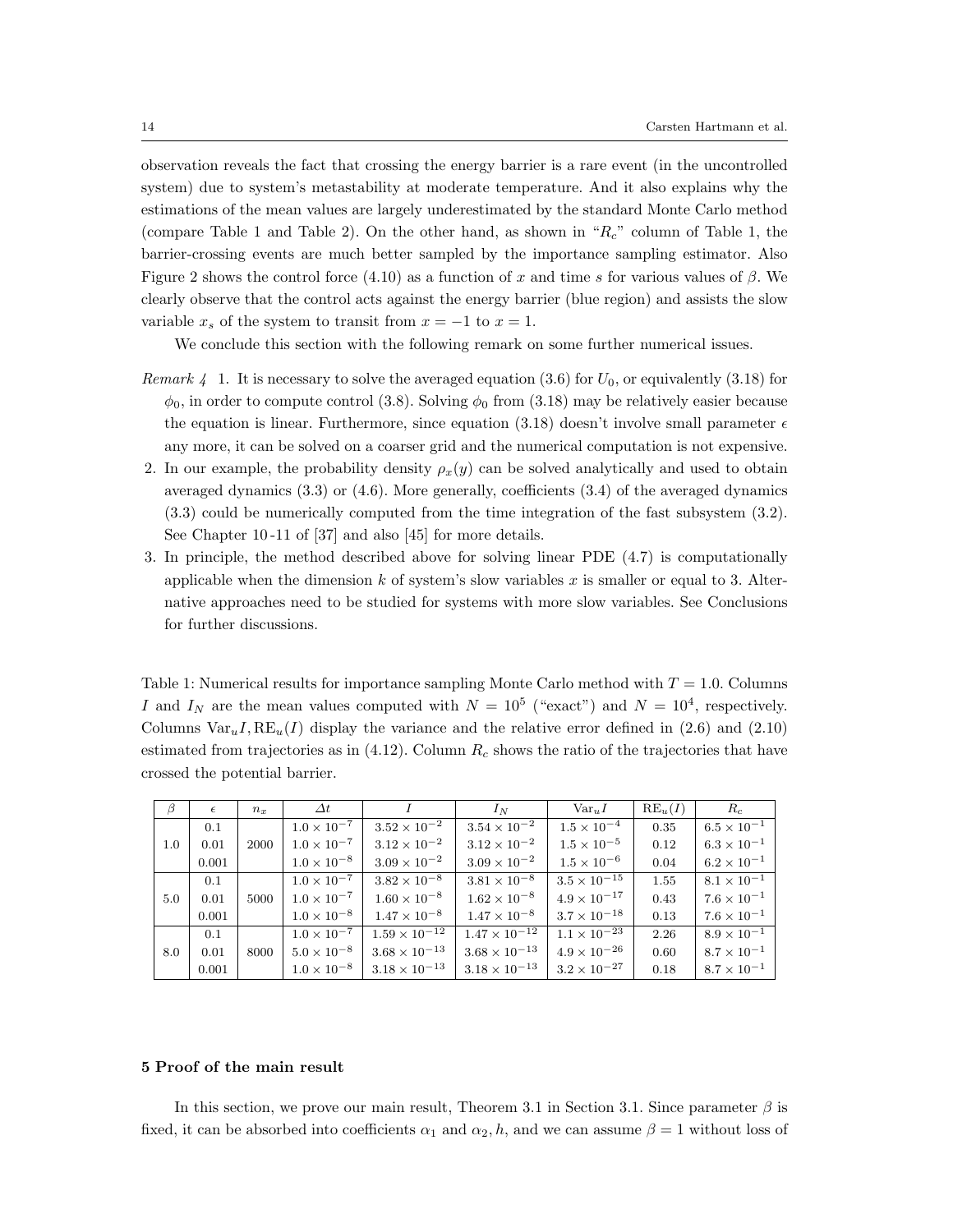| β   | $\epsilon$ | $\Delta t$           | $I_N$                  | $Var_{u}I$            | $RE_u(I)$ | $R_c$                |
|-----|------------|----------------------|------------------------|-----------------------|-----------|----------------------|
| 1.0 | 0.1        | $1.0 \times 10^{-7}$ | $3.58 \times 10^{-2}$  | $4.3 \times 10^{-3}$  | 1.83      | $1.9 \times 10^{-1}$ |
|     | 0.01       | $1.0 \times 10^{-7}$ | $3.27\times10^{-2}$    | $3.9\times10^{-3}$    | 1.91      | $1.8\times10^{-1}$   |
|     | 0.001      | $1.0 \times 10^{-8}$ | $3.14\times10^{-2}$    | $3.4 \times 10^{-3}$  | 1.86      | $1.8\times10^{-1}$   |
| 5.0 | 0.1        | $1.0 \times 10^{-7}$ | $2.27 \times 10^{-8}$  | $6.3 \times 10^{-13}$ | 34.97     | $3.0 \times 10^{-4}$ |
|     | 0.01       | $1.0\times10^{-7}$   | $2.98\times10^{-9}$    | $6.4 \times 10^{-16}$ | 8.49      |                      |
|     | 0.001      | $1.0\times10^{-8}$   | $3.61 \times 10^{-9}$  | $6.8\times10^{-15}$   | 22.84     | $1.0 \times 10^{-4}$ |
| 8.0 | 0.1        | $1.0 \times 10^{-7}$ | $3.68 \times 10^{-14}$ | $1.1 \times 10^{-24}$ | 28.50     | $\Omega$             |
|     | 0.01       | $5.0 \times 10^{-8}$ | $1.87\times10^{-14}$   | $3.8 \times 10^{-25}$ | 32.96     | $\overline{0}$       |
|     | 0.001      | $1.0 \times 10^{-8}$ | $2.01\times10^{-14}$   | $4.4 \times 10^{-25}$ | 33.00     | $\overline{0}$       |

Table 2: Numerical results for standard Monte Carlo method  $(u = 0)$ . The labels have the same meaning as in Table 1.



Fig. 2: *x*-component of control force  $\hat{u}_s^0$  defined in (4.10) for different  $\beta$  as function of *x* and time *s*.

generality. Also recall that  $\|\cdot\|$  denotes the Frobenius norm of matrices and  $|\cdot|$  is the Euclidean norm of vectors or the absolute value of a scalar.

Our analysis is based on the solution  $\phi^{\epsilon}$  of the linear backward evolution equation (3.14) and the solution  $\phi_0$  of (3.18) where, by Feynman-Kac formula, both  $\phi^{\epsilon}$  and  $\phi_0$  can be expressed in terms of conditional expectations like (3.20).

**Idea of the proof.** Under Assumption 1, it is well known that both  $\phi^{\epsilon}$  and  $\phi_0$  are  $C^1$ functions  $[11, 8, 20]$  and that, using the probabilistic representation  $(3.20)$ , their derivatives have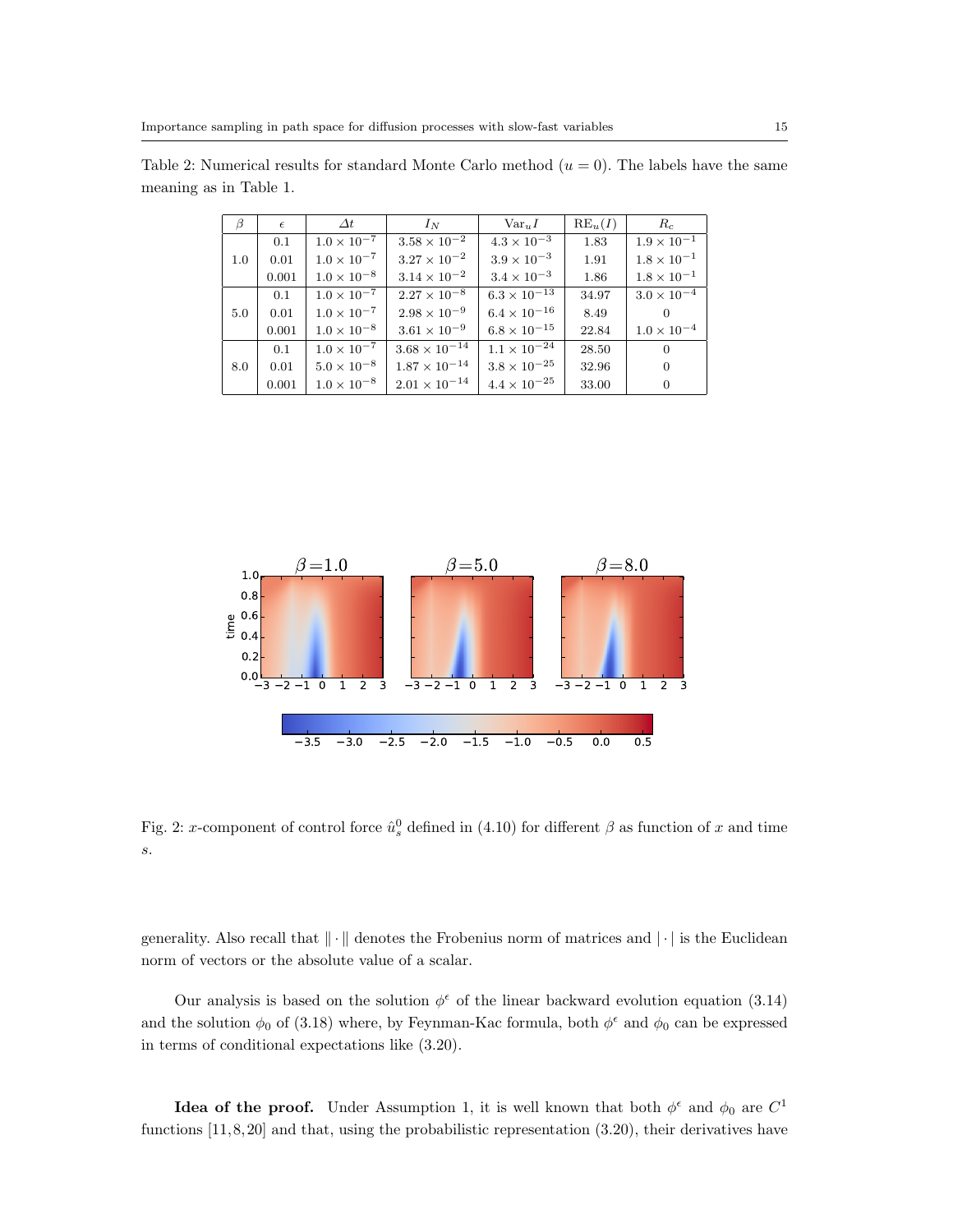explicit representation formulas in terms of conditional expectations :

$$
\partial_{x_i} \phi^{\epsilon} = -\mathbf{E}^{x,y} \Big[ e^{-\int_t^T h(x_s) ds} \int_t^T \nabla_x h(x_s) \cdot x_{s,x_i} ds \Big], \quad 1 \le i \le k
$$
  

$$
\partial_{y_i} \phi^{\epsilon} = -\mathbf{E}^{x,y} \Big[ e^{-\int_t^T h(x_s) ds} \int_t^T \nabla_x h(x_s) \cdot x_{s,y_i} ds \Big], \quad 1 \le i \le l
$$
  

$$
\partial_{x_i} \phi_0 = -\mathbf{E}^x \Big[ e^{-\int_t^T h(\tilde{x}_s) ds} \int_t^T \nabla_x h(\tilde{x}_s) \cdot \tilde{x}_{s,x_i} ds \Big], \quad 1 \le i \le k.
$$
  
(5.1)

That is, the derivatives can be put inside the expectation, see Section 1.3 of [8] and Section 2.7- 2.8 of [30]. Here, we have used Assumption 3 that the running cost *h* depends only on *x*, and that dynamics  $x_s, y_s$  and  $\tilde{x}_s$  satisfy (3.1) and (3.3). Moreover, we have employed the shorthand  $\mathbf{E}^{x,y}$  to denote the expectation conditioned on  $x_t = x, y_t = y$  and similarly for  $\mathbf{E}^x$ .

Processes  $x_{s,x_i} \in \mathbb{R}^k$ ,  $y_{s,x_i} \in \mathbb{R}^l$  in (5.1) describe the partial derivatives of processes  $x_s$  and *y<sup>s</sup>* with respect to the initial conditions and satisfy dynamics

$$
dx_{s,x_i} = (\nabla_x f x_{s,x_i} + \nabla_y f y_{s,x_i}) ds + (\nabla_x \alpha_1 x_{s,x_i} + \nabla_y \alpha_1 y_{s,x_i}) dw_s^1
$$
  
\n
$$
dy_{s,x_i} = \frac{1}{\epsilon} (\nabla_x g x_{s,x_i} + \nabla_y g y_{s,x_i}) ds + \frac{1}{\sqrt{\epsilon}} (\nabla_x \alpha_2 x_{s,x_i} + \nabla_y \alpha_2 y_{s,x_i}) dw_s^2 \qquad 1 \le i \le k \qquad (5.2)
$$

with  $x_{t,x_i}^j = \delta_{ij}, 1 \leq j \leq k$ ,  $y_{t,x_i} = 0 \in \mathbb{R}^l$ . In the above  $\nabla_x \alpha_1 x_{s,x_i}$  denotes the  $k \times m_1$  matrix whose components are

$$
(\nabla_x \alpha_1 x_{s,x_i})_{j_1 j_2} = \sum_{r=1}^k \frac{\partial (\alpha_1)_{j_1 j_2}}{\partial x_r} x_{s,x_i}^r, \qquad 1 \le j_1 \le k, \quad 1 \le j_2 \le m_1,
$$
 (5.3)

and the meanings of other terms are similar. Analogously, processes  $x_{s,y_i} \in \mathbb{R}^k$  and  $y_{s,y_i} \in \mathbb{R}^l$ satisfy

$$
dx_{s,y_i} = (\nabla_x f x_{s,y_i} + \nabla_y f y_{s,y_i}) ds + (\nabla_x \alpha_1 x_{s,y_i} + \nabla_y \alpha_1 y_{s,y_i}) dw_s^1
$$
  
\n
$$
dy_{s,y_i} = \frac{1}{\epsilon} (\nabla_x g x_{s,y_i} + \nabla_y g y_{s,y_i}) ds + \frac{1}{\sqrt{\epsilon}} (\nabla_x \alpha_2 x_{s,y_i} + \nabla_y \alpha_2 y_{s,y_i}) dw_s^2 \qquad 1 \le i \le l \qquad (5.4)
$$

with  $x_{t,y_i} = 0 \in \mathbb{R}^k$ ,  $y_{t,y_i}^j = \delta_{ij} \in \mathbb{R}^l, 1 \leq j \leq l$  (Notice that the above dynamics also hold when coefficient  $\alpha_1$  depends on both *x, y,* so terms involving  $\nabla_y \alpha_1$  are kept there). The above formulas (5.1)–(5.4) will allow us to compare the dynamics  $x_s, y_s, \tilde{x}_s$ , the controlled dynamics and the resulting importance sampling estimators. For simplicity, we consider the dynamics on  $[0, T]$  that entails similar estimates for the case  $s \in [t, T]$ . We therefore suppose that the initial values of  $x_s$ ,  $\tilde{x}_s$  are  $x_0 \in \mathbb{R}^k$  and the initial value of  $y_s$  is  $y_0 \in \mathbb{R}^l$ . The notation **E** below will always refer to expectation conditioned on these initial values.

To prove Theorem 3.1, we will adapt some estimates used in [32]. Also see [10, 8, 26, 21] for similar techniques. To this end, we follow [32] and define a partition of the interval [0*, T*] by [0*, ∆*], [*∆,* 2*∆*], *· · ·* , [(*M −* 1)*∆, M∆*] with *∆* = *T /M*, *M >* 0, and consider the auxiliary process

$$
d\hat{x}_s = f(x_{j\Delta}, \hat{y}_s)ds + \alpha_1(x_s)dw_s^1
$$
  
\n
$$
d\hat{y}_s = \frac{1}{\epsilon}g(x_{j\Delta}, \hat{y}_s)ds + \frac{1}{\sqrt{\epsilon}}\alpha_2(x_{j\Delta}, \hat{y}_s)dw_s^2
$$
\n(5.5)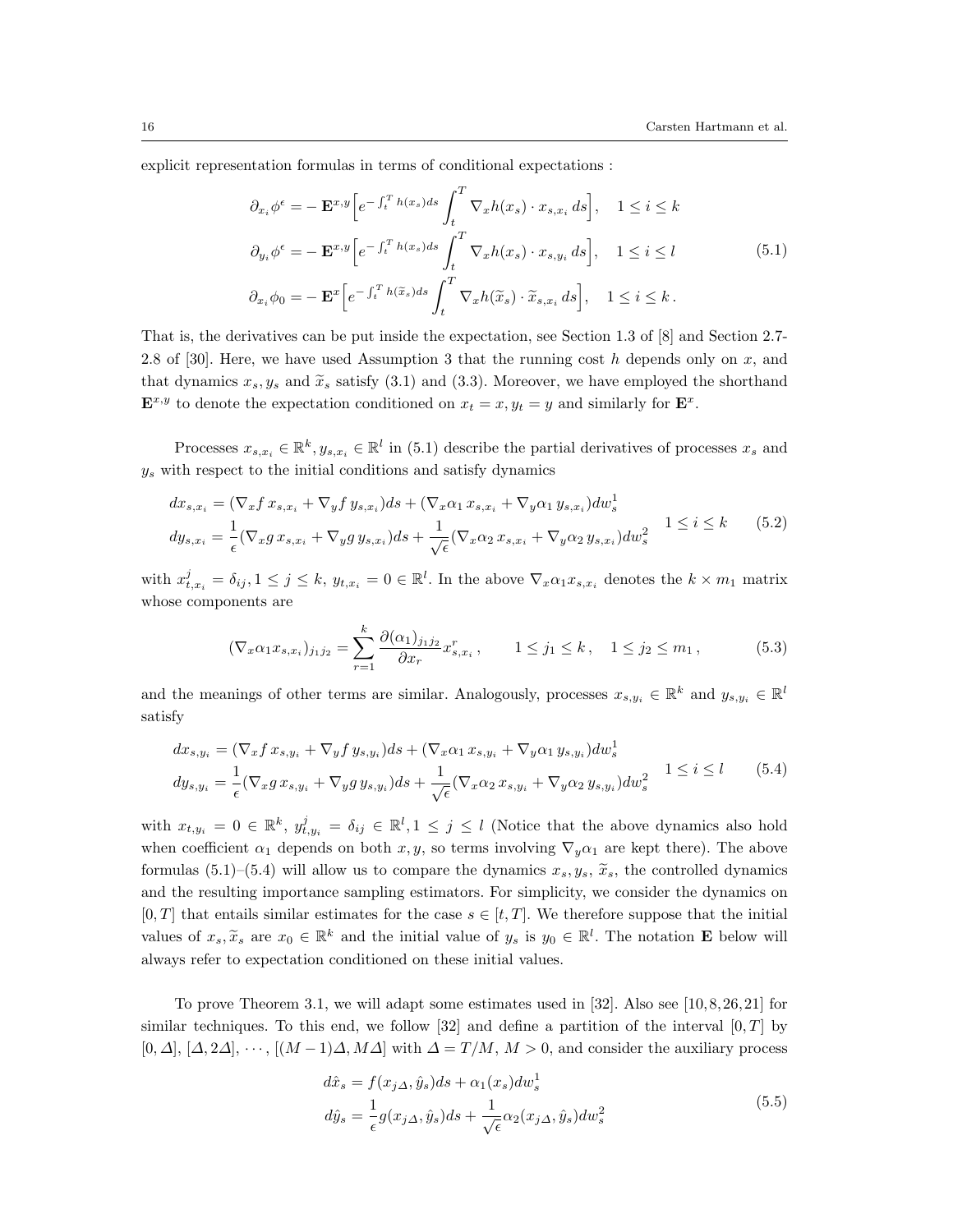for  $s \in [j\Delta, (j+1)\Delta), 0 \leq j \leq (M-1)$ , with the continuity condition

$$
\hat{x}_{(j+1)\Delta} = \lim_{s \to (j+1)\Delta^{-}} \hat{x}_s, \quad \hat{y}_{(j+1)\Delta} = \lim_{s \to (j+1)\Delta^{-}} \hat{y}_s,
$$

and initial conditions  $\hat{x}_0 = x_0$ ,  $\hat{y}_0 = y_0$ . Without loss of generality, we can suppose that  $\Delta \leq 1$ . This auxiliary process will serve as a bridge between (3.1) and (3.3). In contrast to [32] and owed to the fact that we consider controlled dynamics, estimates for 4th-order moments as well as for the processes (5.2) and (5.4) will be needed in order to prove the theorem.

Before entering the details of the various estimates, we first summarize our main technical results, the proofs of which will be given in the following subsections.

For the derivative processes satisfying (5.2) and (5.4), we have (see Theorem 5.6 and Lemma 5.4 below):

**Theorem 5.1** *Let Assumptions 1–3 hold. Then*  $\exists C > 0$ *, independent of*  $\epsilon$ *,*  $x_0$  *and*  $y_0$ *, such that* 

$$
\max_{0 \le s \le T} \mathbf{E} |x_{s,x_i}|^2 \le C, \qquad \max_{0 \le s \le T} \mathbf{E} |y_{s,x_i}|^2 \le C, \qquad 1 \le i \le k.
$$
  

$$
\max_{0 \le s \le T} \mathbf{E} |x_{s,y_i}|^2 \le C\epsilon^2, \qquad \mathbf{E} |y_{t,y_i}|^2 \le e^{-\frac{\lambda t}{\epsilon}} + C\epsilon^2, \quad t \in [0,T], \quad 1 \le i \le l.
$$

For the approximation results, we have (see Theorem 5.7 and Theorem 5.8 below):

**Theorem 5.2** *Let Assumptions 1–3 hold. Then*  $\exists C > 0$ *, independent of*  $\epsilon$  *and can be chosen uniformly for*  $x_0$ ,  $y_0$  *which are contained in some bounded domain of*  $\mathbb{R}^k \times \mathbb{R}^l$ , *such that* 

$$
\max_{0 \le s \le T} \mathbf{E} |x_s - \widetilde{x}_s|^4 \le C \epsilon^{\frac{1}{2}}.
$$

**Theorem 5.3** *Let Assumptions 1–3 hold. Then*  $\exists C > 0$ *, independent of*  $\epsilon$  *and can be chosen uniformly for*  $x_0$ ,  $y_0$  *which are contained in some bounded domain of*  $\mathbb{R}^k \times \mathbb{R}^l$ , *such that* 

$$
\max_{0 \le s \le T} \mathbf{E} |x_{s,x_i} - \widetilde{x}_{s,x_i}|^2 \le C\epsilon^{\frac{1}{4}}.
$$

From these results that will be proved in the remainder of this section, we then obtain:

**Theorem 5.4** *Let Assumptions 1–3 hold. Then*  $\exists C > 0$ *, independent of*  $\epsilon$  *and can be chosen uniformly for x*, *y which are contained in some bounded domain of*  $\mathbb{R}^k \times \mathbb{R}^l$ , *such that* 

*1.*  $|\nabla_y \phi^{\epsilon}| \leq C\epsilon$ ,  $|\nabla_x \phi^{\epsilon} - \nabla_x \phi_0| \leq C\epsilon^{\frac{1}{8}}$ . 2. For  $U^{\epsilon} = -\log \phi^{\epsilon}$ ,  $U_0 = -\log \phi_0$ , we have

$$
|\nabla_y U^{\epsilon}| \le C\epsilon, \qquad |\nabla_x U^{\epsilon} - \nabla_x U_0| \le C\epsilon^{\frac{1}{8}}.
$$
\n(5.6)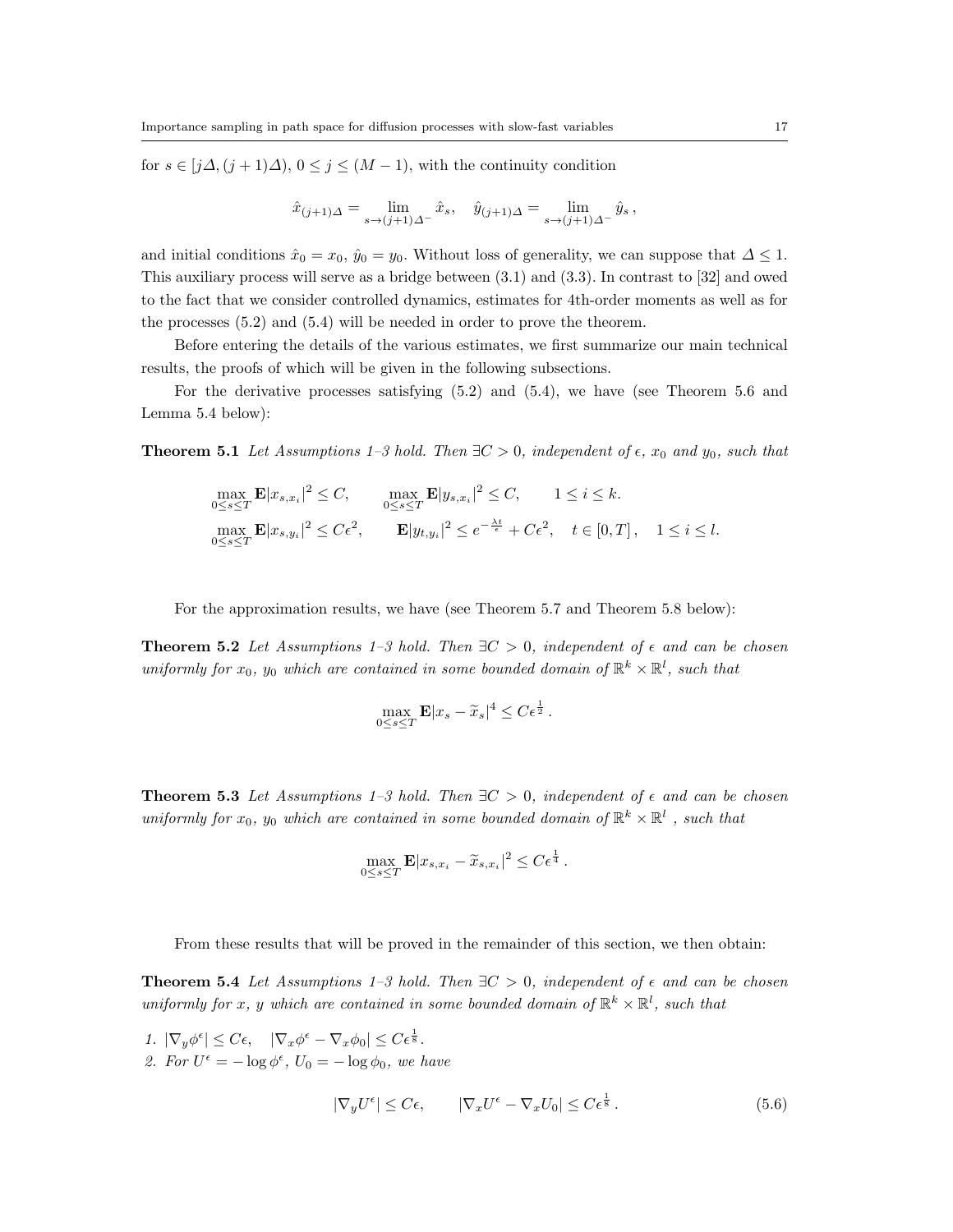*Proof* We use representation formulas (5.1). For  $\nabla_y \phi^{\epsilon}$ , using Assumption 1 and Theorem 5.1, we have

$$
|\partial_{y_i} \phi^{\epsilon}| \le \mathbf{E} \Big( e^{-\int_t^T h(x_s) ds} \int_t^T |\nabla_x h(x_s)| |x_{s,y_i}| ds \Big)
$$
  

$$
\le C \mathbf{E} \int_t^T |x_{s,y_i}| ds \le C \int_t^T (\mathbf{E} |x_{s,y_i}|^2)^{\frac{1}{2}} ds \le C\epsilon.
$$

To compare  $\nabla_x \phi^{\epsilon}$  with  $\nabla_x \phi_0$ , we compute that

$$
\begin{split} & |\partial_{x_i} \phi^{\epsilon} - \partial_{x_i} \phi_0| \\ &\leq \Big| \mathbf{E} \Big[ e^{-\int_t^T h(x_s) ds} \Big( \int_t^T \left( \nabla_x h(x_s) \cdot x_{s, x_i} - \nabla_x h(\widetilde{x}_s) \cdot \widetilde{x}_{s, x_i} \right) ds \Big) \Big] \Big| \\ &+ \Big| \mathbf{E} \Big[ \Big( e^{-\int_t^T h(x_s) ds} - e^{-\int_t^T h(\widetilde{x}_s) ds} \Big) \Big( \int_t^T \nabla_x h(\widetilde{x}_s) \cdot \widetilde{x}_{s, x_i} \, ds \Big) \Big] \Big| \\ &= I_1 + I_2 \,. \end{split}
$$

For *I*1, using Assumption 1, Theorem 5.2 and Theorem 5.3, it follows that

$$
I_{1} \leq \left| \mathbf{E} \Big( \int_{t}^{T} \left( \nabla_{x} h(x_{s}) \cdot x_{s,x_{i}} - \nabla_{x} h(\widetilde{x}_{s}) \cdot \widetilde{x}_{s,x_{i}} \right) ds \Big) \right|
$$
  
\n
$$
= \left| \mathbf{E} \Big( \int_{t}^{T} \left[ \left( \nabla_{x} h(x_{s}) - \nabla_{x} h(\widetilde{x}_{s}) \right) \cdot x_{s,x_{i}} + \nabla_{x} h(\widetilde{x}_{s}) \cdot (x_{s,x_{i}} - \widetilde{x}_{s,x_{i}}) \right] ds \Big) \right|
$$
  
\n
$$
\leq C \mathbf{E} \Big[ \int_{t}^{T} \left( |x_{s} - \widetilde{x}_{s}| |x_{s,x_{i}}| + |x_{s,x_{i}} - \widetilde{x}_{s,x_{i}}| \right) ds \Big]
$$
  
\n
$$
\leq C \int_{t}^{T} \left[ \left( \mathbf{E} |x_{s} - \widetilde{x}_{s}|^{2} \right)^{\frac{1}{2}} \left( \mathbf{E} |x_{s,x_{i}}|^{2} \right)^{\frac{1}{2}} + \left( \mathbf{E} |x_{s,x_{i}} - \widetilde{x}_{s,x_{i}}|^{2} \right)^{\frac{1}{2}} \right] ds \leq C \epsilon^{\frac{1}{8}}.
$$

For *I*2, we have

$$
I_2 \leq \left[\mathbf{E}\left(e^{-\int_t^T h(x_s)ds} - e^{-\int_t^T h(\widetilde{x}_s)ds}\right)^2\right]^{\frac{1}{2}} \left[\mathbf{E}\left(\int_t^T \nabla_x h(\widetilde{x}_s) \cdot \widetilde{x}_{s,x_i} ds\right)^2\right]^{\frac{1}{2}}
$$
  
\n
$$
\leq C \left\{\mathbf{E}\left[\int_0^1 e^{-\int_t^T (1-r)h(x_s) + rh(\widetilde{x}_s)ds} \left(\int_t^T |h(\widetilde{x}_s) - h(x_s)|ds\right) dr\right]^2\right\}^{\frac{1}{2}} \left(\mathbf{E}\int_t^T |\widetilde{x}_{s,x_i}|^2 ds\right)^{\frac{1}{2}}
$$
  
\n
$$
\leq C \left(\mathbf{E}\int_t^T |\widetilde{x}_s - x_s|^2 ds\right)^{\frac{1}{2}} \leq C\epsilon^{\frac{1}{8}},
$$

which then entails the estimates for the derivatives of  $\phi^{\epsilon}$ . Meanwhile, using a similar argument,

$$
\begin{split} |\phi^{\epsilon} - \phi_0| &= \left| \mathbf{E} \left( e^{-\int_t^T h(x_s) ds} - e^{-\int_t^T h(\widetilde{x}_s) ds} \right) \right| \\ &\leq \mathbf{E} \Big[ \int_0^1 e^{-\int_t^T (1-r)h(x_s) + rh(\widetilde{x}_s) ds} \Big( \int_t^T |h(\widetilde{x}_s) - h(x_s)| ds \Big) dr \Big] \\ &\leq C \mathbf{E} \Big( \int_t^T |h(\widetilde{x}_s) - h(x_s)| ds \Big) \\ &\leq C \int_t^T \left( \mathbf{E} |\widetilde{x}_s - x_s|^4 \right)^{\frac{1}{4}} ds \leq C \epsilon^{\frac{1}{8}} \,. \end{split}
$$

Since *h* is bounded by Assumption 1, we have  $e^{-C(T-t)} \leq \phi^{\epsilon} \leq e^{C(T-t)}$  is uniformly bounded (and bounded away from zero) for all  $\epsilon > 0$ . The conclusion concerning  $|\nabla_y U^{\epsilon}|$  and  $|\nabla_x U^{\epsilon} - \nabla_x U_0|$  follows directly from the above estimates.  $\square$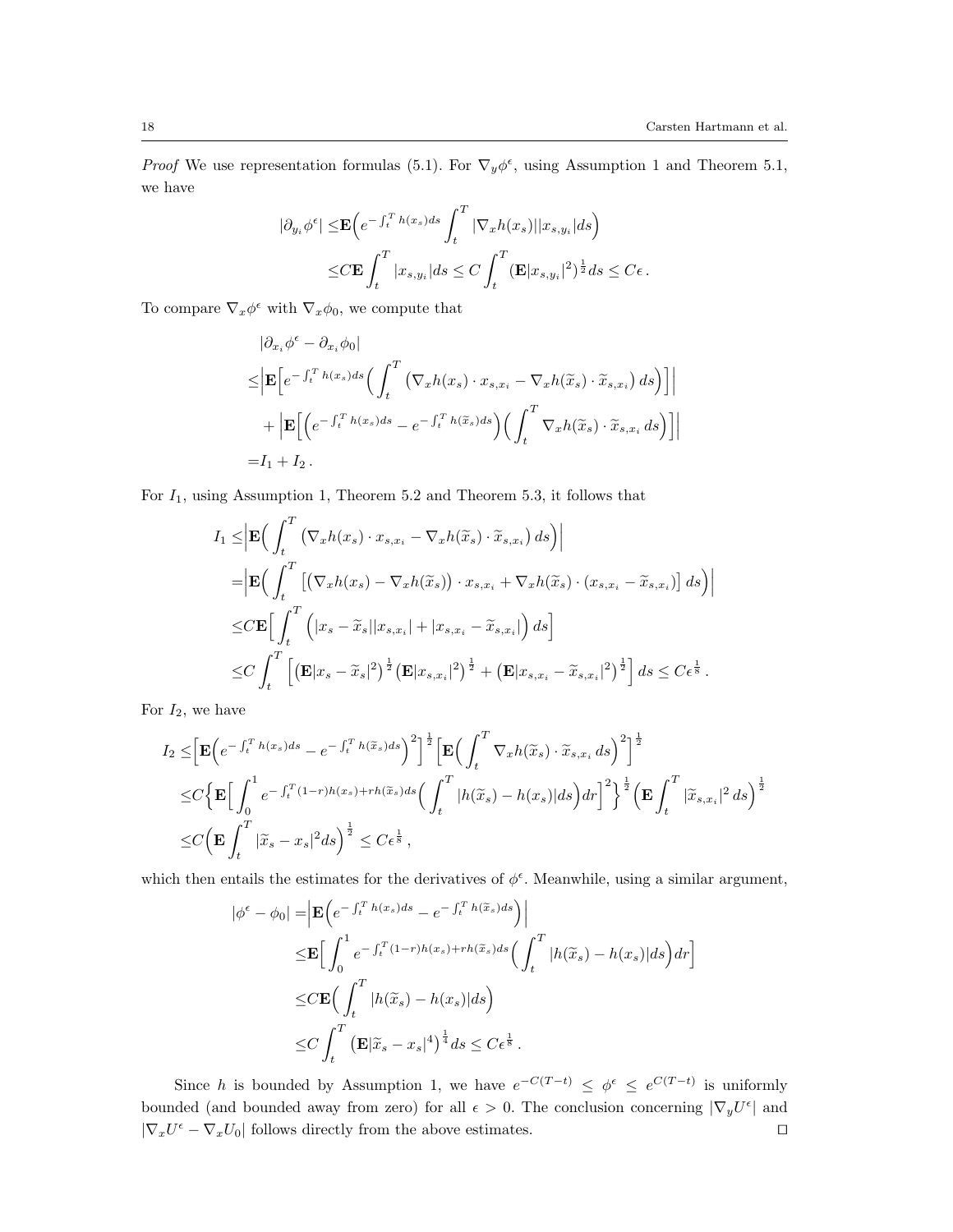Recall that, in Section 2 and Subsection 3.1,  $\hat{u}$  is the optimal control as given by  $(2.16)$  and that the control  $\hat{u}^0$  defined in (3.8) is a candidate for the suboptimal control which is used for estimating (2.1) with nearly optimal variance. Theorem 3.1 that is entailed by the above results expresses this fact, and we restate it for the readers' convenience:

**Theorem 5.5** *Let Assumptions 1–3 hold, and consider the importance sampling method for computing (2.1) under the dynamics (3.1). When the control*  $\hat{u}^0$  *as given in (3.8) is used to perform the importance sampling, the relative error (2.10) of the Monte Carlo estimator satisfies*

$$
RE_{\hat{u}^0}(I) \leq C\epsilon^{\frac{1}{8}}
$$

*for*  $\epsilon \ll 1$  *where*  $C > 0$  *is a constant independent of*  $\epsilon$ *.* 

*Proof* In the following we will regard the optimal control  $\hat{u}$  and control  $\hat{u}^0$  as functions of  $t, x$ and *y*. Using (2.16) and (3.8), we see that Theorem 5.4 implies that  $|\hat{u}_s - \hat{u}_s^0| \leq C\epsilon^{\frac{1}{8}}$  uniformly on  $[0, T] \times D$  where D is any bounded domain of  $\mathbb{R}^k \times \mathbb{R}^l$  and constant C depends on domain *D*. Furthermore, both of them are uniformly bounded on  $[0, T] \times \mathbb{R}^k \times \mathbb{R}^l$  from the boundedness of  $\phi^{\epsilon}$ ,  $\alpha_1$ ,  $\alpha_2$  and formula (5.1).

Now call  $\tilde{x}_s^u$ ,  $\tilde{y}_s^u$  the controlled dynamics of (3.1) corresponding to the control  $\tilde{u}_s = 2\hat{u}_s - \hat{u}_s^0$ . Specifically, using (2.16) and (3.8) again, we have (for  $\beta = 1$  and assume Assumption 3)

$$
d\tilde{\bar{x}}_s^u = f(\tilde{\bar{x}}_s^u, \tilde{\bar{y}}_s^u)ds - \alpha_1(\tilde{\bar{x}}_s^u)\alpha_1^T(\tilde{\bar{x}}_s^u)(2\nabla_x U^{\epsilon}(\tilde{\bar{x}}_s^u, \tilde{\bar{y}}_s^u) - \nabla_x U_0(\tilde{\bar{x}}_s^u)) + \alpha_1(\tilde{\bar{x}}_s^u)dw_s^1
$$
  
\n
$$
d\tilde{\bar{y}}_s^u = \frac{1}{\epsilon}g(\tilde{\bar{x}}_s^u, \tilde{\bar{y}}_s^u)ds - \frac{2}{\epsilon}\alpha_2(\tilde{\bar{x}}_s^u, \tilde{\bar{y}}_s^u)\alpha_2^T(\tilde{\bar{x}}_s^u, \tilde{\bar{y}}_s^u)\nabla_y U^{\epsilon}(\tilde{\bar{x}}_s^u, \tilde{\bar{y}}_s^u) + \frac{1}{\sqrt{\epsilon}}\alpha_2(\tilde{\bar{x}}_s^u, \tilde{\bar{y}}_s^u)dw_s^2,
$$
\n
$$
(5.7)
$$

and control  $\tilde{u}_s$  is bounded on  $[0,T] \times \mathbb{R}^k \times \mathbb{R}^l$  uniformly for  $\epsilon$ . This especially implies that Lemma 5.2 and Lemma 5.3 in Subsection 5.2 also hold for dynamics  $\tilde{\tilde{x}}_s^u, \tilde{\tilde{y}}_s^u$  (see Remark 6).

Let  $R > 0$  and for  $y \in \mathbb{R}^l$ , we define  $\chi_R(y) = 1$ , if  $|y| \leq R$ , and  $\chi_R(y) = 0$  otherwise. Similarly, for  $x \in \mathbb{R}^k, y \in \mathbb{R}^l$ , we define  $\chi_R(x, y) = 1$ , if both  $|x|, |y| \leq R$ , and otherwise  $\chi_R(x, y) = 0$ . Then applying the uniform approximation  $|\hat{u}_s - \hat{u}_s^0| \leq C_R \epsilon^{\frac{1}{8}}$  on bounded domain defined by  $\chi_R(x, y)$  and the boundedness of both controls, we can recast (2.20) as

$$
\tilde{\mathbf{E}}\Big[\exp\Big(\int_{t}^{T}|\hat{u}_{s}-\hat{u}_{s}^{0}|^{2}\chi_{R}(\tilde{\bar{x}}_{s}^{u},\tilde{\bar{y}}_{s}^{u})ds+\int_{t}^{T}|\hat{u}_{s}-\hat{u}_{s}^{0}|^{2}\big(1-\chi_{R}(\tilde{\bar{x}}_{s}^{u},\tilde{\bar{y}}_{s}^{u})\big)ds\Big)\Big]
$$
\n
$$
\leq e^{C_{R}(T-t)\epsilon^{\frac{1}{4}}}\tilde{\mathbf{E}}\Big[\exp\Big(\int_{t}^{T}|\hat{u}_{s}-\hat{u}_{s}^{0}|^{2}\big(1-\chi_{R}(\tilde{\bar{x}}_{s}^{u},\tilde{\bar{y}}_{s}^{u})\big)ds\Big)\Big]
$$
\n
$$
\leq e^{C_{R}(T-t)\epsilon^{\frac{1}{4}}}\tilde{\mathbf{E}}\Big[\exp\Big(C\int_{t}^{T}\big(1-\chi_{R}(\tilde{\bar{x}}_{s}^{u},\tilde{\bar{y}}_{s}^{u})\big)ds\Big)\Big]
$$
\n
$$
\leq e^{C_{R}(T-t)\epsilon^{\frac{1}{4}}}\Big[e^{C\delta}+e^{CT}\mathbf{P}\Big(\int_{t}^{T}\big(1-\chi_{R}(\tilde{\bar{x}}_{s}^{u},\tilde{\bar{y}}_{s}^{u})\big)ds\geq\delta\Big)\Big]
$$
\n(5.8)

where  $\delta > 0$  and  $C_R$  is a constant that depends on  $R > 0$ . In the last inequality we have split the expectation according to event  $\{\int_t^T (1 - \chi_R(\tilde{x}_s^u, \tilde{y}_s^u)) ds \ge \delta\}$  and its complement. Therefore, applying the conclusion of Lemma 5.3 to processes  $\tilde{x}_s^u, \tilde{y}_s^u$ , we can bound the above quantity (5.8) by

$$
e^{C_R(T-t)\epsilon^{\frac{1}{4}}}\left[e^{C\delta} + e^{CT}\frac{CT(1+|x|^4+|y|^4)}{\delta R^4}\right].
$$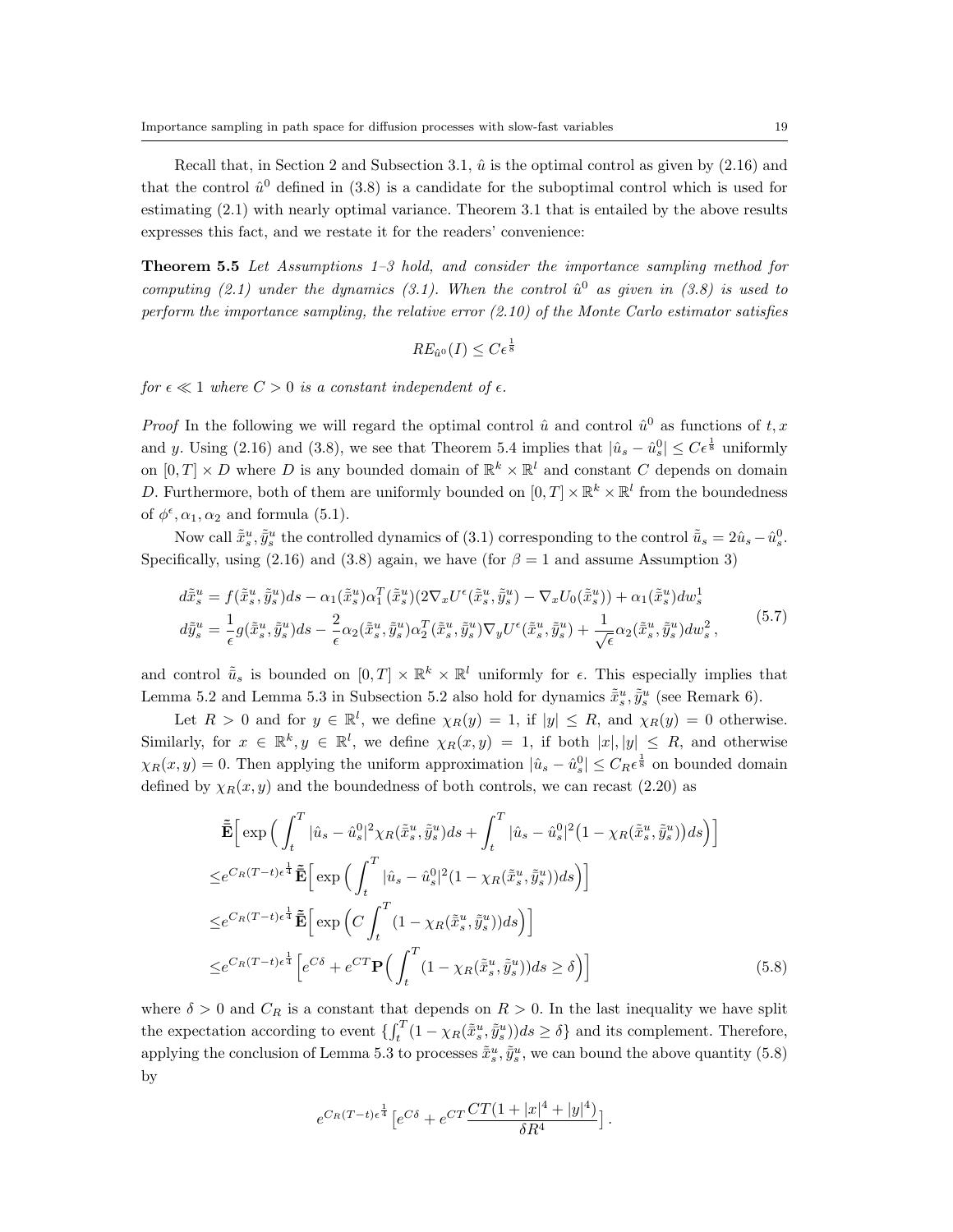Now we can first choose a small  $\delta$  and then a large  $R$  such that

$$
\tilde{\bar{\mathbf{E}}}\Big[\exp\Big(\int_t^T|\hat{u}_s-\hat{u}_s^0|^2ds\Big)\Big]\leq 2e^{C(T-t)\epsilon^{\frac{1}{4}}}
$$

where constant  $C > 0$  is independent of  $\epsilon$ . Combing this with (2.6) and (2.10), we conclude that

$$
\mathrm{RE}_{\hat{u}^0}(I) \le C\epsilon^{\frac{1}{8}}
$$

whenever  $\epsilon$  is sufficiently small.  $\square$ 

# 5.1 Estimates for processes  $x_{s,y_i}$  and  $y_{s,y_i}$

We first consider processes  $x_{s,y_i}$  and  $y_{s,y_i}$  in (5.4), since the arguments are simpler and largely unrelated to the rest of the proof. In the following and throughout this section, we denote by *C* a generic constant that is independent of  $\epsilon$  and whose value may change from line to line.

**Lemma 5.1** *Under Assumptions 1–2, there exists*  $C > 0$ *, independent of*  $\epsilon$ *,*  $x_0$  *and*  $y_0$ *, such that* 

$$
\max_{0 \le s \le T} \mathbf{E} |x_{s,y_i}|^2 \le C\epsilon, \quad \mathbf{E} |y_{t,y_i}|^2 \le e^{-\frac{\lambda t}{\epsilon}} + C\epsilon, \quad t \in [0, T], \quad 1 \le i \le l. \tag{5.9}
$$

*Proof* Recall the notation in (5.3) and apply Ito's formula to  $|x_{s,y_i}|^2$  and  $|y_{s,y_i}|^2$ . After taking expectation, equation (5.4) yields

$$
d\mathbf{E}|x_{s,y_i}|^2 = 2\mathbf{E}\langle \nabla_x f x_{s,y_i}, x_{s,y_i} \rangle ds + 2\mathbf{E}\langle \nabla_y f y_{s,y_i}, x_{s,y_i} \rangle ds + \mathbf{E}\|\nabla_x \alpha_1 x_{s,y_i} + \nabla_y \alpha_1 y_{s,y_i}\|^2 ds
$$
  
\n
$$
d\mathbf{E}|y_{s,y_i}|^2 = \frac{2}{\epsilon} \mathbf{E}\langle \nabla_x g x_{s,y_i}, y_{s,y_i} \rangle ds + \frac{2}{\epsilon} \mathbf{E}\langle \nabla_y g y_{s,y_i}, y_{s,y_i} \rangle ds + \frac{1}{\epsilon} \mathbf{E}\|\nabla_x \alpha_2 x_{s,y_i} + \nabla_y \alpha_2 y_{s,y_i}\|^2 ds,
$$
\n(5.10)

where  $\|\cdot\|$  denotes the Frobenius norm of a given matrix. Then, using Cauchy-Schwarz inequality, Lipschitz continuity of the coefficients (Assumption 1) and inequality (3.11) in Remark 2, it follows that

$$
\frac{d\mathbf{E}|x_{s,y_i}|^2}{ds} \le C\left(\mathbf{E}|x_{s,y_i}|^2 + \mathbf{E}|y_{s,y_i}|^2\right)
$$
\n
$$
\frac{d\mathbf{E}|y_{s,y_i}|^2}{ds} \le -\frac{\lambda}{\epsilon} \mathbf{E}|y_{s,y_i}|^2 + \frac{C}{\epsilon} \mathbf{E}|x_{s,y_i}|^2
$$
\n(5.11)

with  $\mathbf{E}|x_{0,y_i}|^2 = 0$ ,  $\mathbf{E}|y_{0,y_i}|^2 = 1$ . The conclusion then follows from Claim A.1 in Appendix A.  $\Box$ 

The above result can be improved if we additionally impose Assumption 3 and if we treat the initial layer near  $t = 0$  more carefully.

**Theorem 5.6** *Let Assumptions 1–3 hold. Then*  $\exists C > 0$ *, independent of*  $\epsilon$ *,*  $x_0$  *and*  $y_0$ *, such that* 

$$
\max_{0 \le s \le T} \mathbf{E} |x_{s,y_i}|^2 \le C\epsilon^2, \qquad \mathbf{E} |y_{t,y_i}|^2 \le e^{-\frac{\lambda t}{\epsilon}} + C\epsilon^2, \quad t \in [0, T], \quad 1 \le i \le l.
$$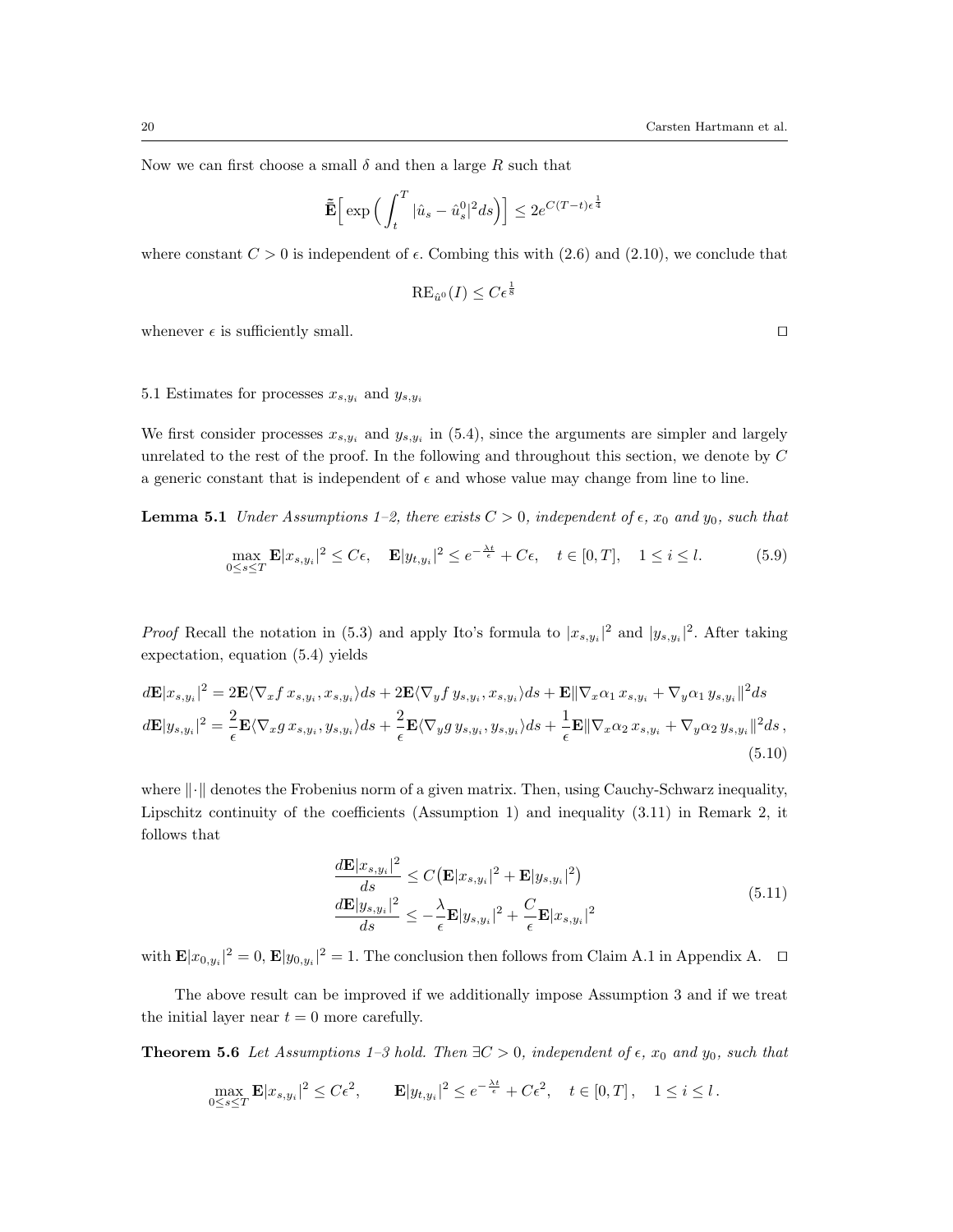*Proof* Applying Ito's formula in the same way as in Lemma 5.1 and noticing that now coefficient  $\alpha_1$  is independent of *y*, we can obtain

$$
d\mathbf{E}|x_{s,y_i}|^2 = 2\mathbf{E}\langle \nabla_x f x_{s,y_i}, x_{s,y_i} \rangle ds + 2\mathbf{E}\langle \nabla_y f y_{s,y_i}, x_{s,y_i} \rangle ds + \mathbf{E}\|\nabla_x \alpha_1 x_{s,y_i}\|^2 ds
$$
  
\n
$$
d\mathbf{E}|y_{s,y_i}|^2 = \frac{2}{\epsilon} \mathbf{E}\langle \nabla_x g x_{s,y_i}, y_{s,y_i} \rangle ds + \frac{2}{\epsilon} \mathbf{E}\langle \nabla_y g y_{s,y_i}, y_{s,y_i} \rangle ds + \frac{1}{\epsilon} \mathbf{E}\|\nabla_x \alpha_2 x_{s,y_i} + \nabla_y \alpha_2 y_{s,y_i}\|^2 ds.
$$
\n(5.12)

Now set  $t_1 = -\frac{2\epsilon \ln \epsilon}{\lambda}$  and introduce the function  $\eta \colon [0, T] \to [0, 1]$  by

$$
\eta(t) = \begin{cases} 1 - \frac{t}{t_1} & 0 \le t \le t_1 \\ 0 & t_1 < t \le T \end{cases}
$$
\n(5.13)

Then using Cauchy-Schwarz inequality and Lipschitz condition in Assumption 1, we have

$$
\mathbf{E}\langle \nabla_y f \, y_{s,y_i}, x_{s,y_i} \rangle \le C \Big( \epsilon^{-\eta(s)} \frac{\mathbf{E}|x_{s,y_i}|^2}{2} + \epsilon^{\eta(s)} \frac{\mathbf{E}|y_{s,y_i}|^2}{2} \Big)
$$
  

$$
\mathbf{E}\langle \nabla_y g \, x_{s,y_i}, y_{s,y_i} \rangle \le \frac{C^2}{\lambda} \frac{\mathbf{E}|x_{s,y_i}|^2}{2} + \lambda \frac{\mathbf{E}|y_{s,y_i}|^2}{2}.
$$

Substituting them into (5.12) and apply inequality (3.11) in Remark 2, we can obtain

$$
\frac{d\mathbf{E}|x_{s,y_i}|^2}{ds} \leq C(1+\epsilon^{-\eta(s)})\mathbf{E}|x_{s,y_i}|^2 + C\epsilon^{\eta(s)}\mathbf{E}|y_{s,y_i}|^2
$$

$$
\frac{d\mathbf{E}|y_{s,y_i}|^2}{ds} \leq -\frac{\lambda}{\epsilon}\mathbf{E}|y_{s,y_i}|^2 + \frac{C}{\epsilon}\mathbf{E}|x_{s,y_i}|^2
$$

with  $\mathbf{E}|x_{0,y_i}|^2 = 0$ ,  $\mathbf{E}|y_{0,y_i}|^2 = 1$ . The conclusion follows from Claim A.2 in Appendix A.  $\Box$ 

5.2 Stability estimates

We start with some basic facts related to the stability of the dynamics (3.1), (3.3), (5.2) and (5.5). Bear in mind that  $\beta = 1$  throughout this section. For processes  $x_s, y_s$  satisfying (3.1), we have:

**Lemma 5.2** *Under Assumption 1, 2, there exists*  $C > 0$ *, independent of*  $\epsilon$ *,*  $x_0$  *and*  $y_0$ *, such that* 

$$
\max_{0 \le s \le T} \mathbf{E} |x_s|^4 \le C(|x_0|^4 + |y_0|^4 + 1), \qquad \max_{0 \le s \le T} \mathbf{E} |y_s|^4 \le C(|y_0|^4 + |x_0|^4 + 1). \tag{5.14}
$$

*Proof* Applying Ito's formula to  $|x_s|^4$  and taking expectation, we can obtain

$$
\frac{d\mathbf{E}|x_s|^4}{ds} = 4\mathbf{E}\Big(|x_s|^2\langle f(x_s,y_s),x_s\rangle\Big) + 2\mathbf{E}\Big(|x_s|^2\|\alpha_1(x_s,y_s)\|^2\Big) + 4\mathbf{E}\Big(|\alpha_1^T(x_s,y_s)x_s|^2\Big) \leq 4\mathbf{E}\Big(|x_s|^2\langle f(x_s,y_s),x_s\rangle\Big) + 6\mathbf{E}\Big(|x_s|^2\|\alpha_1(x_s,y_s)\|^2\Big),
$$

and similarly for  $|y_s|^4$ ,

$$
\frac{d\mathbf{E}|y_s|^4}{ds} \leq \frac{4}{\epsilon} \mathbf{E}(|y_s|^2 \langle g(x_s, y_s), y_s \rangle) + \frac{6}{\epsilon} \mathbf{E}(|y_s|^2 \|\alpha_2(x_s, y_s)\|^2).
$$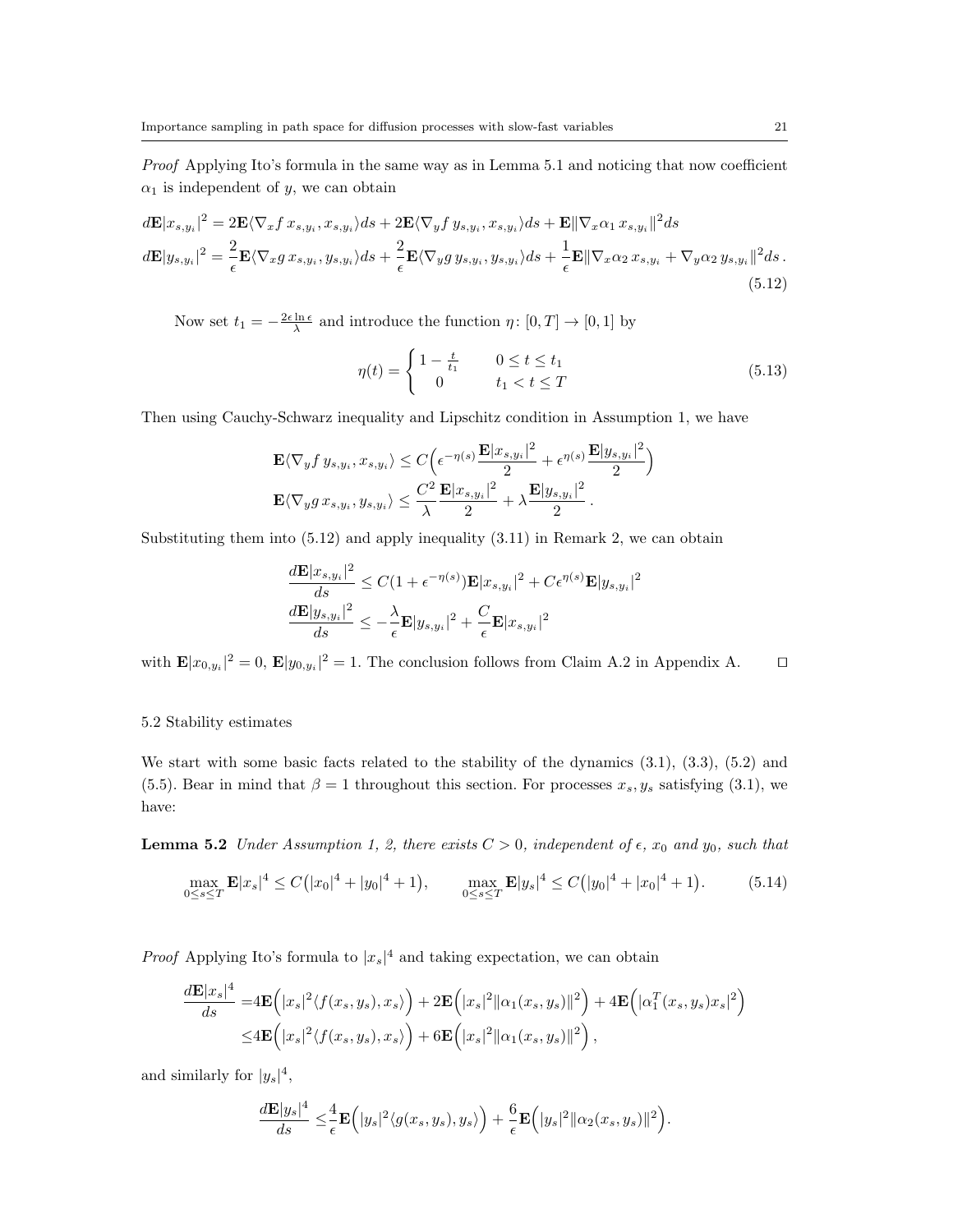By Assumption 1, *f* is Lipschitz and  $\alpha_1$  is bounded. We also know from Remark 2 that  $|f(x_s, y_s)| \leq$  $C(1 + |x_s| + |y_s|)$  and inequality (3.13) holds. Together with Young's inequality, we obtain

$$
\frac{d\mathbf{E}|x_s|^4}{ds} \leq C\Big(\mathbf{E}|x_s|^4 + \mathbf{E}|y_s|^4 + 1\Big) \n\frac{d\mathbf{E}|y_s|^4}{ds} \leq -\frac{\lambda}{\epsilon} \mathbf{E}|y_s|^4 + \frac{C}{\epsilon}\Big(\mathbf{E}|x_s|^4 + 1\Big).
$$

An argument similar to the one in Claim A.1 of Appendix A provides us with the desired estimates.  $\square$ 

*Remark 5* Reiterating the above argument, we can prove that the solutions of (5.5) and (3.3) satisfy

$$
\max_{0 \le s \le T} \mathbf{E} |\hat{x}_s|^4 \le C \big( |x_0|^4 + |y_0|^4 + 1 \big), \qquad \max_{0 \le s \le T} \mathbf{E} |\hat{y}_s|^4 \le C \big( |y_0|^4 + |x_0|^4 + 1 \big), \tag{5.15}
$$

and

$$
\max_{0 \le s \le T} \mathbf{E} |\tilde{x}_s|^4 \le C(|x_0|^4 + 1), \tag{5.16}
$$

since  $\tilde{f}$  is Lipschitz as well (Remark 2).

The above results entail estimates for the supremum of the solution  $x_s$  of SDE (3.1), as well as for the occupation time of *y<sup>s</sup>* on finite time intervals:

**Lemma 5.3** *Letting Assumptions 1–2 hold, there exists*  $C > 0$ *, independent of*  $\epsilon$ *,*  $x_0$  *and*  $y_0$ *, such that*

$$
\mathbf{E}(\sup_{0\leq s\leq T}|x_s|^4) \leq C(1+|x_0|^4+|y_0|^4).
$$

*Moreover, for all*  $\delta, R > 0$ *, it holds* 

$$
\mathbf{P}\Big(\int_0^T \left(1 - \chi_R(y_s)\right) ds \ge \delta\Big) \le \frac{C\big(1 + |x_0|^4 + |y_0|^4\big)}{\delta R^4},
$$
  

$$
\mathbf{P}\Big(\int_0^T \left(1 - \chi_R(x_s, y_s)\right) ds \ge \delta\Big) \le \frac{C\big(1 + |x_0|^4 + |y_0|^4\big)}{\delta R^4}.
$$

*Proof* The proof is standard. Since f is Lipschitz, using Hölder's inequality, we have

$$
|x_s|^4 \leq C \Big(|x_0|^4 + \Big| \int_0^s f(x_r, y_r) dr \Big|^4 + \Big| \int_0^s \alpha_1(x_r, y_r) dw_r^1 \Big|^4 \Big) \n\leq C \Big(|x_0|^4 + s^3 \int_0^s |f(x_r, y_r)|^4 dr + \Big| \int_0^s \alpha_1(x_r, y_r) dw_r^1 \Big|^4 \Big) \n\leq C \Big(|x_0|^4 + T^3 \int_0^T (|x_r|^4 + |y_r|^4 + 1) dr + \Big| \int_0^s \alpha_1(x_r, y_r) dw_r^1 \Big|^4 \Big).
$$

Taking first the supremum and then the expected value on both sides, we find

$$
\mathbf{E}(\sup_{0\leq s\leq T}|x_s|^4)\leq C\Big[|x_0|^4+T^3\mathbf{E}\int_0^T\left(|x_r|^4+|y_r|^4+1\right)dr+\mathbf{E}\Big(\sup_{0\leq s\leq T}\Big(\int_0^s\alpha_1(x_r,y_r)dw_r^1\Big)^4\Big)\Big].
$$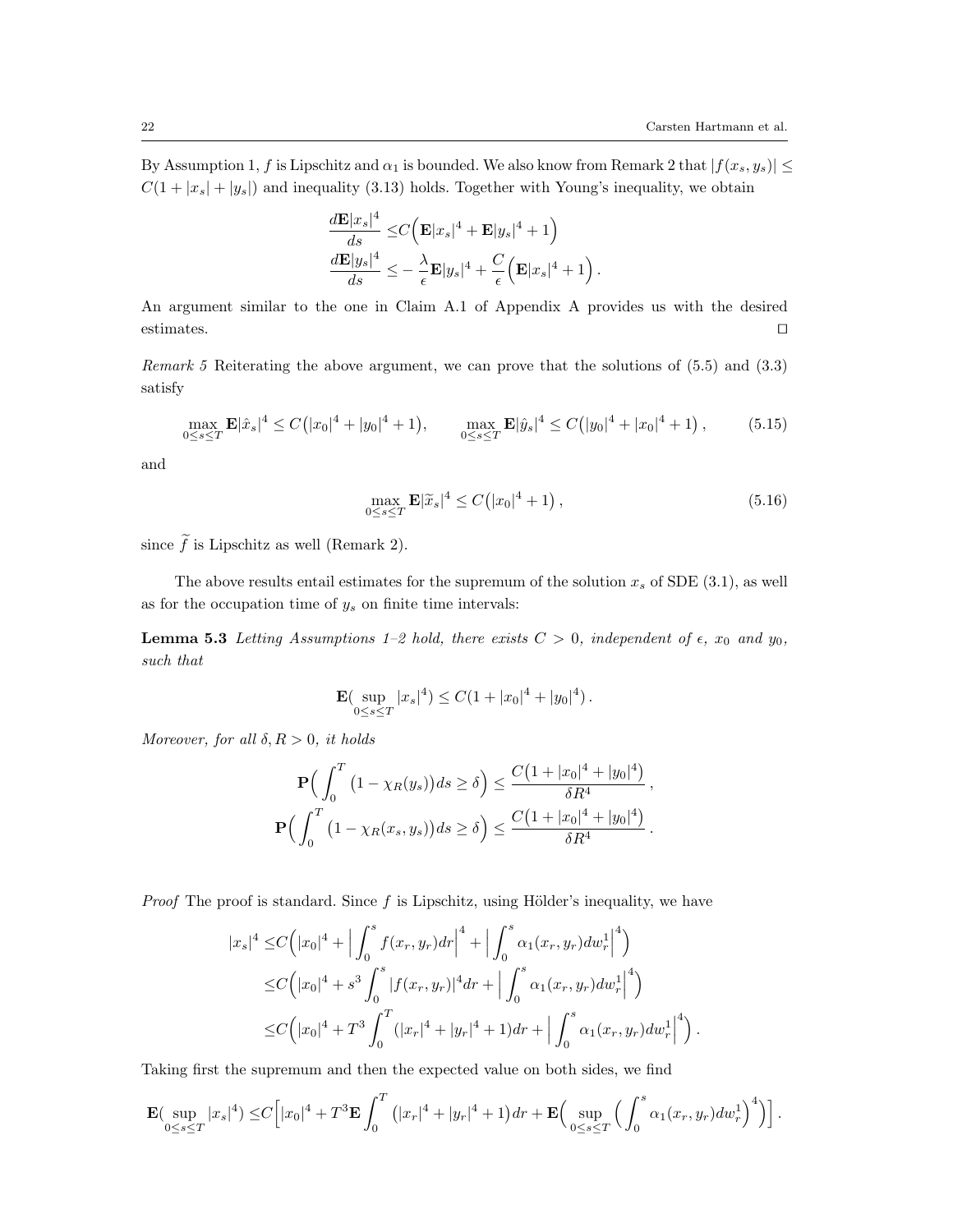The first integral in the last equation can be bounded using Lemma 5.2, whereas the second one is bounded by the maximal martingale inequality [28]. Hence

$$
\mathbf{E}(\sup_{0\leq s\leq T}|x_s|^4) \leq C(|x_0|^4 + |y_0|^4 + 1) + C\left(\mathbf{E} \int_0^T |\alpha_1(x_r, y_r)|^2 dr\right)^2
$$

and the boundedness of  $\alpha_1$  entails

$$
\mathbf{E}(\sup_{0\leq s\leq T}|x_s|^4) \leq C\left(1+|x_0|^4+|y_0|^4\right).
$$

As for the second part of the assertion, notice that for all  $\delta > 0$  and  $R > 0$  it holds:

$$
R^4 \mathbf{E} \Big[ \int_0^T \left( 1 - \chi_R(y_s) \right) ds \Big] \leq \mathbf{E} \Big[ \int_0^T |y_s|^4 (1 - \chi_R(y_s)) ds \Big] \\ \leq \mathbf{E} \Big( \int_0^T |y_s|^4 ds \Big) \leq C \big( 1 + |x_0|^4 + |y_0|^4 \big) \, .
$$

Thus, by Chebyshev's inequality,

$$
\mathbf{P}\Big(\int_0^T \big(1-\chi_R(y_s)\big)ds\geq \delta\Big)\leq \frac{C\big(1+|x_0|^4+|y_0|^4\big)}{\delta R^4}\,.
$$

The second inequality follows in the same fashion.  $\Box$ 

*Remark 6* Based on the result of Theorem 5.4, we could prove that the same conclusions of Lemma 5.2 and Lemma 5.3 also hold for processes (5.7). See discussions in the proof of Theorem 5.5.

We proceed our analysis by inspecting SDE (5.2) for processes  $x_{s,x_i}, y_{s,x_i}$ , for which we seek the analogue of the inequality (5.11). In this case the initial values satisfy  $\mathbf{E}|x_{0,x_i}|^2 = 1$ ,  $\mathbf{E}|y_{0,x_i}|^2 = 0$  and by similar argument as in the proof of Lemma 5.1, we find:

**Lemma 5.4** *Under Assumptions 1–2, there exists*  $C > 0$ *, independent of*  $\epsilon$ *,*  $x_0$  *and*  $y_0$ *, such that* 

$$
\max_{0 \le s \le T} \mathbf{E} |x_{s,x_i}|^2 \le C, \quad \max_{0 \le s \le T} \mathbf{E} |y_{s,x_i}|^2 \le C, \qquad 1 \le i \le k. \tag{5.17}
$$

Upper bounds on 4th moments can be obtained in the same manner:

**Lemma 5.5** *Under Assumptions 1–2, there exists*  $C > 0$ *, independent of*  $\epsilon$ *,*  $x_0$  *and*  $y_0$ *, such that* 

$$
\max_{0 \le s \le T} \mathbf{E} |x_{s,x_i}|^4 \le C, \quad \max_{0 \le s \le T} \mathbf{E} |y_{s,x_i}|^4 \le C, \quad 1 \le i \le k. \tag{5.18}
$$

*Proof* The proof is similar to Lemma 5.2. Using Ito's formula, we obtain

$$
d\mathbf{E}|x_{s,x_{i}}|^{4} = 4\mathbf{E}\Big(|x_{s,x_{i}}|^{2}\langle\nabla_{x}f x_{s,x_{i}} + \nabla_{y}f y_{s,x_{i}}, x_{s,x_{i}}\rangle\Big)ds + 2\mathbf{E}\Big(|x_{s,x_{i}}|^{2}\|\nabla_{x}\alpha_{1} x_{s,x_{i}} + \nabla_{y}\alpha_{1} y_{s,x_{i}}\|^{2}\Big)ds + 4\mathbf{E}\Big(\big|(\nabla_{x}\alpha_{1} x_{s,x_{i}} + \nabla_{y}\alpha_{1} y_{s,x_{i}})^{T}x_{s,x_{i}}|^{2}\Big)ds \leq 4\mathbf{E}\Big(|x_{s,x_{i}}|^{2}\langle\nabla_{x}f x_{s,x_{i}} + \nabla_{y}f y_{s,x_{i}}, x_{s,x_{i}}\rangle\Big)ds + 6\mathbf{E}\Big(|x_{s,x_{i}}|^{2}\|\nabla_{x}\alpha_{1} x_{s,x_{i}} + \nabla_{y}\alpha_{1} y_{s,x_{i}}\|^{2}\Big)ds d\mathbf{E}|y_{s,x_{i}}|^{4} = \frac{4}{\epsilon}\mathbf{E}\Big(\big|y_{s,x_{i}}|^{2}\langle\nabla_{x}f x_{s,x_{i}} + \nabla_{y}g y_{s,x_{i}}, y_{s,x_{i}}\rangle\Big)ds + \frac{2}{\epsilon}\mathbf{E}\Big(\big|y_{s,x_{i}}|^{2}\|\nabla_{x}\alpha_{2} x_{s,x_{i}} + \nabla_{y}\alpha_{2} y_{s,x_{i}}\|^{2}\Big)ds + \frac{4}{\epsilon}\mathbf{E}\Big(\big|(\nabla_{x}\alpha_{2} x_{s,x_{i}} + \nabla_{y}\alpha_{2} y_{s,x_{i}})^{T}y_{s,x_{i}}\big|^{2}\Big)ds \leq \frac{4}{\epsilon}\mathbf{E}\Big(\big|y_{s,x_{i}}|^{2}\langle\nabla_{x}g x_{s,x_{i}} + \nabla_{y}g y_{s,x_{i}}, y_{s,x_{i}}\rangle\Big)ds + \frac{6}{\epsilon}\mathbf{E}\Big(\big|y_{s,x_{i}}|^{2}\|\nabla_{x}\alpha_{2} x_{s,x_{i}} + \nabla_{y}\alpha_{2} y_{s,x_{i}}\|^{2}\Big)ds (5.1
$$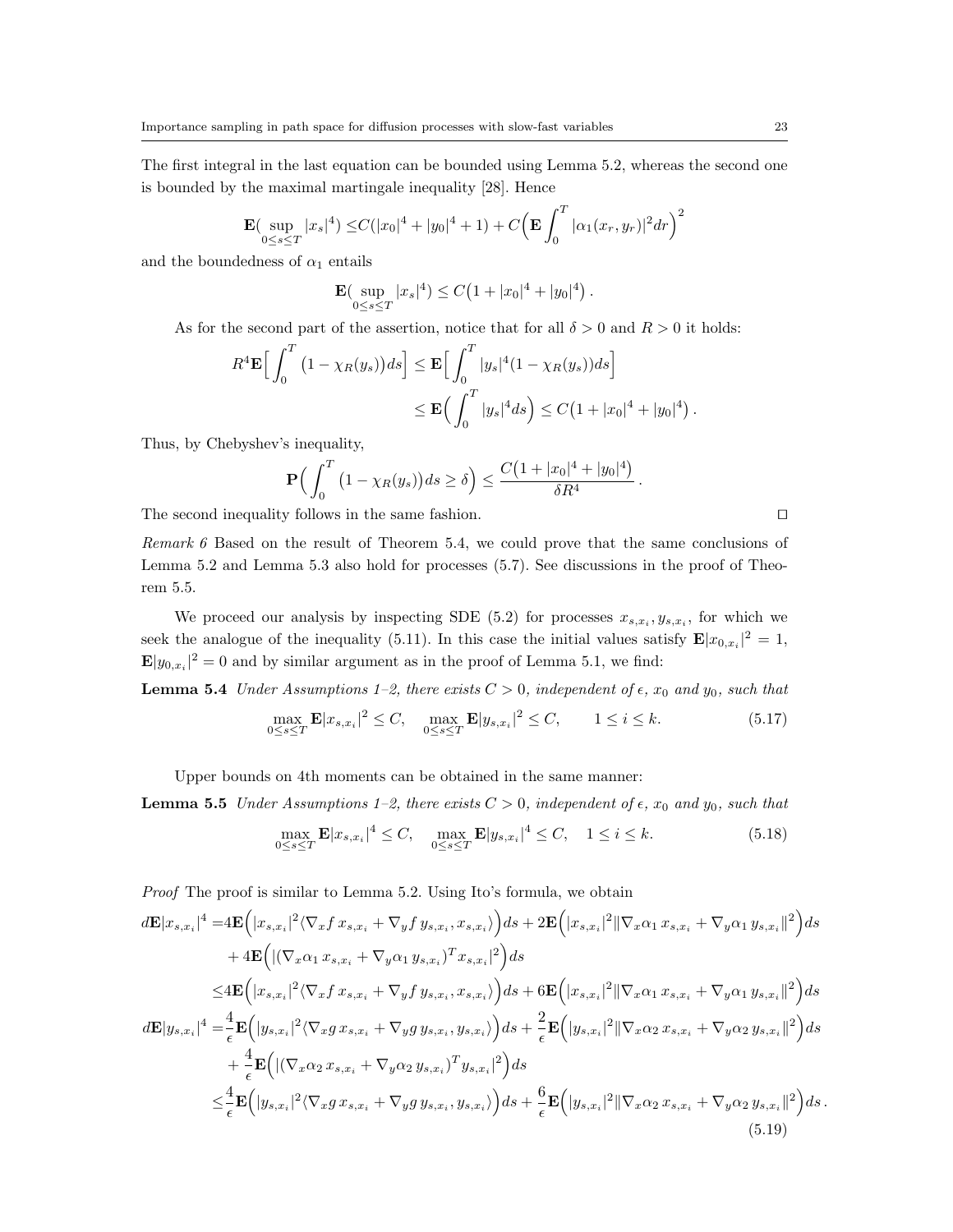Lipschitz conditions on the coefficients in Assumption 1, Assumption 2, especially inequality (3.11) in Remark 2 as well as Young's inequality now readily imply that

$$
\frac{d\mathbf{E}|x_{s,x_i}|^4}{ds} \leq C(\mathbf{E}|x_{s,x_i}|^4 + \mathbf{E}|y_{s,x_i}|^4)
$$

$$
\frac{d\mathbf{E}|y_{s,x_i}|^4}{ds} \leq -\frac{2\lambda}{\epsilon} \mathbf{E}|y_{s,x_i}|^4 + \frac{C}{\epsilon} \mathbf{E}|x_{s,x_i}|^4,
$$

with  $\mathbf{E}|y_{0,x_i}|^4 = 0$ ,  $\mathbf{E}|x_{0,x_i}|^4 = 1$ . The assertion then follows by the same argument as in the proof of Claim A.1 in Appendix A.  $\Box$ 

We also have the following simple bounds for processes  $x_s$  and  $x_{s,x_i}$ .

**Lemma 5.6** *Let*  $\Delta \leq 1$ *,*  $s \in [j\Delta, (j+1)\Delta)$ ,  $0 \leq j \leq M - 1$ *. Further let Assumptions 1–2 hold.* 

*1. For process x<sup>s</sup> satisfying (3.1), it holds*

$$
\mathbf{E}|x_s - x_{j\Delta}|^4 \le C(s - j\Delta)^2,\tag{5.20}
$$

*where constant*  $C > 0$  *is independent* of  $\epsilon, \Delta$  *and can be chosen uniformly for*  $x_0$  *and*  $y_0$  *which* are contained in some bounded domain of  $\mathbb{R}^k \times \mathbb{R}^l$ . The same bound is satisfied by processes  $\widetilde{x}_s, \hat{x}_s$ *.* 

2. For process  $x_{s,x_i}$  in (5.2), we have

$$
\mathbf{E}|x_{s,x_i} - x_{j\Delta,x_i}|^4 \le C(s - j\Delta)^2 \le C\Delta^2,\tag{5.21}
$$

*with constant*  $C > 0$  *that is independent of*  $\epsilon, x_0, y_0$ *. The same inequality holds if*  $x_{s,x_i}$  *is replaced by processes*  $\hat{x}_{s,x_i}$  *and*  $\tilde{x}_{s,x_i}$ *.* 

*Proof* For the first part of the conclusion, using that function *f* is Lipschitz and therefore  $|f(x_r, y_r)| \leq C(1+|x_r|+|y_r|)$  (Remark 2),  $\alpha_1$  is bounded (Assumption 1), as well as Lemma 5.2, we can conclude that

$$
\mathbf{E}|x_s - x_j \Delta|^4 = \mathbf{E} \Big[ \int_{j\Delta}^s f(x_r, y_r) dr + \int_{j\Delta}^s \alpha_1(x_r, y_r) dw_r^1 \Big]^4
$$
  
\n
$$
\leq C \mathbf{E} \Big[ \int_{j\Delta}^s (1 + |x_r| + |y_r|) dr \Big]^4 + C \mathbf{E} \Big[ \int_{j\Delta}^s \alpha_1(x_r, y_r) dw_r^1 \Big]^4
$$
  
\n
$$
\leq C (|x_0|^4 + |y_0|^4 + 1)(s - j\Delta)^4 + C(s - j\Delta)^2
$$
  
\n
$$
\leq C (s - j\Delta)^2,
$$

where, in the last inequality, we have used the fact that  $\Delta \leq 1$ . It is clear that a common constant *C* can be chosen for *x*0, *y*<sup>0</sup> which are contained in some bounded domain.

The second part of the conclusion can be obtained in a similar way by using Lipschitz condition of coefficients as well as Lemma 5.5.  $\Box$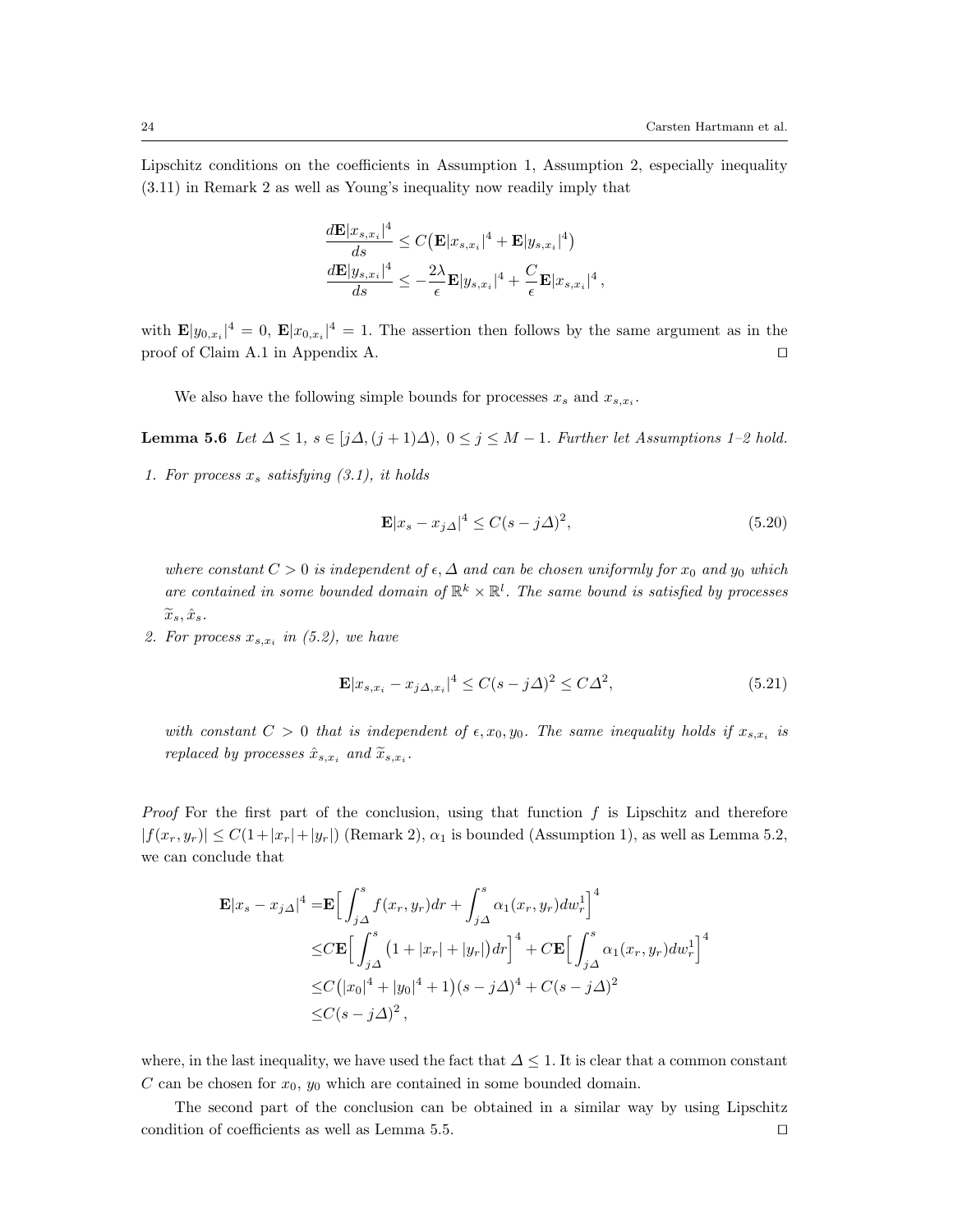## 5.3 Approximation by the auxiliary process

In this subsection, we study the approximations of the original dynamics (3.1) by the auxiliary discrete process  $(5.5)$  and the averaged dynamics  $(3.3)$ . To this end, we recall Hölder and Young's inequalities : Given two random variables *X*, *Y*, and  $p, q > 0$  with  $\frac{1}{p} + \frac{1}{q} = 1$ , it holds that

$$
\mathbf{E}|XY| \leq \left(\mathbf{E}|X|^p\right)^{\frac{1}{p}} \left(\mathbf{E}|Y|^q\right)^{\frac{1}{q}} \leq \frac{\mathbf{E}|X|^p}{p} + \frac{\mathbf{E}|Y|^q}{q} \,. \tag{5.22}
$$

First of all, we have

**Lemma 5.7** *Suppose that Assumptions 1–3 are met. For processes*  $x_s, y_s$  *satisfying (3.1) and the auxiliary processes*  $\hat{x}_s$ *,*  $\hat{y}_s$  *defined in (5.5), we have* 

$$
\max_{0 \le s \le T} \mathbf{E} |y_s - \hat{y}_s|^4 \le C\Delta^2, \qquad \max_{0 \le s \le T} \mathbf{E} |x_s - \hat{x}_s|^4 \le C\Delta^2, \tag{5.23}
$$

*where constant*  $C > 0$  *is independent of*  $\epsilon, \Delta$  *and can be chosen uniformly for*  $x_0$ *,*  $y_0$  *which are contained on some bounded domain of*  $\mathbb{R}^k \times \mathbb{R}^l$ .

*Proof* Let  $j = \lfloor \frac{s}{\Delta} \rfloor$ , which is the largest integer smaller or equal to  $\frac{s}{\Delta}$ . Applying Ito's formula and using the Lipschitz condition on coefficients  $g$ ,  $\alpha_2$  in Assumptions 1, the inequality in Assumption 2, the conclusion of Lemma 5.6, as well as inequality  $(5.22)$ , we can estimate

$$
\frac{d\mathbf{E}|y_s - \hat{y}_s|^4}{ds} \n= \frac{4}{\epsilon} \mathbf{E} (|y_s - \hat{y}_s|^2 \langle y_s - \hat{y}_s, g(x_s, y_s) - g(x_j \Delta, \hat{y}_s) \rangle) + \frac{2}{\epsilon} \mathbf{E} (|y_s - \hat{y}_s|^2 ||\alpha_2(x_s, y_s) - \alpha_2(x_j \Delta, \hat{y}_s) ||^2) \n+ \frac{4}{\epsilon} \mathbf{E} (|(\alpha_2(x_s, y_s) - \alpha_2(x_j \Delta, \hat{y}_s))^T (y_s - \hat{y}_s)|^2) \n\leq \frac{4}{\epsilon} \mathbf{E} (|y_s - \hat{y}_s|^2 \langle y_s - \hat{y}_s, g(x_s, y_s) - g(x_j \Delta, \hat{y}_s) \rangle) + \frac{6}{\epsilon} \mathbf{E} (|y_s - \hat{y}_s|^2 ||\alpha_2(x_s, y_s) - \alpha_2(x_j \Delta, \hat{y}_s) ||^2) \n\leq \frac{4}{\epsilon} \mathbf{E} [|y_s - \hat{y}_s|^2 (\langle y_s - \hat{y}_s, g(x_s, y_s) - g(x_s, \hat{y}_s) \rangle + 3 ||\alpha_2(x_s, y_s) - \alpha_2(x_s, \hat{y}_s) ||^2) ] \n+ \frac{4}{\epsilon} \mathbf{E} [|y_s - \hat{y}_s|^2 (\langle y_s - \hat{y}_s, g(x_s, \hat{y}_s) - g(x_j \Delta, \hat{y}_s) \rangle + 3 ||\alpha_2(x_s, \hat{y}_s) - \alpha_2(x_j \Delta, \hat{y}_s) ||^2) ] \n\leq - \frac{4\lambda}{\epsilon} \mathbf{E} |y_s - \hat{y}_s|^4 + \frac{C}{\epsilon} \mathbf{E} (|y_s - \hat{y}_s|^3 |x_s - x_j \Delta|) + \frac{C}{\epsilon} \mathbf{E} (|y_s - \hat{y}_s|^2 |x_s - x_j \Delta|^2) \n\leq - \frac{2\lambda}{\epsilon} \mathbf{E} |y_s - \hat{y}_s|^4 + \frac{C}{\epsilon} \mathbf{E} |x_s - x_j \Delta|^{4} \n\leq - \frac{2\lambda}{\epsilon} \mathbf{E} |y
$$

which, by Gronwall's inequality, yields the first inequality. For the second inequality, applying Ito's formula, taking Assumption 1, Lemma 5.6 and the above estimate into account, we obtain

$$
\frac{d\mathbf{E}|\hat{x}_s - x_s|^4}{ds} = 4\mathbf{E}\Big(|\hat{x}_s - x_s|^2 \langle f(x_{j\Delta}, \hat{y}_s) - f(x_s, y_s), \hat{x}_s - x_s \rangle\Big)
$$
  
\n
$$
\leq C\mathbf{E}\Big[|\hat{x}_s - x_s|^3 \Big(|x_{j\Delta} - x_s| + |\hat{y}_s - y_s|\Big)\Big]
$$
  
\n
$$
\leq C\Big(\mathbf{E}|\hat{x}_s - x_s|^4 + \mathbf{E}|x_{j\Delta} - x_s|^4 + \mathbf{E}|\hat{y}_s - y_s|^4\Big)
$$
  
\n
$$
\leq C\mathbf{E}|\hat{x}_s - x_s|^4 + C\Delta^2,
$$

and the conclusion follows again by applying Gronwall's inequality.  $\Box$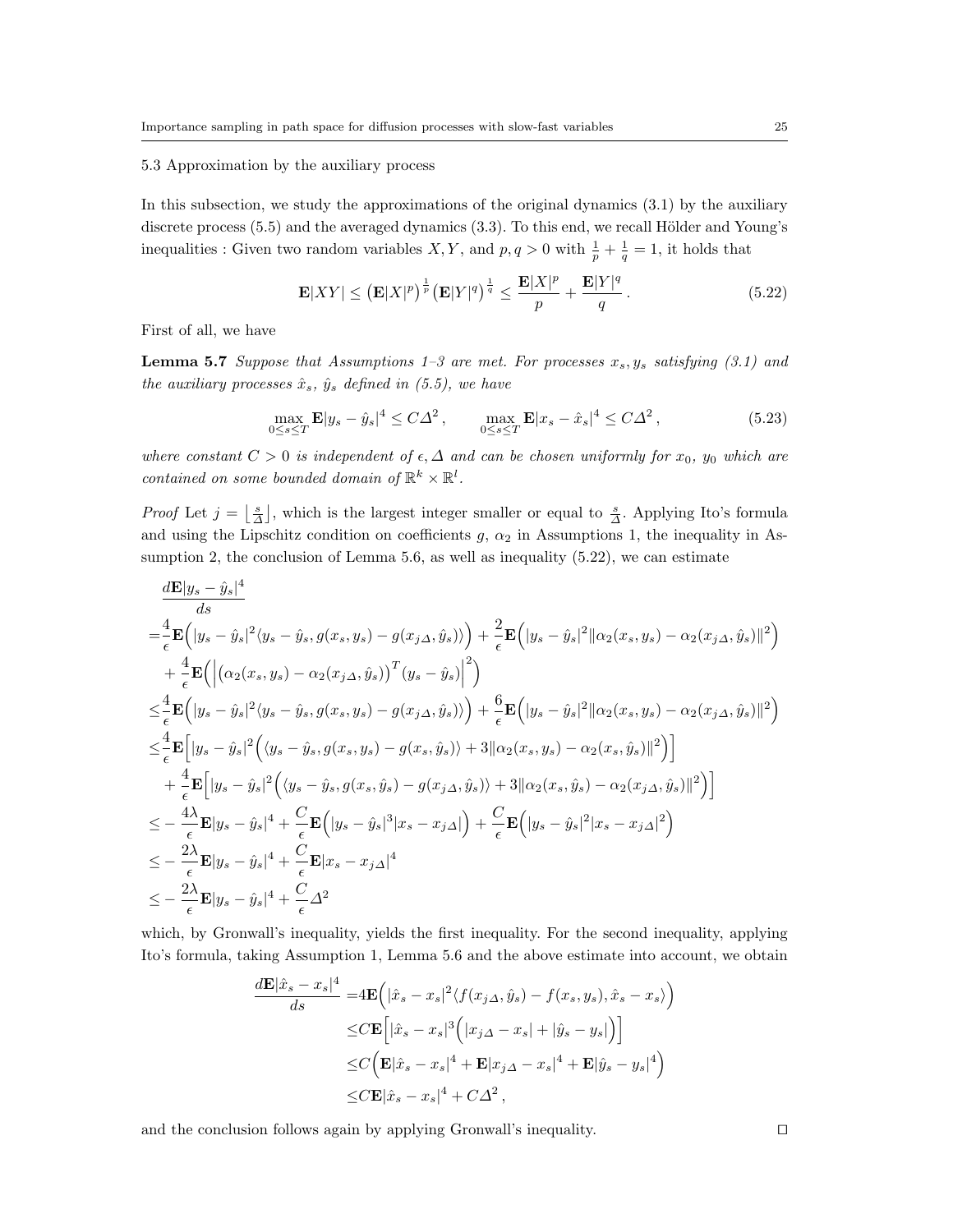The following elementary estimate will be useful.

**Claim 5.1** Define  $F(x) = |x|^2 x$ ,  $\forall x \in \mathbb{R}^m$ . We have  $|F(x) - F(y)| \leq \frac{3}{2}(|x|^2 + |y|^2)|x - y|$ .

*Proof* We have

$$
|F(x) - F(y)|
$$
  
\n=
$$
\left| \int_0^1 \frac{d}{dt} F((1-t)x + ty) dt \right|
$$
  
\n=
$$
\left| \int_0^1 \left[ 2\langle (1-t)x + ty, y - x \rangle ((1-t)x + ty) + |(1-t)x + ty|^2 (y - x) \right] dt \right|
$$
  
\n
$$
\leq 3 \int_0^1 |(1-t)x + ty|^2 |y - x| dt \leq \frac{3}{2} (|x|^2 + |y|^2) |x - y|.
$$

*ut*

As the next step, we show that the averaged process  $\tilde{x}_s$  in (3.3) can be approximated by the time-discrete process (5.5) as well.

**Lemma 5.8** *Under Assumptions 1–3, we have*

$$
\max_{0 \le s \le T} \mathbf{E} |\hat{x}_s - \tilde{x}_s|^4 \le C \left(\frac{\epsilon}{\lambda \Delta} + \Delta\right) e^{C\left(1 + \frac{\epsilon}{\lambda \Delta}\right)T}.
$$
\n(5.24)

*where constant*  $C > 0$  *is independent of*  $\epsilon, \Delta$  *and can be chosen uniformly for*  $x_0$ *,*  $y_0$  *which are contained in some bounded domain of*  $\mathbb{R}^k \times \mathbb{R}^l$ . Especially, for  $\Delta = \epsilon^{\frac{1}{2}}$ , we have maximize  $\max_{0\leq s\leq T} \mathbf{E}|\hat{x}_s \widetilde{x}_s|^4 \leq C \epsilon^{\frac{1}{2}}$ .

*Proof* We apply Ito's formula to  $|\hat{x}_s - \tilde{x}_s|^4$  and take expectations similarly as before. Using the function  $F$  defined in Claim 5.1, we can estimate

$$
\mathbf{E}|\hat{x}_{s}-\tilde{x}_{s}|^{4}
$$
\n
$$
\leq 4 \int_{0}^{s} \mathbf{E} \Big( |\hat{x}_{r}-\tilde{x}_{r}|^{2} \langle \hat{x}_{r}-\tilde{x}_{r}, f(x_{\lfloor \frac{r}{\Delta} \rfloor\Delta}, \hat{y}_{r}) - \tilde{f}(\tilde{x}_{r}) \rangle \Big) dr + 6 \int_{0}^{s} \mathbf{E} \Big( |\hat{x}_{r}-\tilde{x}_{r}|^{2} |\alpha_{1}(x_{r}) - \alpha_{1}(\tilde{x}_{r})|^{2} \Big) dr
$$
\n
$$
= 4 \int_{0}^{s} \mathbf{E} \Big( \langle F(\hat{x}_{\lfloor \frac{r}{\Delta} \rfloor\Delta} - \tilde{x}_{\lfloor \frac{r}{\Delta} \rfloor\Delta}), f(x_{\lfloor \frac{r}{\Delta} \rfloor\Delta}, \hat{y}_{r}) - \tilde{f}(x_{\lfloor \frac{r}{\Delta} \rfloor\Delta}) \rangle \Big) dr
$$
\n
$$
+ 4 \int_{0}^{s} \mathbf{E} \Big( \langle F(\hat{x}_{r}-\tilde{x}_{r}) - F(\hat{x}_{\lfloor \frac{r}{\Delta} \rfloor\Delta} - \tilde{x}_{\lfloor \frac{r}{\Delta} \rfloor\Delta}), f(x_{\lfloor \frac{r}{\Delta} \rfloor\Delta}, \hat{y}_{r}) - \tilde{f}(x_{\lfloor \frac{r}{\Delta} \rfloor\Delta}) \rangle \Big) dr
$$
\n
$$
+ 4 \int_{0}^{s} \mathbf{E} \Big( \langle F(\hat{x}_{r}-\tilde{x}_{r}), \tilde{f}(x_{\lfloor \frac{r}{\Delta} \rfloor\Delta}) - \tilde{f}(\tilde{x}_{r}) \rangle \Big) dr
$$
\n
$$
+ 6 \int_{0}^{s} \mathbf{E} \Big( |\hat{x}_{r}-\tilde{x}_{r}|^{2} |\alpha_{1}(x_{r}) - \alpha_{1}(\tilde{x}_{r})|^{2} \Big) dr
$$
\n
$$
= I_{1} + I_{2} + I_{3} + I_{4}.
$$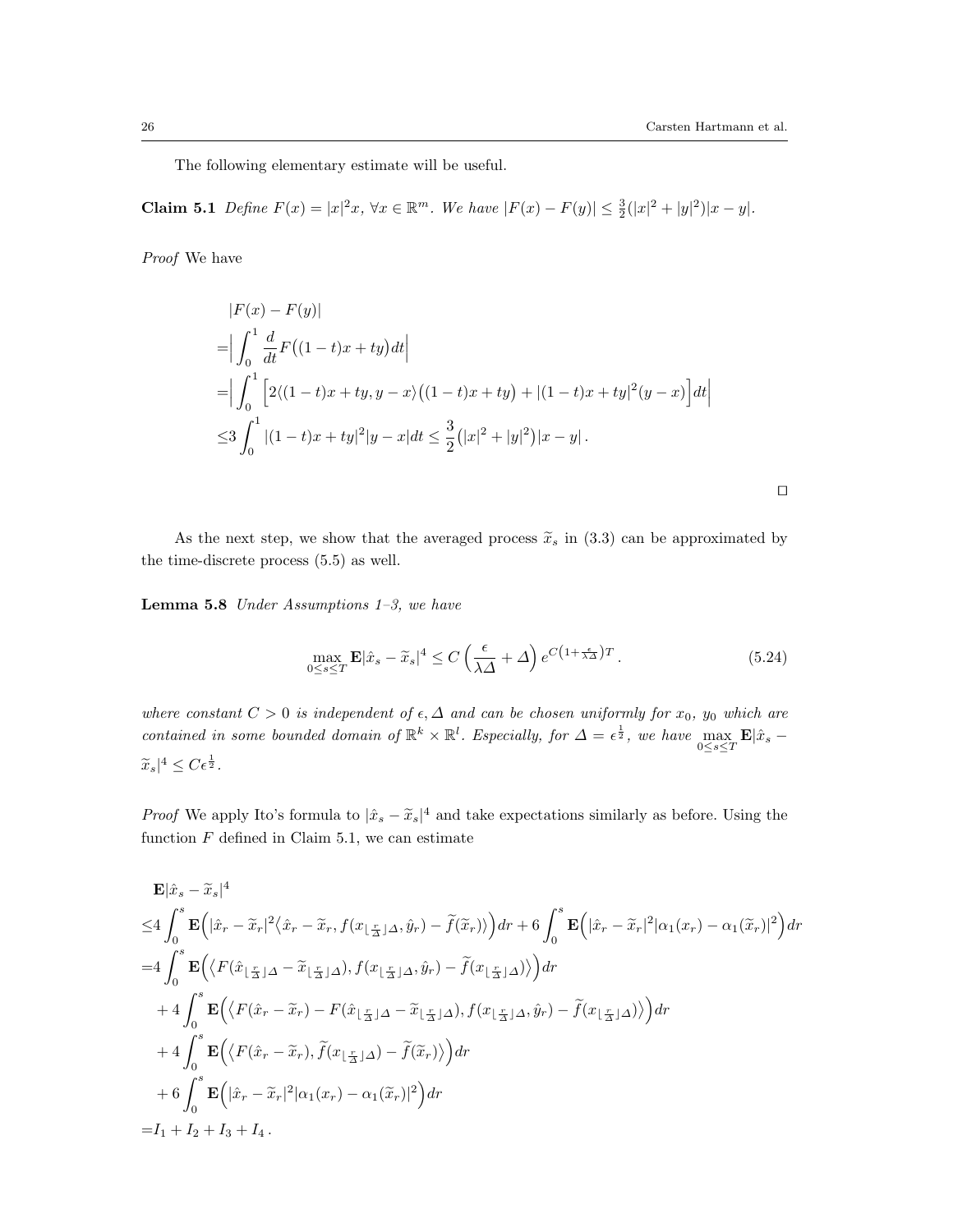We estimate the above four terms in the sum separately. For  $I_1$ , we have

$$
\begin{split} |I_{1}| \leq & 4 \sum_{j=0}^{\lfloor s/\varDelta \rfloor} \int_{j\varDelta}^{[(j+1)\varDelta] \wedge s} \mathbf{E} \Big( |\hat{x}_{j\varDelta} - \tilde{x}_{j\varDelta}|^{3} | \mathbf{E}_{j\varDelta} f(x_{j\varDelta}, \hat{y}_{r}) - \tilde{f}(x_{j\varDelta})| \Big) dr \\ \leq & C \sum_{j=0}^{\lfloor s/\varDelta \rfloor} \int_{j\varDelta}^{[(j+1)\varDelta] \wedge s} \mathbf{E} \Big( |\hat{x}_{j\varDelta} - \tilde{x}_{j\varDelta}|^{3} (|x_{j\varDelta}| + |\hat{y}_{j\varDelta}| + 1) \Big) e^{-\frac{\lambda(r-j\varDelta)}{\epsilon}} dr \\ \leq & \frac{\epsilon C}{\lambda} \mathbf{E} \Big[ \Big( \sum_{j=0}^{\lfloor s/\varDelta \rfloor} |\hat{x}_{j\varDelta} - \tilde{x}_{j\varDelta}|^{4} \Big)^{\frac{3}{4}} \Big( \sum_{j=0}^{\lfloor s/\varDelta \rfloor} (|x_{j\varDelta}| + |\hat{y}_{j\varDelta}| + 1)^{4} \Big)^{\frac{1}{4}} \Big] \\ \leq & \frac{\epsilon C}{\lambda} \Big( \mathbf{E} \sum_{j=0}^{\lfloor s/\varDelta \rfloor} |\hat{x}_{j\varDelta} - \tilde{x}_{j\varDelta}|^{4} \Big)^{\frac{3}{4}} \Big( \mathbf{E} \sum_{j=0}^{\lfloor s/\varDelta \rfloor} (|x_{j\varDelta}| + |\hat{y}_{j\varDelta}| + 1)^{4} \Big)^{\frac{1}{4}} \\ \leq & \frac{\epsilon C}{\lambda \varDelta} \Big( \mathbf{E} \sum_{j=0}^{\lfloor s/\varDelta \rfloor} |\hat{x}_{j\varDelta} - \tilde{x}_{j\varDelta}|^{4} \varDelta + \mathbf{E} \sum_{j=0}^{\lfloor s/\varDelta \rfloor} (|x_{j\varDelta}| + |\hat{y}_{j\varDelta}| + 1)^{4} \varDelta \Big) \\ \leq & \frac{\epsilon C}{\lambda \varDelta} \mathbf{E} \int_{0}^{s} |\hat{x}_{r} - \tilde{x}_{r}|^{4} dr + \frac{\epsilon C}{\lambda \varDelta} \mathbf{E} \int_{0}^{s} \Big| |\hat{x}_{\lfloor \frac{r}{\var
$$

where in the first inequality above,  $\mathbf{E}_{j\Delta}$  denotes the expectation conditioned on  $\hat{y}_s$  at time  $s = j\Delta$ . We have used Lemma B.3 in Appendix B to derive the second inequality. Hölder inequality and Young's inequality (5.22) were also used. Therefore, by Lemma 5.2 and Remark 5, the last inequality implies

$$
|I_1| \leq \frac{\epsilon C}{\lambda \varDelta} \mathbf{E} \int_0^s |\hat{x}_r - \widetilde{x}_r|^4 dr + \frac{C s \epsilon}{\lambda \varDelta}.
$$

For  $I_2$ , since functions  $f, \tilde{f}$  are Lipschitz, we have

$$
|f(x_{\lfloor \frac{r}{\Delta} \rfloor \Delta}, \hat{y}_r)| \leq C\left(1 + |x_{\lfloor \frac{r}{\Delta} \rfloor \Delta}| + |\hat{y}_r|\right),
$$
  

$$
|\widetilde{f}(x_{\lfloor \frac{r}{\Delta} \rfloor \Delta})| \leq C\left(1 + |x_{\lfloor \frac{r}{\Delta} \rfloor \Delta}|\right).
$$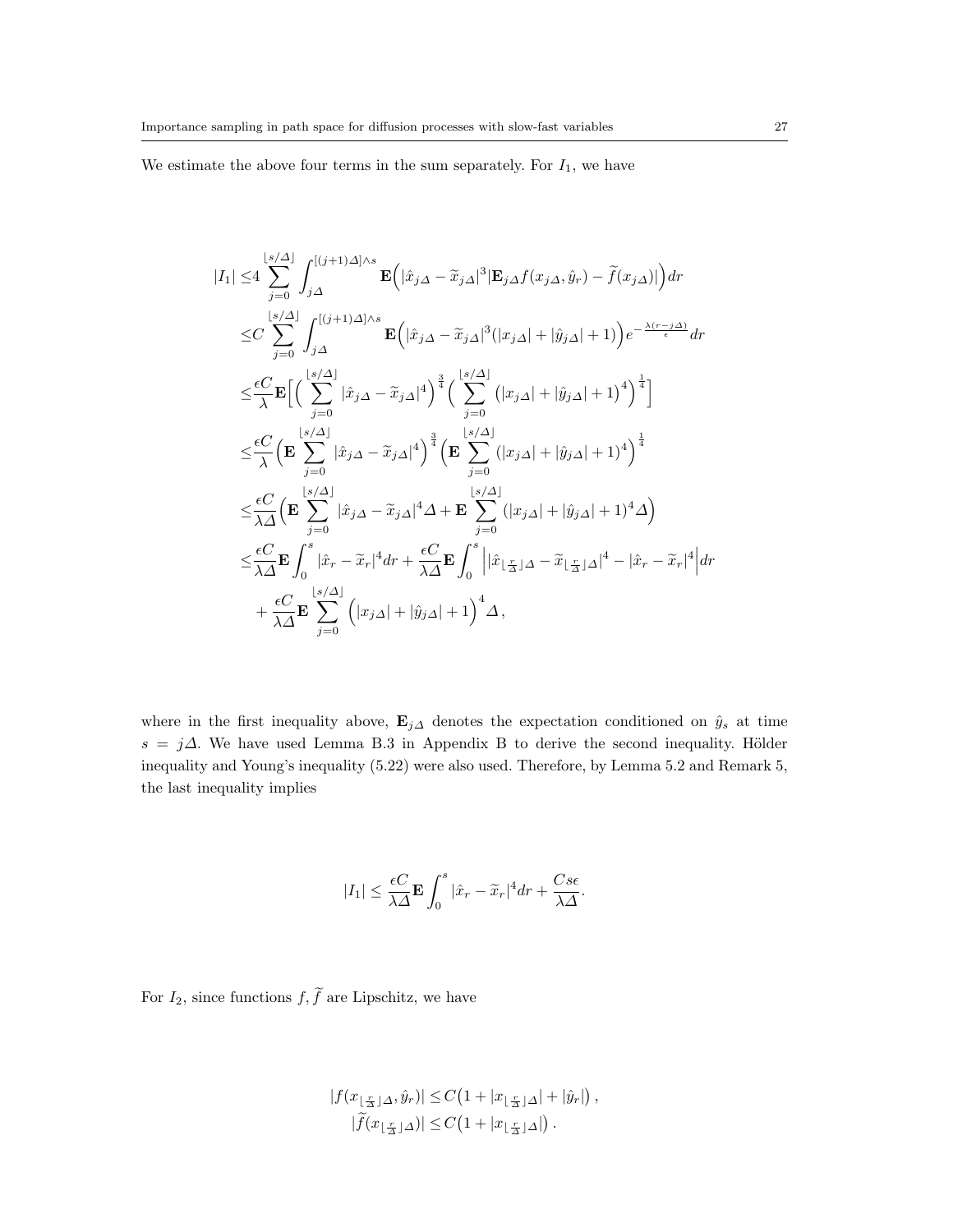Then using Claim 5.1, Lemma 5.2 and Lemma 5.6, as well as Hölder and Young's inequalities (5.22), we can estimate

$$
\begin{split} |I_2| \leq & C \mathbf{E} \int_0^s \left( |\hat{x}_r - \tilde{x}_r|^2 + |\hat{x}_{\lfloor \frac{r}{\Delta} \rfloor \Delta} - \tilde{x}_{\lfloor \frac{r}{\Delta} \rfloor \Delta} |^2 \right) \\ & \quad \times \left| (\hat{x}_r - \hat{x}_{\lfloor \frac{r}{\Delta} \rfloor \Delta} ) - (\tilde{x}_r - \tilde{x}_{\lfloor \frac{r}{\Delta} \rfloor \Delta} ) \right| \left( 1 + |x_{\lfloor \frac{r}{\Delta} \rfloor \Delta} | + |\hat{y}_r| \right) dr \\ \leq & C \mathbf{E} \int_0^s \left( |\hat{x}_r - \tilde{x}_r|^2 + |(\hat{x}_r - \hat{x}_{\lfloor \frac{r}{\Delta} \rfloor \Delta} ) - (\tilde{x}_r - \tilde{x}_{\lfloor \frac{r}{\Delta} \rfloor \Delta} ) |^2 \right) \\ & \quad \times \left| (\hat{x}_r - \hat{x}_{\lfloor \frac{r}{\Delta} \rfloor \Delta} ) - (\tilde{x}_r - \tilde{x}_{\lfloor \frac{r}{\Delta} \rfloor \Delta} ) \right| \left( 1 + |x_{\lfloor \frac{r}{\Delta} \rfloor \Delta} | + |\hat{y}_r| \right) dr \\ \leq & C \mathbf{E} \int_0^s \left| \hat{x}_r - \tilde{x}_r |^4 dr + C \mathbf{E} \int_0^s \left| (\hat{x}_r - \hat{x}_{\lfloor \frac{r}{\Delta} \rfloor \Delta} ) - (\tilde{x}_r - \tilde{x}_{\lfloor \frac{r}{\Delta} \rfloor \Delta} ) \right|^3 \left( 1 + |x_{\lfloor \frac{r}{\Delta} \rfloor \Delta} | + |\hat{y}_r| \right)^2 dr \\ \leq & C \mathbf{E} \int_0^s \left| \hat{x}_r - \tilde{x}_r |^4 dr \\ & \quad + C \int_0^s \left[ \mathbf{E} |(\hat{x}_r - \hat{x}_{\lfloor \frac{r}{\Delta} \rfloor \Delta} ) - (\tilde{x}_r - \tilde{x}_{\lfloor \frac{r}{\Delta} \rfloor \Delta} ) \right|^4 \right]^{\frac{3}{4}} \left[ \mathbf{E} (1 + |x_{\lfloor \frac{r}{\Delta} \rfloor \Delta} | + |\hat{y}_r| \right)^4 \right]^{\frac{1}{4
$$

For  $I_3$ , since function  $\tilde{f}$  is Lipschitz, we have

$$
\begin{split} |I_3| \leq & C \mathbf{E} \int_0^s |\hat{x}_r - \tilde{x}_r|^3 |x_{\lfloor \frac{r}{\Delta} \rfloor \Delta} - \tilde{x}_r| dr \\ = & C \mathbf{E} \int_0^s |\hat{x}_r - \tilde{x}_r|^3 |(x_{\lfloor \frac{r}{\Delta} \rfloor \Delta} - x_r) + (x_r - \hat{x}_r) + (\hat{x}_r - \tilde{x}_r)| dr \\ \leq & C \mathbf{E} \int_0^s |\hat{x}_r - \tilde{x}_r|^4 dr + C \mathbf{E} \int_0^s |\hat{x}_r - \tilde{x}_r|^3 |x_{\lfloor \frac{r}{\Delta} \rfloor \Delta} - x_r| dr + C \mathbf{E} \int_0^s |\hat{x}_r - \tilde{x}_r|^3 |x_r - \hat{x}_r| dr \\ \leq & C \mathbf{E} \int_0^s |\hat{x}_r - \tilde{x}_r|^4 dr + C \mathbf{E} \int_0^s |x_{\lfloor \frac{r}{\Delta} \rfloor \Delta} - x_r|^4 dr + C \mathbf{E} \int_0^s |x_r - \hat{x}_r|^4 dr \\ \leq & C \mathbf{E} \int_0^s |\hat{x}_r - \tilde{x}_r|^4 dr + Cs\Delta^2, \end{split}
$$

where Lemma 5.6, Lemma 5.7 and Young's inequality have been used.

Finally, using that coefficient  $\alpha_1$  is Lipschitz and Lemma 5.7, we obtain the following bound for  $I_4$ :

$$
\begin{split} |I_4| \leq & C \mathbf{E} \int_0^s |\hat{x}_r - \widetilde{x}_r|^2 |x_r - \widetilde{x}_r|^2 dr \\ = & C \mathbf{E} \int_0^s |\hat{x}_r - \widetilde{x}_r|^2 |(x_r - \hat{x}_r) + (\hat{x}_r - \widetilde{x}_r)|^2 dr \\ \leq & C \mathbf{E} \int_0^s |\hat{x}_r - \widetilde{x}_r|^4 dr + C \mathbf{E} \int_0^s |\hat{x}_r - \widetilde{x}_r|^2 |x_r - \hat{x}_r|^2 dr \\ \leq & C \mathbf{E} \int_0^s |\hat{x}_r - \widetilde{x}_r|^4 dr + C \mathbf{E} \int_0^s |x_r - \hat{x}_r|^4 dr \\ \leq & C \mathbf{E} \int_0^s |\hat{x}_r - \widetilde{x}_r|^4 dr + Cs\Delta^2. \end{split}
$$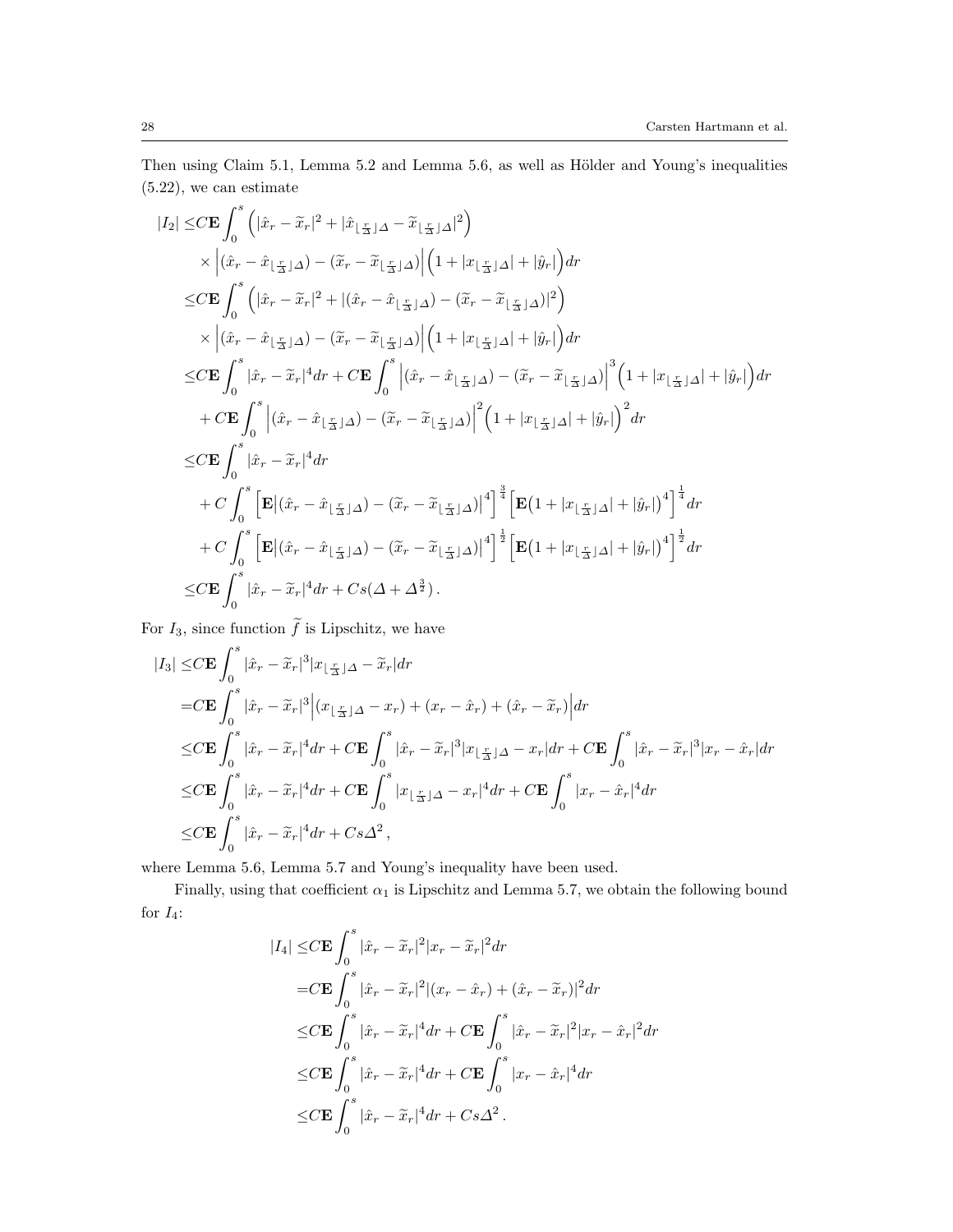Combining the above estimates, we have obtained the bound (assuming  $\Delta \leq 1$ )

$$
\mathbf{E}|\hat{x}_s - \tilde{x}_s|^4 \le C\left(1 + \frac{\epsilon}{\lambda \Delta}\right) \mathbf{E} \int_0^s |\hat{x}_r - \tilde{x}_r|^4 dr + Cs\left(\frac{\epsilon}{\lambda \Delta} + \Delta\right),\tag{5.25}
$$

and Gronwall's inequality yields the assertion

$$
\mathbf{E}|\hat{x}_s - \tilde{x}_s|^4 \le C\left(\frac{\epsilon}{\lambda \Delta} + \Delta\right) e^{C\left(1 + \frac{\epsilon}{\lambda \Delta}\right)s} \,. \tag{5.26}
$$

*ut*

Summarizing Lemma 5.7 and Lemma 5.8, we have proved the following estimate for the 4th moments of processes  $x_s$  and  $\tilde{x}_s$  (see [32] for stronger result about the 2nd moments):

**Theorem 5.7** Suppose that Assumption 1–3 hold. Then there exists  $C > 0$ , independent of  $\epsilon$ *and can be chosen uniformly for*  $x_0$ ,  $y_0$  *which are contained in some bounded domain of*  $\mathbb{R}^k \times \mathbb{R}^l$ , *such that*

$$
\max_{0 \le s \le T} \mathbf{E} |x_s - \widetilde{x}_s|^4 \le C \epsilon^{\frac{1}{2}}.
$$

As the next step, we consider derivatives of the auxiliary processes  $(5.5)$ 

$$
d\hat{x}_{s,x_i} = \left(\nabla_x f \, x_{j\Delta,x_i} + \nabla_y f \, \hat{y}_{s,x_i}\right) ds + \left(\nabla_x \alpha_1 \, x_{s,x_i}\right) dw_s^1
$$
  

$$
d\hat{y}_{s,x_i} = \frac{1}{\epsilon} \left(\nabla_x g \, x_{j\Delta,x_i} + \nabla_y g \, \hat{y}_{s,x_i}\right) ds + \frac{1}{\sqrt{\epsilon}} \left(\nabla_x \alpha_2 \, x_{j\Delta,x_i} + \nabla_y \alpha_2 \, \hat{y}_{s,x_i}\right) dw_s^2, \quad 1 \le i \le k \tag{5.27}
$$

where  $j = \lfloor \frac{s}{\Delta} \rfloor$  and we have assumed that Assumption 3 holds. The following lemma shows that (5.27) is an approximation of (5.2).

**Lemma 5.9** *Under Assumptions 1–3, there exists*  $C > 0$ *, independent of*  $\epsilon, ∆$  *and can be chosen uniformly for*  $x_0$ ,  $y_0$  *which are contained in some bounded domain of*  $\mathbb{R}^k \times \mathbb{R}^l$ , *such that* 

$$
\mathbf{E}|y_{s,x_i} - \hat{y}_{s,x_i}|^2 \le C\Delta, \qquad \mathbf{E}|x_{s,x_i} - \hat{x}_{s,x_i}|^2 \le C\Delta. \tag{5.28}
$$

*Proof* Let  $j = \lfloor \frac{s}{\Delta} \rfloor$ . Applying Ito's formula to  $|y_{s,x_i} - \hat{y}_{s,x_i}|^2$  and taking expectation, we obtain

$$
\frac{d\mathbf{E}|y_{s,x_i} - \hat{y}_{s,x_i}|^2}{ds}
$$
\n
$$
= \frac{2}{\epsilon} \mathbf{E} \langle \nabla_x g(x_s, y_s) x_{s,x_i} - \nabla_x g(x_j \Delta, \hat{y}_s) x_{j\Delta, x_i}, y_{s,x_i} - \hat{y}_{s,x_i} \rangle
$$
\n
$$
+ \frac{2}{\epsilon} \mathbf{E} \langle \nabla_y g(x_s, y_s) y_{s,x_i} - \nabla_y g(x_j \Delta, \hat{y}_s) \hat{y}_{s,x_i}, y_{s,x_i} - \hat{y}_{s,x_i} \rangle
$$
\n
$$
+ \frac{1}{\epsilon} \mathbf{E} \Big( \|\nabla_x \alpha_2(x_s, y_s) x_{s,x_i} + \nabla_y \alpha_2(x_s, y_s) y_{s,x_i} - \nabla_x \alpha_2(x_j \Delta, \hat{y}_s) x_{j\Delta, x_i} - \nabla_y \alpha_2(x_j \Delta, \hat{y}_s) \hat{y}_{s,x_i} \|^2 \Big).
$$

We estimate each terms using Hölder and Young's inequality  $(5.22)$ . For the first term,

$$
\mathbf{E}\langle\nabla_{x}g(x_{s},y_{s})x_{s,x_{i}}-\nabla_{x}g(x_{j\Delta},\hat{y}_{s})x_{j\Delta,x_{i}},y_{s,x_{i}}-\hat{y}_{s,x_{i}}\rangle\n=\mathbf{E}\langle(\nabla_{x}g(x_{s},y_{s})-\nabla_{x}g(x_{j\Delta},\hat{y}_{s}))x_{s,x_{i}}+\nabla_{x}g(x_{j\Delta},\hat{y}_{s})(x_{s,x_{i}}-x_{j\Delta,x_{i}}),y_{s,x_{i}}-\hat{y}_{s,x_{i}}\rangle\n\leq\frac{4}{\lambda}\mathbf{E}\big|\big(\nabla_{x}g(x_{s},y_{s})-\nabla_{x}g(x_{j\Delta},\hat{y}_{s})\big)x_{s,x_{i}}\big|^{2}+\frac{4}{\lambda}\mathbf{E}\big|\nabla_{x}g(x_{j\Delta},\hat{y}_{s})\big(x_{s,x_{i}}-x_{j\Delta,x_{i}}\big)\big|^{2}+\frac{\lambda}{4}\mathbf{E}|y_{s,x_{i}}-\hat{y}_{s,x_{i}}|^{2}\n\leq C\Big[\big(\mathbf{E}|x_{s,x_{i}}|^{4}\big)^{1/2}\big(\mathbf{E}|x_{s}-x_{j\Delta}|^{4}+\mathbf{E}|y_{s}-\hat{y}_{s}|^{4}\big)^{1/2}+\mathbf{E}|x_{s,x_{i}}-x_{j\Delta,x_{i}}|^{2}\Big]+\frac{\lambda}{4}\mathbf{E}|y_{s,x_{i}}-\hat{y}_{s,x_{i}}|^{2}.
$$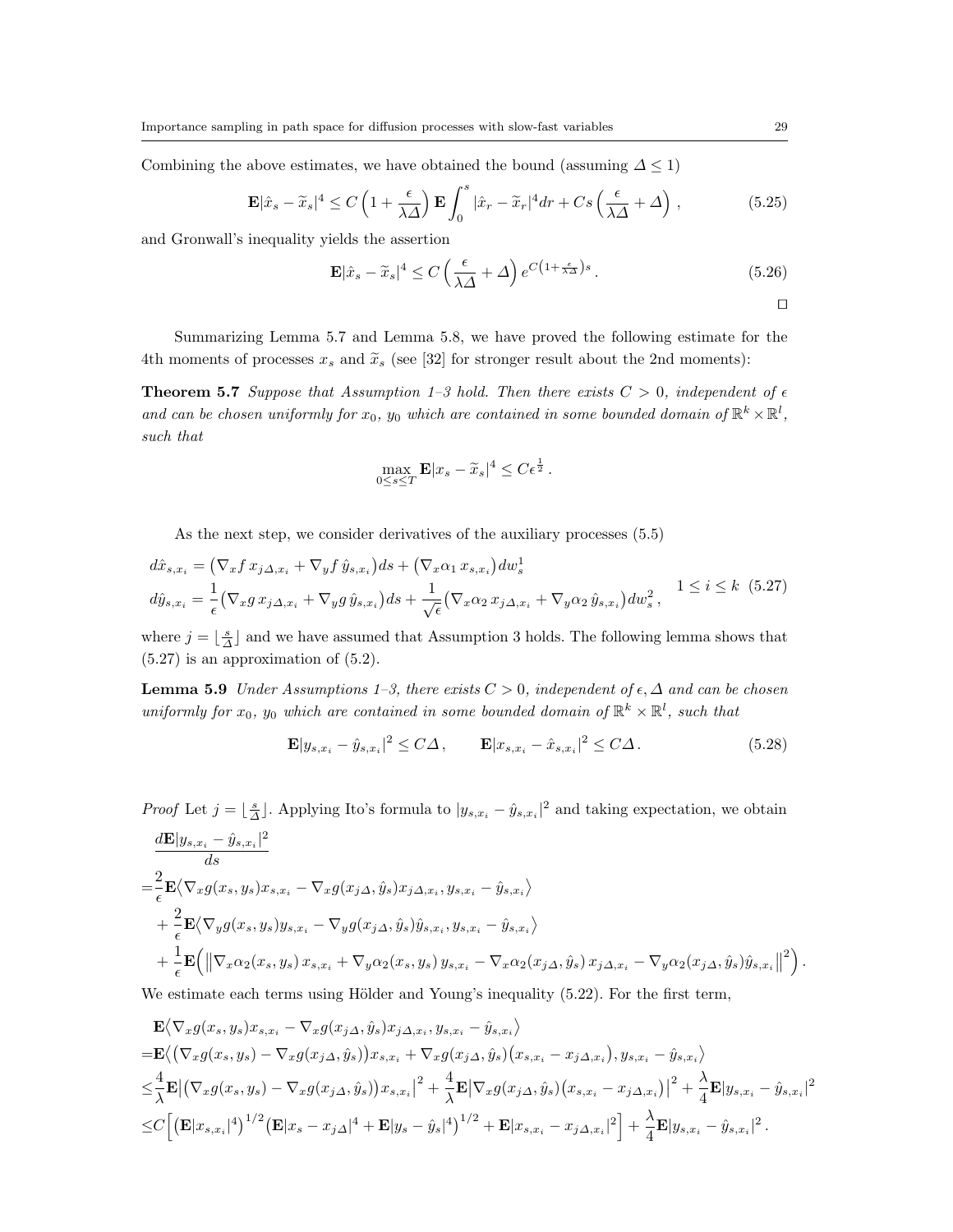For the second term, in a similar way, we find

$$
\mathbf{E}\langle \nabla_y g(x_s, y_s) y_{s,x_i} - \nabla_y g(x_{j\Delta}, \hat{y}_s) \hat{y}_{s,x_i}, y_{s,x_i} - \hat{y}_{s,x_i} \rangle \n= \mathbf{E}\langle (\nabla_y g(x_s, y_s) - \nabla_y g(x_{j\Delta}, \hat{y}_s)) y_{s,x_i} + \nabla_y g(x_{j\Delta}, \hat{y}_s) (y_{s,x_i} - \hat{y}_{s,x_i}), y_{s,x_i} - \hat{y}_{s,x_i} \rangle \n\leq C \Big[ \big( \mathbf{E} |y_{s,x_i}|^4 \big)^{1/2} \big( \mathbf{E} |x_s - x_{j\Delta}|^4 + \mathbf{E} |y_s - \hat{y}_s|^4 \big)^{1/2} \Big] + \frac{\lambda}{4} \mathbf{E} |y_{s,x_i} - \hat{y}_{s,x_i}|^2 \n+ \mathbf{E}\langle \nabla_y g(x_{j\Delta}, \hat{y}_s) (y_{s,x_i} - \hat{y}_{s,x_i}), y_{s,x_i} - \hat{y}_{s,x_i} \rangle.
$$

For the third term,

$$
\mathbf{E}\Big(\big\|(\nabla_{x}\alpha_{2}(x_{s},y_{s})x_{s,x_{i}}+\nabla_{y}\alpha_{2}(x_{s},y_{s})y_{s,x_{i}}-\nabla_{x}\alpha_{2}(x_{j\Delta},\hat{y}_{s})x_{j\Delta,x_{i}}-\nabla_{y}\alpha_{2}(x_{j\Delta},\hat{y}_{s})\hat{y}_{s,x_{i}}\big)\big\|^{2}\Big)\leq4\mathbf{E}\Big(\big\|\big(\nabla_{x}\alpha_{2}(x_{s},y_{s})-\nabla_{x}\alpha_{2}(x_{j\Delta},\hat{y}_{s})\big)x_{s,x_{i}}\big\|^{2}\Big)+4\mathbf{E}\Big(\big\|\nabla_{x}\alpha_{2}(x_{j\Delta},\hat{y}_{s})\big(x_{s,x_{i}}-x_{j\Delta,x_{i}}\big)\big\|^{2}\Big)+\left.4\mathbf{E}\Big(\big\|\big(\nabla_{y}\alpha_{2}(x_{s},y_{s})-\nabla_{y}\alpha_{2}(x_{j\Delta},\hat{y}_{s})\big)y_{s,x_{i}}\big\|^{2}\Big)+4\mathbf{E}\Big(\big\|\nabla_{y}\alpha_{2}(x_{j\Delta},\hat{y}_{s})\big(y_{s,x_{i}}-\hat{y}_{s,x_{i}}\big)\big\|^{2}\Big)\leq C\mathbf{E}\Big|\big(\big|x_{s}-x_{j\Delta}\big|+\big|y_{s}-\hat{y}_{s}\big|\big)x_{s,x_{i}}\Big|^{2}+C\mathbf{E}\big|x_{s,x_{i}}-x_{j\Delta,x_{i}}\big|^{2}+\left.C\mathbf{E}\Big|\big(\big|x_{s}-x_{j\Delta}\big|+\big|y_{s}-\hat{y}_{s}\big|\big)\big|y_{s,x_{i}}\right|^{2}+4\mathbf{E}\Big(\big\|\nabla_{y}\alpha_{2}(x_{j\Delta},\hat{y}_{s})\big(y_{s,x_{i}}-\hat{y}_{s,x_{i}}\big)\big\|^{2}\Big)\leq C\Big[\Big(\big(\mathbf{E}|y_{s,x_{i}}|^{4}\big)^{1/2}+\big(\mathbf{E}|x_{s,x_{i}}|^{4}\big)^{1/2}\Big)\big(\mathbf{E}|x_{s}-x_{j\Delta}|^{4}+\mathbf{E}|y_{s}-\hat{y}_{s}|^{4}\big)^{1/2}+\mathbf{E
$$

Now combining the above estimates and applying Lemma 5.5, Lemma 5.6, Lemma 5.7 as well as inequality (3.11) in Assumption 2, we conclude that

$$
\frac{d\mathbf{E}|y_{s,x_i}-\hat{y}_{s,x_i}|^2}{ds} \leq -\frac{\lambda}{\epsilon} \mathbf{E}|y_{s,x_i}-\hat{y}_{s,x_i}|^2 + \frac{C\Delta}{\epsilon},
$$

and the first part of the assertion follows from Gronwall's inequality. In the same way, we can compute that

$$
\frac{d\mathbf{E}|x_{s,x_i}-\hat{x}_{s,x_i}|^2}{ds} \n=2\mathbf{E}\langle\nabla_x f(x_s,y_s)x_{s,x_i}-\nabla_x f(x_{j\Delta},\hat{y}_s)x_{k\Delta,x_i},x_{s,x_i}-\hat{x}_{s,x_i}\rangle \n+2\mathbf{E}\langle\nabla_y f(x_s,y_s)y_{s,x_i}-\nabla_y f(x_{j\Delta},\hat{y}_s)\hat{y}_{s,x_i},x_{s,x_i}-\hat{x}_{s,x_i}\rangle \n=2\mathbf{E}\langle(\nabla_x f(x_s,y_s)-\nabla_x f(x_{j\Delta},\hat{y}_s))x_{s,x_i},x_{s,x_i}-\hat{x}_{s,x_i}\rangle+2\mathbf{E}\langle\nabla_x f(x_{j\Delta},\hat{y}_s)(x_{s,x_i}-x_{k\Delta,x_i}),x_{s,x_i}-\hat{x}_{s,x_i}\rangle \n+2\mathbf{E}\langle(\nabla_y f(x_s,y_s)-\nabla_y f(x_{j\Delta},\hat{y}_s))y_{s,x_i},x_{s,x_i}-\hat{x}_{s,x_i}\rangle \n+2\mathbf{E}\langle\nabla_y f(x_{j\Delta},\hat{y}_s)(y_{s,x_i}-\hat{y}_{s,x_i}),x_{s,x_i}-\hat{x}_{s,x_i}\rangle \n\leq \mathbf{E}\left|\left(\nabla_x f(x_s,y_s)-\nabla_x f(x_{j\Delta},\hat{y}_s)\right)x_{s,x_i}|^2+\mathbf{E}|x_{s,x_i}-\hat{x}_{s,x_i}|^2+\mathbf{CE}\langle\langle x_{s,x_i}-x_{k\Delta,x_i},x_{s,x_i}-\hat{x}_{s,x_i}\rangle|\right| \n+ \mathbf{E}\left|\left(\nabla_y f(x_s,y_s)-\nabla_y f(x_{j\Delta},\hat{y}_s)\right)y_{s,x_i}|^2+\mathbf{E}|x_{s,x_i}-\hat{x}_{s,x_i}|^2 \n+ C\mathbf{E}\left|\langle y_{s,x_i}-\hat{y}_{s,x_i},x_{s,x_i}-\hat{x}_{s,x_i}\rangle|\right| \n\leq C\left[\mathbf{E}\left|\left(|x_s-x_{j\Delta}|+|y_s-\hat{y}_s|\right)x_{s,x_i}|^2+\mathbf{E}\left|(x_s-x_{j\Delta}|+|y_s-\hat{y}_s|\right)y_{s,x_i}|^2+\mathbf{E}|x_{s,x_i}-x_{j\Delta,x_i}|^2
$$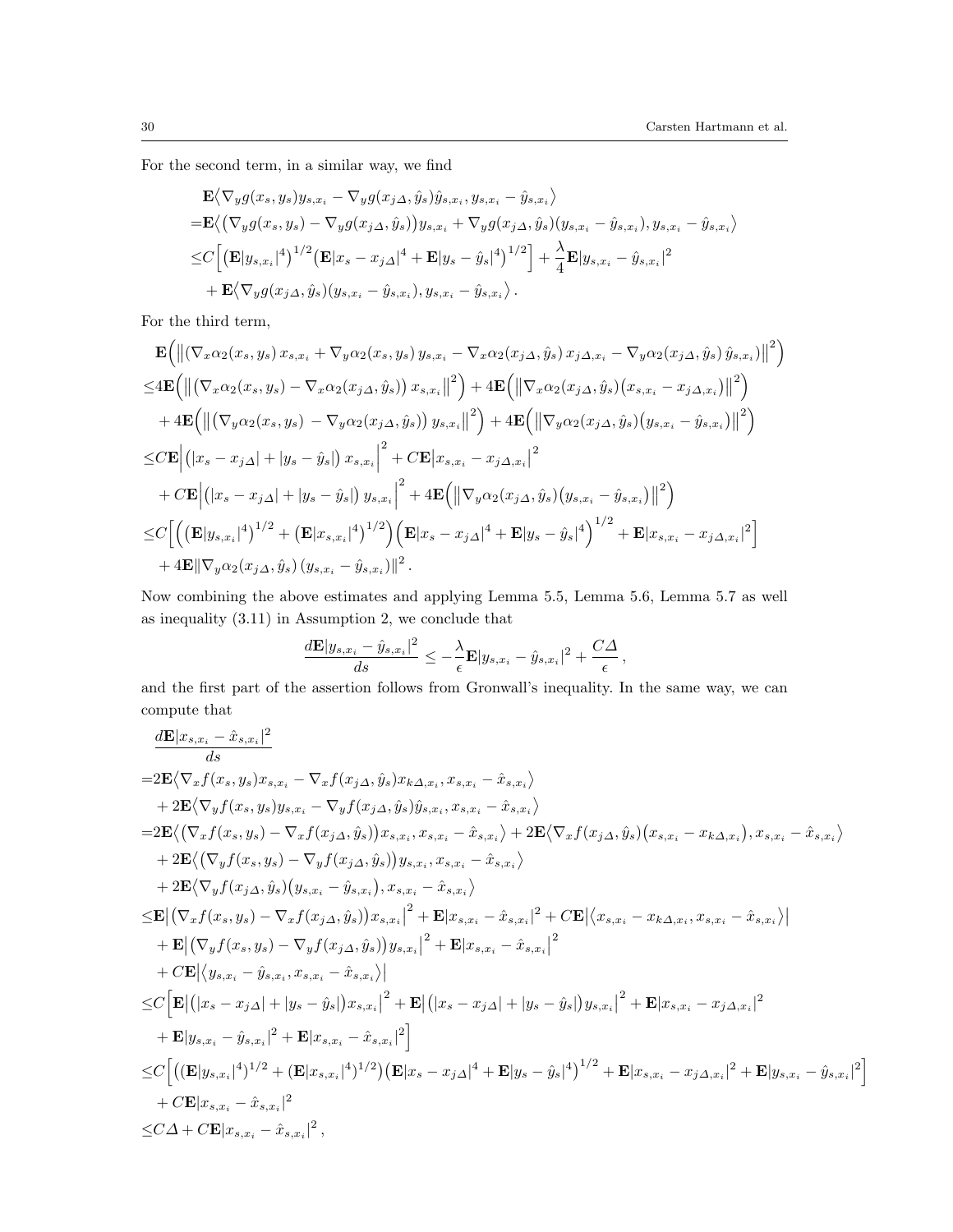where Lemma 5.5, Lemma 5.6, Lemma 5.7, as well as the first part of conclusion have been used to obtain the last inequality. Now Gronwall's inequality implies the second part of the assertion. *ut*

We continue our study by comparing processes  $\hat{x}_{s,x_i}$  with  $\widetilde{x}_{s,x_i}$ , where

$$
d\widetilde{x}_{s,x_i} = \nabla \widetilde{f}(\widetilde{x}_s)\widetilde{x}_{s,x_i}ds + \nabla \alpha_1(\widetilde{x}_s)\widetilde{x}_{s,x_i}dw_s^1.
$$
\n(5.29)

Recalling (3.4), we can write

$$
\widetilde{f}(\widetilde{x}_s) = \mathbf{E}^{\xi} \left[ f(\widetilde{x}_s, \xi_t^{\widetilde{x}_s}) \right], \nabla \widetilde{f}(\widetilde{x}_s) \widetilde{x}_{s, x_i} = \mathbf{E}^{\xi} \left[ \nabla_x f(\widetilde{x}_s, \xi_t^{\widetilde{x}_s}) + \nabla_y f(\widetilde{x}_s, \xi_t^{\widetilde{x}_s}) \xi_{t, x}^{\widetilde{x}_s} \right] \widetilde{x}_{s, x_i},
$$
\n(5.30)

where  $\xi_t^x$  is the stationary process defined in Appendix B,  $\xi_{t,x}^x$  is the derivative process of  $\xi_t^x$  with respect to *x*, and  $\mathbf{E}^{\xi}$  denotes the expectation with respect to the stationary process. We have

**Lemma 5.10** *Let*  $\Delta = \epsilon^{\frac{1}{2}}$  *and Assumptions 1–3 be satisfied. Then there exists*  $C > 0$ *, independent of*  $\epsilon$  *and can be chosen uniformly for*  $x_0$ *,*  $y_0$  *which are contained in some bounded domain*  $of \mathbb{R}^k \times \mathbb{R}^l$ *, such that* 

$$
\max_{0 \le s \le T} \mathbf{E} |\hat{x}_{s,x_i} - \tilde{x}_{s,x_i}|^2 \le C\epsilon^{\frac{1}{4}}.
$$

*Proof* Let  $j = \lfloor \frac{r}{\Delta} \rfloor$ . By Ito's formula and equality (5.30), we have

$$
\mathbf{E}|\hat{x}_{s,x_i} - \tilde{x}_{s,x_i}|^2
$$
\n
$$
= 2 \int_0^s \mathbf{E} \langle \nabla_x f(x_j \Delta, \hat{y}_r) x_j \Delta_{,x_i} + \nabla_y f(x_j \Delta, \hat{y}_r) \hat{y}_{r,x_i} - \nabla_x \tilde{f}(\tilde{x}_r) \tilde{x}_{r,x_i}, \hat{x}_{r,x_i} - \tilde{x}_{r,x_i} \rangle dr
$$
\n
$$
+ \int_0^s \mathbf{E} ||\nabla_x \alpha_1(x_r) x_{r,x_i} - \nabla_x \alpha_1(\tilde{x}_r) \tilde{x}_{r,x_i}||^2 dr
$$
\n
$$
= 2 \int_0^s \mathbf{E} \langle \nabla_x f(x_j \Delta, \hat{y}_r) x_j \Delta_{,x_i} - \mathbf{E}^\xi (\nabla_x f(\tilde{x}_r, \xi_i^{\tilde{x}_r})) \tilde{x}_{r,x_i}, \hat{x}_{r,x_i} - \tilde{x}_{r,x_i} \rangle dr
$$
\n
$$
+ 2 \int_0^s \mathbf{E} \langle \nabla_y f(x_j \Delta, \hat{y}_r) \hat{y}_{r,x_i} - \mathbf{E}^\xi (\nabla_y f(\tilde{x}_r, \xi_i^{\tilde{x}_r}) \tilde{x}_{r,x_i}, \hat{x}_{r,x_i} - \tilde{x}_{r,x_i} \rangle dr
$$
\n
$$
+ \int_0^s \mathbf{E} ||\nabla \alpha_1(x_r) x_{r,x_i} - \nabla \alpha_1(\tilde{x}_r) \tilde{x}_{r,x_i} ||^2 dr
$$
\n
$$
= I_1 + I_2 + I_3.
$$

Using the notations in Appendix B, we can identify process  $\hat{y}_r$  with  $\xi_{j\Delta,r}^{x_j\Delta}$  and process  $\hat{y}_{r,x_i}$  with  $\xi_{j\Delta,r,x}^{x_j\Delta}$  *x*<sub>*j*</sub> $\Delta$ ,*x*<sub>*i*</sub>. Then, the term *I*<sub>1</sub> on the right hand side above can be recasted as

$$
\int_{0}^{s} \mathbf{E} \langle \nabla_{x} f(x_{j\Delta}, \hat{y}_{r}) x_{j\Delta, x_{i}} - \mathbf{E}^{\xi} \langle \nabla_{x} f(\tilde{x}_{r}, \xi_{t}^{\tilde{x}_{r}}) \rangle \tilde{x}_{r, x_{i}}, \hat{x}_{r, x_{i}} - \tilde{x}_{r, x_{i}} \rangle dr \n= \int_{0}^{s} \mathbf{E} \langle \nabla_{x} f(x_{j\Delta}, \xi_{j\Delta, r}^{x_{j\Delta}}) x_{j\Delta, x_{i}} - \mathbf{E}^{\xi} \langle \nabla_{x} f(x_{j\Delta}, \xi_{t}^{x_{j\Delta}}) \rangle x_{j\Delta, x_{i}}, \hat{x}_{r, x_{i}} - \tilde{x}_{r, x_{i}} \rangle dr \n+ \int_{0}^{s} \mathbf{E} \langle \mathbf{E}^{\xi} \langle \nabla_{x} f(\hat{x}_{r}, \xi_{t}^{\hat{x}_{r}}) \rangle (\hat{x}_{r, x_{i}} - \tilde{x}_{r, x_{i}}), \hat{x}_{r, x_{i}} - \tilde{x}_{r, x_{i}} \rangle dr \n+ \int_{0}^{s} \mathbf{E} \langle \left[ \mathbf{E}^{\xi} \langle \nabla_{x} f(\hat{x}_{r}, \xi_{t}^{\hat{x}_{r}}) \rangle - \mathbf{E}^{\xi} \langle \nabla_{x} f(\tilde{x}_{r}, \xi_{t}^{\tilde{x}_{r}}) \rangle \right] \tilde{x}_{r, x_{i}}, \hat{x}_{r, x_{i}} - \tilde{x}_{r, x_{i}} \rangle dr \n+ \int_{0}^{s} \mathbf{E} \langle \mathbf{E}^{\xi} \langle \nabla_{x} f(x_{j\Delta}, \xi_{t}^{x_{j\Delta}}) \rangle x_{j\Delta, x_{i}} - \mathbf{E}^{\xi} \langle \nabla_{x} f(\hat{x}_{r}, \xi_{t}^{\hat{x}_{r}}) \rangle \hat{x}_{r, x_{i}}, \hat{x}_{r, x_{i}} - \tilde{x}_{r, x_{i}} \rangle dr \n= I_{1,1} + I_{1,2} + I_{1,3} + I_{1,4}.
$$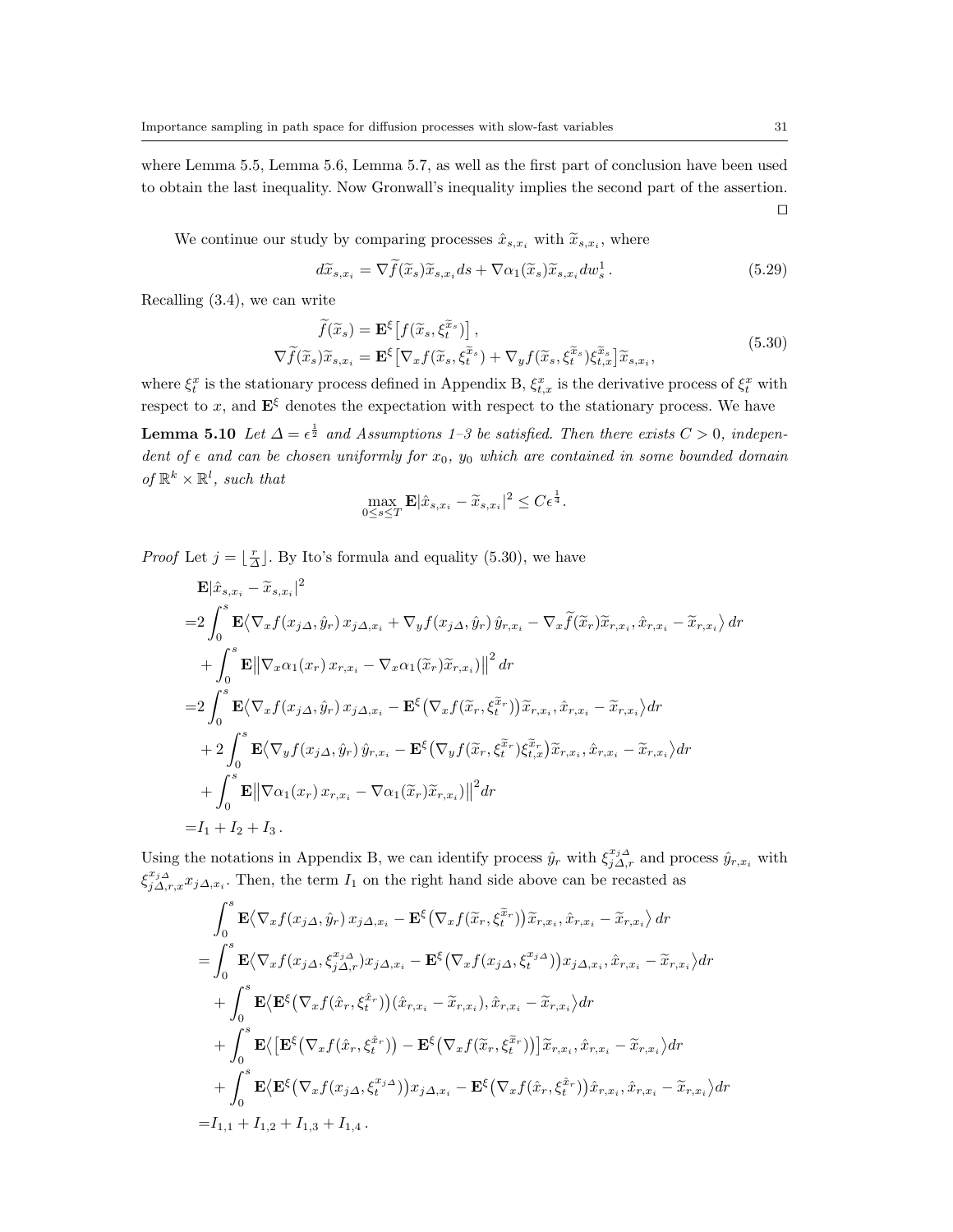For  $I_{1,1}$ , using Lemma B.3 in Appendix B and Lemma 5.6, we have

$$
|I_{1,1}| \leq \Big| \int_0^s \mathbf{E} \langle \nabla_x f(x_j \Delta, \xi_{j\Delta,r}^{x_j \Delta}) x_{j\Delta,x_i} - \mathbf{E}^{\xi} \big( \nabla_x f(x_j \Delta, \xi_{i\Delta}^{x_j \Delta}) \big) x_{j\Delta,x_i}, \hat{x}_{j\Delta,x_i} - \tilde{x}_{j\Delta,x_i} \rangle dr \Big|
$$
  
+  $\Big| \int_0^s \mathbf{E} \langle \nabla_x f(x_j \Delta, \xi_{j\Delta,r}^{x_j \Delta}) x_{j\Delta,x_i} - \mathbf{E}^{\xi} \big( \nabla_x f(x_j \Delta, \xi_{i\Delta}^{x_j \Delta}) \big) x_{j\Delta,x_i}, \hat{x}_{r,x_i} - \hat{x}_{j\Delta,x_i} \rangle dr \Big|$   
+  $\Big| \int_0^s \mathbf{E} \langle \nabla_x f(x_j \Delta, \xi_{j\Delta,r}^{x_j \Delta}) x_{j\Delta,x_i} - \mathbf{E}^{\xi} \big( \nabla_x f(x_j \Delta, \xi_{i\Delta}^{x_j \Delta}) \big) x_{j\Delta,x_i}, \tilde{x}_{r,x_i} - \tilde{x}_{j\Delta,x_i} \rangle dr \Big|$   

$$
\leq C \sum_{j=0}^{\lfloor s/\Delta \rfloor} \int_{j\Delta}^{\lfloor (j+1)\Delta \rfloor \wedge s} \mathbf{E} \Big( \big( 1 + |x_{j\Delta}| + |\hat{y}_{j\Delta}| \big) \big| x_{j\Delta,x_i} \big| \big| \hat{x}_{j\Delta,x_i} - \tilde{x}_{j\Delta,x_i} \big| \Big) e^{-\frac{\lambda(r-j\Delta)}{\epsilon}} dr + Cs\Delta^{\frac{1}{2}}
$$
  

$$
\leq \frac{C\epsilon}{\lambda} \sum_{j=0}^{\lfloor s/\Delta \rfloor} \Big[ \mathbf{E} \big( 1 + |x_{j\Delta}| + |\hat{y}_{j\Delta}| \big)^4 + \mathbf{E} \big| x_{j\Delta,x_i} \big|^4 + \mathbf{E} \big| \hat{x}_{j\Delta,x_i} - \tilde{x}_{j\Delta,x_i} \big|^2 \Big] + Cs\Delta^{\frac{1}{2}}
$$
  

$$
\leq \frac{C\epsilon}{\lambda} \sum_{j=0}^{\lfloor s/\Delta \rfloor} \mathbf{E} \big
$$

where 4th order estimates in Lemma 5.2, Lemma 5.5, as well as Remark 5 are used in the last two inequalities. For  $I_{1,2}$ , since function  $f$  is Lipschitz, it follows that

$$
|I_{1,2}| \leq C \int_0^s \mathbf{E} |\hat{x}_{r,x_i} - \tilde{x}_{r,x_i}|^2 dr.
$$

For  $I_{1,3}$ , Lemma B.4 implies that

$$
\left| \mathbf{E}^{\xi} \big( \nabla_x f(\hat{x}_r, \xi_t^{\hat{x}_r}) \big) - \mathbf{E}^{\xi} \big( \nabla_x f(\widetilde{x}_r, \xi_t^{\widetilde{x}_r}) \big) \right| \leq C \mathbf{E}^{\xi} \big( |\hat{x}_r - \widetilde{x}_r| + |\xi_t^{\hat{x}_r} - \xi_t^{\widetilde{x}_r}| \big) \leq C |\hat{x}_r - \widetilde{x}_r|,
$$

and therefore using inequality (5.22),

$$
\begin{split} |I_{1,3}| \leq & C \int_0^s \mathbf{E} \left( |\hat{x}_r - \tilde{x}_r| \, |\tilde{x}_{r,x_i}| \, |\hat{x}_{r,x_i} - \tilde{x}_{r,x_i}| \right) dr \\ \leq & C \int_0^s \mathbf{E} |\hat{x}_{r,x_i} - \tilde{x}_{r,x_i}|^2 dr + C \int_0^s \left( \mathbf{E} |\hat{x}_r - \tilde{x}_r|^4 \right)^{\frac{1}{2}} \left( \mathbf{E} |\tilde{x}_{r,x_i}|^4 \right)^{\frac{1}{2}} dr \\ \leq & C \int_0^s \mathbf{E} |\hat{x}_{r,x_i} - \tilde{x}_{r,x_i}|^2 dr + C \int_0^s \left( \mathbf{E} |\hat{x}_r - \tilde{x}_r|^4 \right)^{\frac{1}{2}} dr \,. \end{split}
$$

The remaining term  $I_{1,4}$  can be estimated in pretty much the same way as  $I_{1,2}$  and  $I_{1,3}$ :

$$
|I_{1,4}| \leq C \int_0^s \mathbf{E} (|x_{j\Delta,x_i} - \hat{x}_{r,x_i}| |\hat{x}_{r,x_i} - \tilde{x}_{r,x_i}|) dr + C \int_0^s \mathbf{E} (|x_{j\Delta} - \hat{x}_r| |\hat{x}_{r,x_i}| |\hat{x}_{r,x_i} - \tilde{x}_{r,x_i}|) dr
$$
  
\n
$$
\leq C \int_0^s \mathbf{E} |\hat{x}_{r,x_i} - \tilde{x}_{r,x_i}|^2 dr + C \int_0^s \mathbf{E} |x_{j\Delta,x_i} - \hat{x}_{r,x_i}|^2 dr + C \int_0^s \mathbf{E} (|x_{j\Delta} - \hat{x}_r|^2 |\hat{x}_{r,x_i}|^2) dr
$$
  
\n
$$
\leq C \int_0^s \mathbf{E} |\hat{x}_{r,x_i} - \tilde{x}_{r,x_i}|^2 dr + C \int_0^s \mathbf{E} |x_{j\Delta,x_i} - \hat{x}_{r,x_i}|^2 dr + C \int_0^s (\mathbf{E} |x_{j\Delta} - \hat{x}_r|^4)^{\frac{1}{2}} dr
$$
  
\n
$$
\leq C \int_0^s \mathbf{E} |\hat{x}_{r,x_i} - \tilde{x}_{r,x_i}|^2 dr + C \int_0^s \mathbf{E} |x_{j\Delta,x_i} - x_{r,x_i}|^2 dr + C \int_0^s \mathbf{E} |x_{r,x_i} - \hat{x}_{r,x_i}|^2 dr
$$
  
\n
$$
+ C \int_0^s (\mathbf{E} |x_{j\Delta} - x_r|^4)^{\frac{1}{2}} dr + C \int_0^s (\mathbf{E} |x_r - \hat{x}_r|^4)^{\frac{1}{2}} dr
$$
  
\n
$$
\leq C \int_0^s \mathbf{E} |\hat{x}_{r,x_i} - \tilde{x}_{r,x_i}|^2 dr + Cs\Delta,
$$

where the last inequality follows from Lemma 5.6, Lemma 5.7 and Lemma 5.9.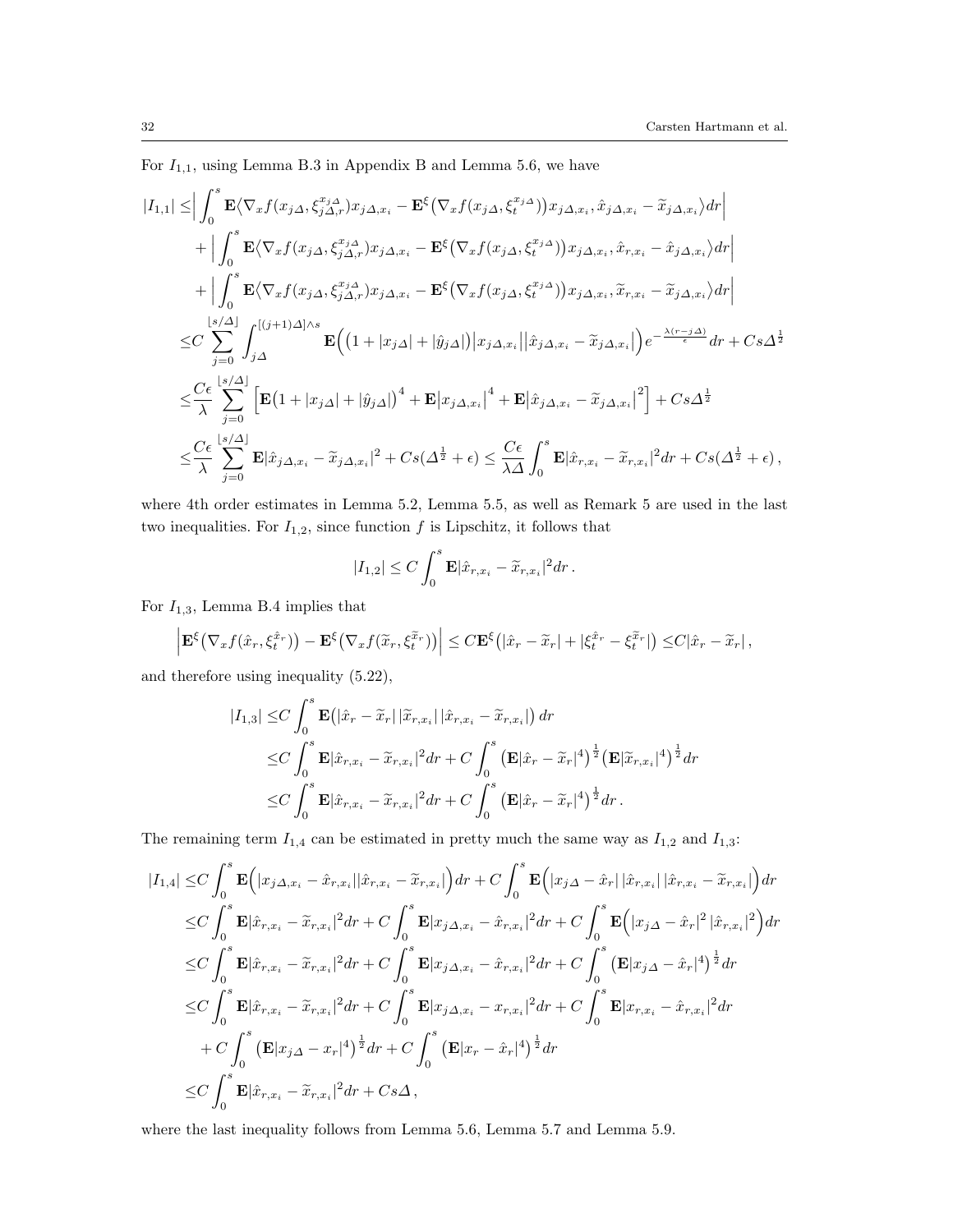We proceed with  $I_2$ . Similarly as  $I_1$ , we have

$$
\int_{0}^{s} \mathbf{E} \langle \nabla_{y} f(x_{j\Delta}, \hat{y}_{r}) \hat{y}_{r,x_{i}} - \mathbf{E}^{\xi} \langle \nabla_{y} f(\tilde{x}_{r}, \xi_{t}^{\tilde{x}_{r}}) \tilde{x}_{r,x_{i}}, \hat{x}_{r,x_{i}} - \tilde{x}_{r,x_{i}} \rangle dr \n= \int_{0}^{s} \mathbf{E} \langle \nabla_{y} f(x_{j\Delta}, \xi_{j\Delta,r}^{x_{j\Delta}}) \xi_{j\Delta,r,x}^{x_{j\Delta}} x_{j\Delta,x_{i}} - \mathbf{E}^{\xi} \langle \nabla_{y} f(x_{j\Delta}, \xi_{t}^{x_{j\Delta}}) \xi_{t,x}^{x_{j\Delta}} \rangle x_{j\Delta,x_{i}}, \hat{x}_{r,x_{i}} - \tilde{x}_{r,x_{i}} \rangle dr \n+ \int_{0}^{s} \mathbf{E} \langle \mathbf{E}^{\xi} \langle \nabla_{y} f(\hat{x}_{r}, \xi_{t}^{\hat{x}_{r}}) \xi_{t,x}^{\hat{x}_{r}} \rangle (\hat{x}_{r,x_{i}} - \tilde{x}_{r,x_{i}}), \hat{x}_{r,x_{i}} - \tilde{x}_{r,x_{i}} \rangle dr \n+ \int_{0}^{s} \mathbf{E} \langle \left[ \mathbf{E}^{\xi} \langle \nabla_{y} f(\hat{x}_{r}, \xi_{t}^{\hat{x}_{r}}) \xi_{t,x}^{\hat{x}_{r}} \rangle - \mathbf{E}^{\xi} \langle \nabla_{y} f(\tilde{x}_{r}, \xi_{t}^{\tilde{x}_{r}}) \xi_{t,x}^{\tilde{x}_{r}} \rangle \right] \tilde{x}_{r,x_{i}}, \hat{x}_{r,x_{i}} - \tilde{x}_{r,x_{i}} \rangle dr \n+ \int_{0}^{s} \mathbf{E} \langle \mathbf{E}^{\xi} \langle \nabla_{y} f(x_{j\Delta}, \xi_{t}^{x_{j\Delta}}) \xi_{t,x}^{x_{j\Delta}} \rangle x_{j\Delta,x_{i}} - \mathbf{E}^{\xi} \langle \nabla_{y} f(\hat{x}_{r}, \xi_{t}^{\hat{x}_{r}}) \xi_{t,x}^{\hat{x}_{r}} \rangle \hat{x}_{r,x_{i}}, \hat{x}_{r,x_{i}} - \tilde{x}_{r,x_{i}} \rangle dr \n= I_{2,1} + I
$$

Using Lemma B.3 and Lemma B.4, we can estimate the above four terms similarly as terms  $I_{1,1}$ to  $I_{1,4}$ , and obtain

$$
I_{2,1} \leq \frac{C\epsilon}{\lambda \Delta} \int_0^s \mathbf{E} |\hat{x}_{r,x_i} - \tilde{x}_{r,x_i}|^2 dr + Cs(\Delta^{\frac{1}{2}} + \epsilon),
$$
  
\n
$$
I_{2,2} \leq C \int_0^s \mathbf{E} |\hat{x}_{r,x_i} - \tilde{x}_{r,x_i}|^2 dr,
$$
  
\n
$$
I_{2,3} \leq C \int_0^s \mathbf{E} |\hat{x}_{r,x_i} - \tilde{x}_{r,x_i}|^2 dr + C \int_0^s (\mathbf{E} |\hat{x}_r - \tilde{x}_r|^4)^{\frac{1}{2}} dr,
$$
  
\n
$$
I_{2,4} \leq C \int_0^s \mathbf{E} |\hat{x}_{r,x_i} - \tilde{x}_{r,x_i}|^2 dr + Cs\Delta.
$$

For  $I_3$ , Lemma 5.5, Lemma 5.7 and the assumption that  $\alpha_1$  is Lipschitz entail

$$
|I_{3}| \leq 3 \int_{0}^{s} \mathbf{E} ||(\nabla_{x}\alpha_{1}(x_{r}) - \nabla_{x}\alpha_{1}(\tilde{x}_{r}))x_{r,x_{i}}||^{2} dr + 3 \int_{0}^{s} \mathbf{E} ||\nabla_{x}\alpha_{1}(\tilde{x}_{r})(x_{r,x_{i}} - \hat{x}_{r,x_{i}})||^{2} dr + 3 \int_{0}^{s} \mathbf{E} ||\nabla_{x}\alpha_{1}(\tilde{x}_{r})(\hat{x}_{r,x_{i}} - \tilde{x}_{r,x_{i}})||^{2} dr \n\leq C \int_{0}^{s} \mathbf{E} (|x_{r} - \tilde{x}_{r}|^{2}|x_{r,x_{i}}|^{2}) dr + C \int_{0}^{s} \mathbf{E} |x_{r,x_{i}} - \hat{x}_{r,x_{i}}|^{2} dr + C \int_{0}^{s} \mathbf{E} |\hat{x}_{r,x_{i}} - \tilde{x}_{r,x_{i}}|^{2} dr \n\leq C \int_{0}^{s} \mathbf{E} |\hat{x}_{r,x_{i}} - \tilde{x}_{r,x_{i}}|^{2} dr + C \int_{0}^{s} (\mathbf{E} |x_{r} - \tilde{x}_{r}|^{4})^{\frac{1}{2}} (\mathbf{E} |x_{r,x_{i}}|^{4})^{\frac{1}{2}} dr + Cs\Delta \n\leq C \int_{0}^{s} \mathbf{E} |\hat{x}_{r,x_{i}} - \tilde{x}_{r,x_{i}}|^{2} dr + C \int_{0}^{s} (\mathbf{E} |\hat{x}_{r} - \tilde{x}_{r}|^{4})^{\frac{1}{2}} dr + Cs\Delta.
$$

Upon combining the bounds for  $I_1,\,I_2$  and  $I_3,$  we conclude that

$$
\mathbf{E}|\hat{x}_{s,x_i} - \tilde{x}_{s,x_i}|^2 \leq C\left(1 + \frac{\epsilon}{\lambda \Delta}\right) \int_0^s \mathbf{E}|\hat{x}_{r,x_i} - \tilde{x}_{r,x_i}|^2 dr + C \int_0^s \left(\mathbf{E}|\hat{x}_r - \tilde{x}_r|^4\right)^{\frac{1}{2}} dr + Cs(\Delta + \Delta^{\frac{1}{2}} + \epsilon).
$$

Now letting  $\Delta = \epsilon^{\frac{1}{2}}$  and using Lemma 5.8, it follows that

$$
\mathbf{E}|\hat{x}_{s,x_i} - \widetilde{x}_{s,x_i}|^2 \le C \int_0^s \mathbf{E}|\hat{x}_{r,x_i} - \widetilde{x}_{r,x_i}|^2 dr + C s \epsilon^{\frac{1}{4}}
$$

and applying Gronwall's inequality yields the conclusion.  $\hfill\Box$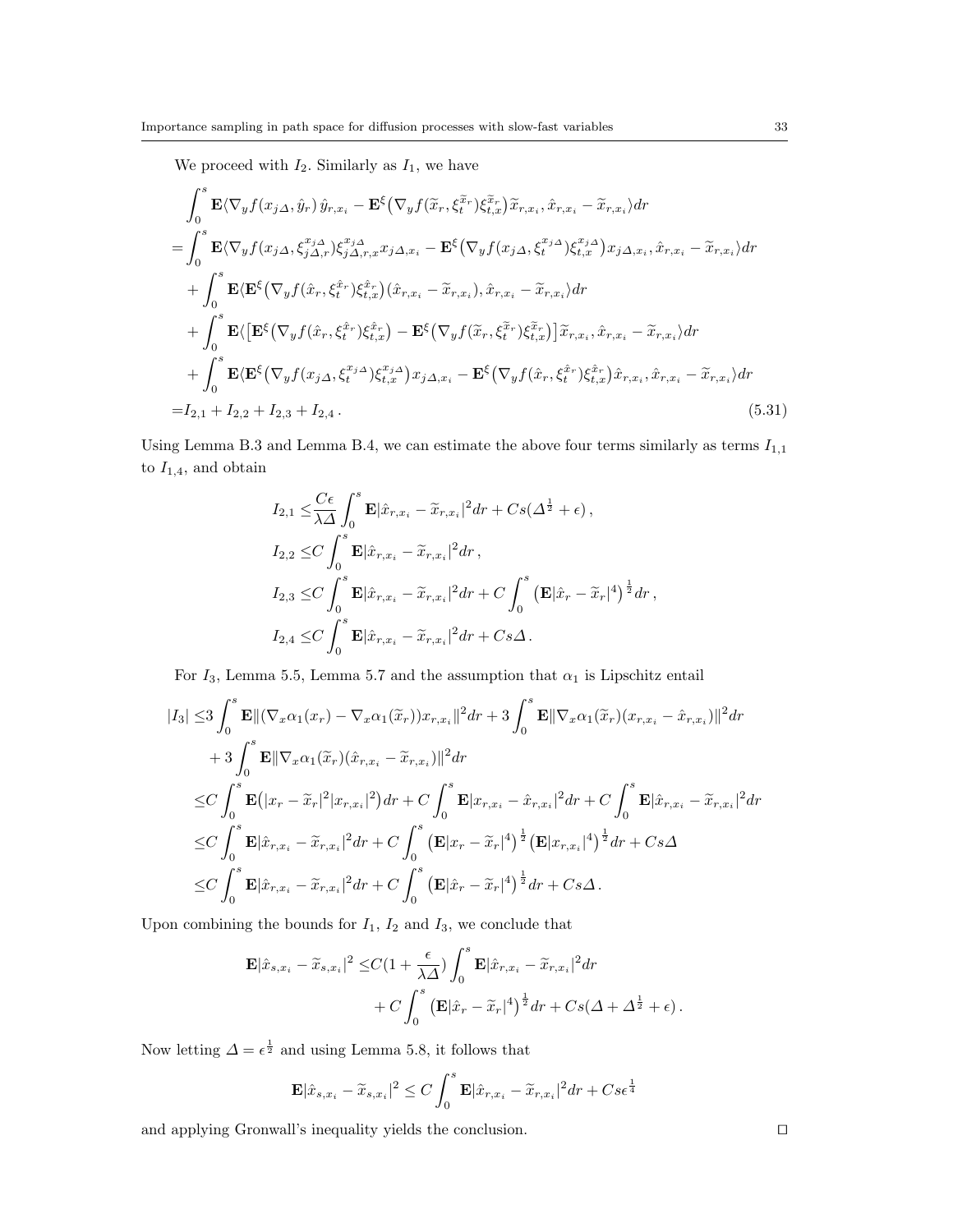Combining Lemma 5.9 and Lemma 5.10, we have proved:

**Theorem 5.8** Suppose that Assumptions 1–3 hold. Then there exists  $C > 0$ , independent of  $\epsilon$ *and can be chosen uniformly for*  $x_0$ ,  $y_0$  *which are contained in some bounded domain of*  $\mathbb{R}^k \times \mathbb{R}^l$ , *such that*

$$
\mathbf{E}|x_{s,x_i} - \widetilde{x}_{s,x_i}|^2 \leq C\epsilon^{\frac{1}{4}}, \quad s \in [0,T].
$$

## **6 Conclusions**

Importance sampling is a widely used variance reduction technique for the design of efficient Monte Carlo estimators. A crucial point in order to achieve substantial variance reduction is a clever (and careful) change of measure. In the diffusion process setting, this change of measure can be realized by adding a control force to the original system, where the optimal control that leads to a *zero-variance estimator* is related to a Hamilton-Jacobi-Bellman (HJB) equation that may not be easily solvable, e.g. when the state space is high-dimensional.

Our starting point is that, although it may not be possible to compute the *optimal* control, it is possible to approximate it in such a way that the resulting estimators remain efficient. In the case of exponential type expectations and for multiscale diffusions with both slow and fast variables, the asymptotic optimality of the approximation based on a low-dimensional averaged equation has been proved and an upper bound for the relative error of the importance sampling estimator is obtained. We expect our results to be helpful for the design of importance sampling methods as well as for the study of multiscale diffusion processes.

There are many possible extensions related to the current work. For the theoretical aspects, our main result concerns the time scale separation limit ( $\epsilon \to 0$ ) for diffusion with slow and fast variables and assumes the temperature  $\beta$  is fixed. As a result, the constant in Theorem 3.1 may depend on *β*. It is interesting to consider asymptotics for both parameters  $\epsilon$ , *β* together. Generalizing our results to dynamics with non-Lipschitz coefficients as well as to more general types of dynamics is also important. For the numerical aspects, realistic systems in climate science, molecular dynamics may be high-dimensional and even the averaged equation cannot be easily discretized and solved by usual grid-based methods. In more general situations, it may be impossible to separate systems' states into slow and fast ones with an explicit time scale separation parameter. We leave these questions for future work and refer to  $[46, 23]$  for some recent algorithmic and methodological developments in this regard.

#### **Acknowledgements**

The authors acknowledge financial support by the DFG Research Center Matheon, the Einstein Center for Mathematics ECMath and the DFG-CRC 1114 "Scaling Cascades in Complex Systems". Special thanks also go to anonymous referees whose valuable comments and criticism have helped to improve this paper.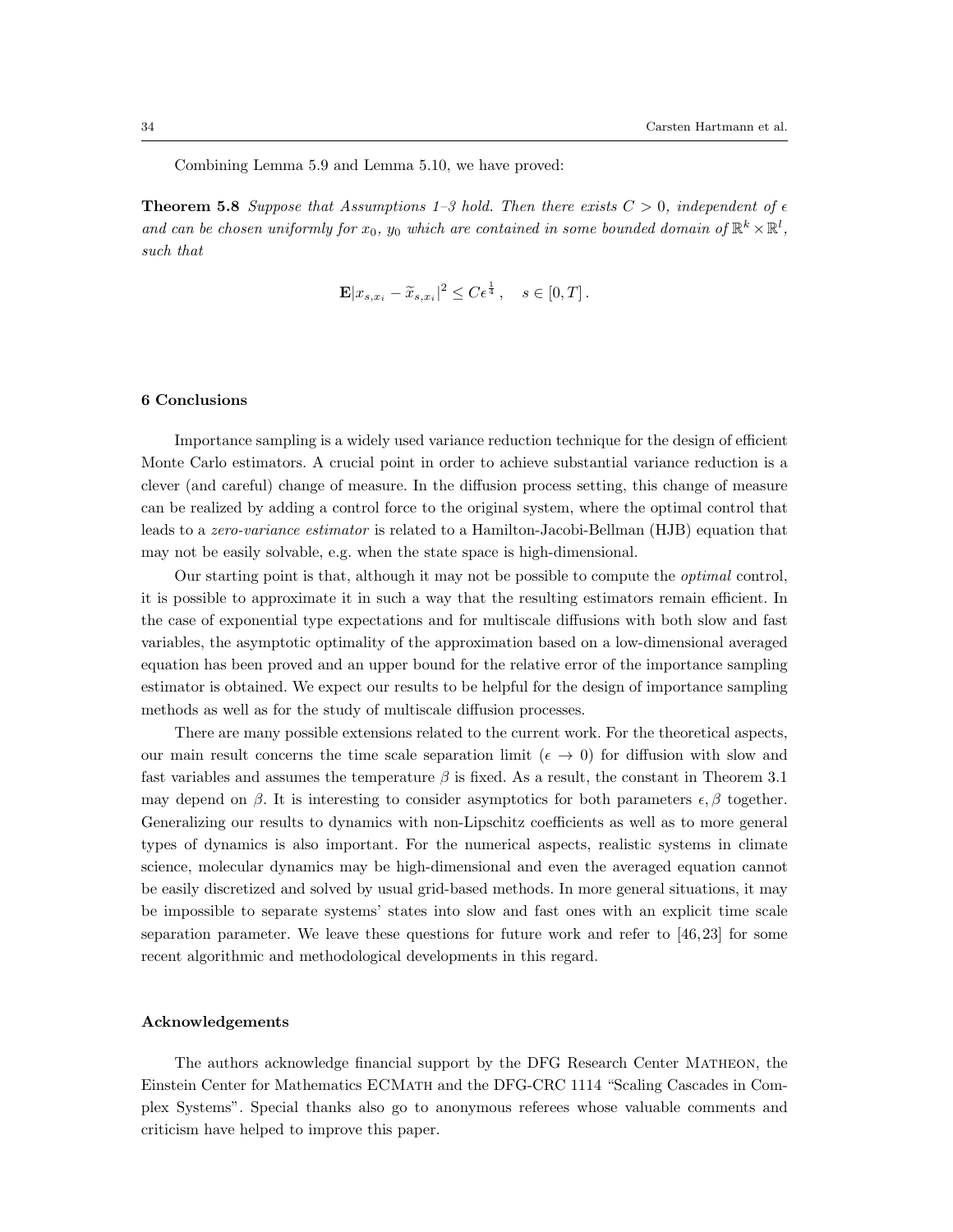## **A Two useful inequalities**

**Claim A.1** *Consider the system of linear equations on*  $t \in [0, T]$  *satisfying* 

$$
\dot{x}_1(t) \le a_{11} x_1(t) + a_{12} x_2(t)
$$
  

$$
\dot{x}_2(t) \le \frac{a_{21}}{\epsilon} x_1(t) - \frac{a_{22}}{\epsilon} x_2(t)
$$

with  $x_1(0) = 0, x_2(0) = 1, a_{ij} > 0, 1 \le i, j \le 2$ . Further assume that  $x_1(t) \ge 0$  for all  $t \in [0, T]$ . Then there is *constant*  $C > 0$  *depending on*  $a_{ij}$  *and*  $T$ *, such that* 

$$
\max_{0 \le s \le T} x_1(s) \le C\epsilon, \qquad x_2(t) \le e^{-\frac{a_{22}t}{\epsilon}} + C\epsilon, \quad t \in [0, T]. \tag{A.1}
$$

*Proof* Applying Gronwall's inequality to the equation of *x*2, we have

$$
x_2(t) \le e^{-\frac{a_{22}t}{\epsilon}} + \int_0^t e^{-\frac{a_{22}}{\epsilon}(t-s)} \frac{a_{21}}{\epsilon} x_1(s) ds
$$
  
 
$$
\le e^{-\frac{a_{22}t}{\epsilon}} + \frac{a_{21}}{a_{22}} \max_{0 \le s \le t} x_1(s).
$$
 (A.2)

Applying Gronwall's inequality to  $x_1$  and using  $(A.2)$ , we find

$$
x_1(t) \le a_{12} \int_0^t e^{a_{11}(t-s)} \left[ e^{-\frac{a_{22}s}{\epsilon}} + \frac{a_{21}}{a_{22}} \max_{0 \le r \le s} x_1(r) \right] ds. \tag{A.3}
$$

Since the right hand side in the last inequality is monotonically increasing, it follows that

$$
\max_{0 \le s \le t} x_1(s) \le a_{12} \int_0^t e^{a_{11}(t-s)} \left[ e^{-\frac{a_{22}s}{\epsilon}} + \frac{a_{21}}{a_{22}} \max_{0 \le r \le s} x_1(r) \right] ds
$$
  

$$
\le \frac{a_{12}}{a_{22}} e^{a_{11}T} \epsilon + \frac{a_{12}a_{21}}{a_{22}} \int_0^t e^{a_{11}(t-s)} \max_{0 \le r \le s} x_1(r) ds.
$$
 (A.4)

The first part of the assertion then follows by using Gronwall's inequality in integral form to  $\max_{0 \le s \le t} x_1(s)$ , while the second part is obtained using  $(A.2)$ .  $\Box$ 

For  $0 < \epsilon < 1$ , we set  $t_1 = -\frac{2\epsilon \ln \epsilon}{\lambda} > 0$  and introduce the function  $\eta \colon [0, T] \to [0, 1]$  by

$$
\eta(t) = \begin{cases} 1 - \frac{t}{t_1} & 0 \le t \le t_1 \\ 0 & t_1 < t \le T. \end{cases}
$$
 (A.5)

**Claim A.2** *Consider the following system of linear equations on*  $t \in [0, T]$ *:* 

$$
\dot{x}_1(t) \le a_1(1 + \epsilon^{-\eta(t)})x_1(t) + a_2\epsilon^{\eta(t)}x_2(t)
$$

$$
\dot{x}_2(t) \le \frac{a_3x_1(t)}{\epsilon} - \frac{\lambda x_2(t)}{\epsilon},
$$

where  $\eta$  is given in  $(A.5)$ ,  $a_i \geq 0, 1 \leq i \leq 3$ , and  $x_1(0) = 0, x_2(0) = 1$ . Further assume that  $x_1(t) \geq 0$  on  $t \in [0, T]$ *. Then there is a constant*  $C > 0$  *independent* of  $\epsilon$ *, such that* 

$$
\max_{0 \le s \le T} x_1(s) \le C\epsilon^2, \qquad x_2(t) \le e^{-\frac{\lambda t}{\epsilon}} + C\epsilon^2, \quad t \in [0, T]. \tag{A.6}
$$

*Proof* As in Claim A.1, we can obtain

$$
x_2(t) \le e^{-\frac{\lambda t}{\epsilon}} + \frac{a_3}{\lambda} \max_{0 \le s \le t} x_1(s) \tag{A.7}
$$

$$
\max_{0 \le s \le t} x_1(s) \le a_2 \int_0^t e^{a_1 \int_s^t (1 + \epsilon^{-\eta(r)}) dr} \epsilon^{\eta(s)} \left[ e^{-\frac{\lambda s}{\epsilon}} + \frac{a_3}{\lambda} \max_{0 \le r \le s} x_1(r) \right] ds. \tag{A.8}
$$

Then, for  $t < t_1$ , the second inequality above implies

$$
\max_{0 \le s \le t} x_1(s) \le C\epsilon^2 + \frac{a_2 a_3}{\lambda} \int_0^t e^{a_1 \int_s^t (1 + \epsilon^{-\eta(r)}) dr} \epsilon^{\eta(s)} \max_{0 \le r \le s} x_1(r) ds. \tag{A.9}
$$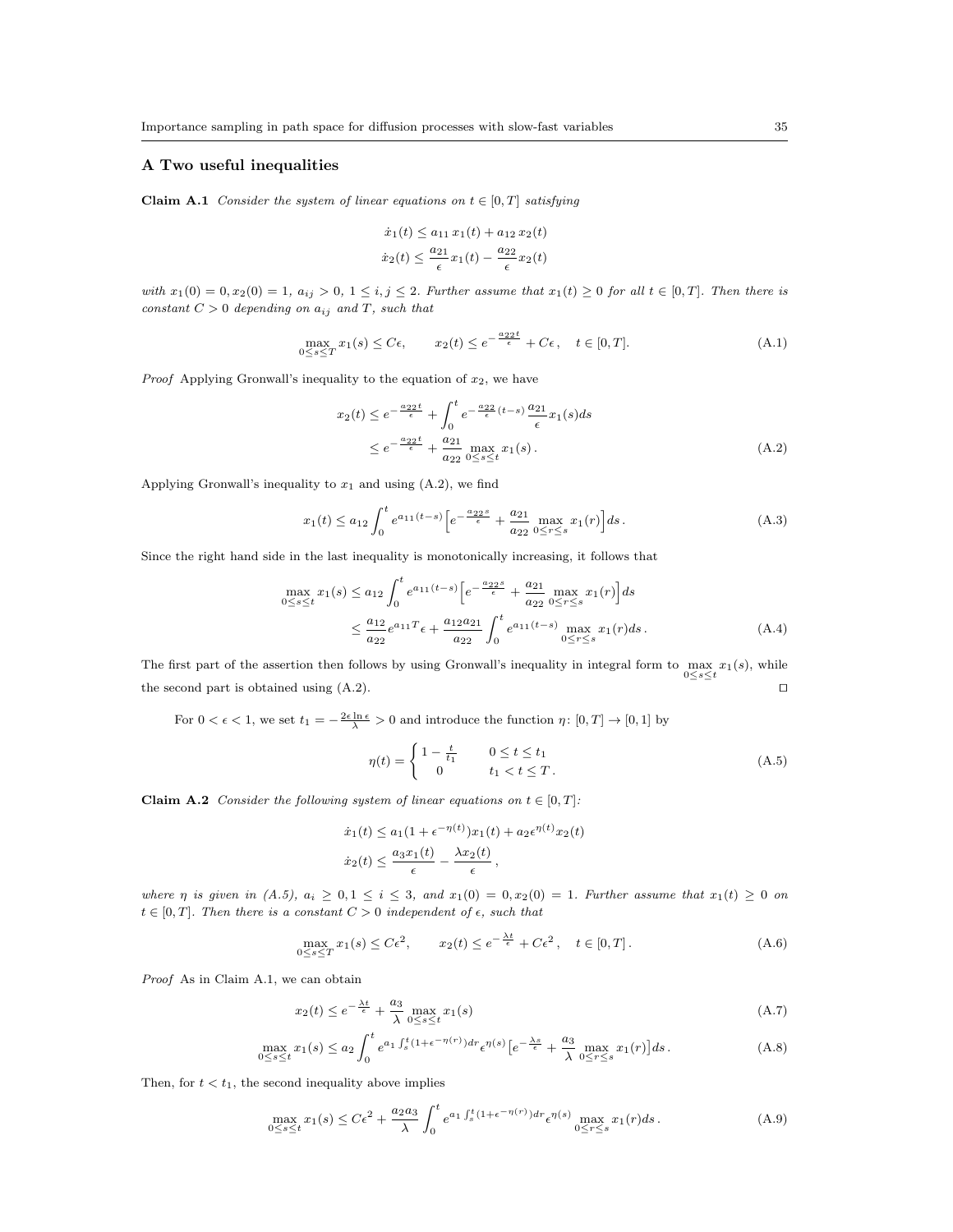Using (A.7) and Gronwall's inequality again, we conclude that

$$
\max_{0 \le s \le t_1} x_1(s) \le C\epsilon^2, \quad x_2(t) \le e^{-\frac{\lambda t}{\epsilon}} + C\epsilon^2, \qquad t \le t_1.
$$
\n(A.10)

Repeating the above argument for  $t \in [t_1, T]$ , noticing that  $x_1(t_1) \leq C\epsilon^2$ ,  $x_2(t_1) \leq C\epsilon^2$ ,  $\eta(t) \equiv 0, t \in [t_1, T]$ , it follows that

$$
\max_{t_1 \le s \le T} x_1(s) \le C\epsilon^2, \quad x_2(t) \le C\epsilon^2, \qquad t \in [t_1, T]. \tag{A.11}
$$

The proof is completed by combining  $(A.10)$  and  $(A.11)$ .  $\Box$ 

### **B Properties of the stationary process**

For fixed  $x \in \mathbb{R}^k$  and  $\tau \in \mathbb{R}$ , we introduce the process

$$
d\xi_{\tau,s}^x = \frac{1}{\epsilon} g(x,\xi_{\tau,s}^x) ds + \frac{1}{\sqrt{\epsilon}} \alpha_2(x,\xi_{\tau,s}^x) dw_s \,, \quad s \ge \tau \,, \quad \xi_{\tau,\tau}^x = y \tag{B.1}
$$

where  $w_s$  is a standard Wiener process in  $\mathbb{R}^{m_1}$ . In the following, we summarize some properties related to the above process that we called *the fast subsystem* in Section 3. See also [32,10] for additional results.

**Lemma B.1** *Under Assumptions 1–2, there exists a constant*  $C > 0$ *, independent of*  $\epsilon, x, y$ *, such that:* 

- *1.* **E**<sub> $|\xi^x_{\tau,s}|^4 \leq e^{-\frac{\lambda(s-\tau)}{\epsilon}} |y|^4 + C(|x|^4 + 1).$ </sub> 2. For  $\tau_1 \leq \tau_2$ , it holds  $\mathbf{E} |\xi^x_{\tau_2,s} - \xi^x_{\tau_1,s}|^4 \leq C \big(1 + |x|^4 + |y|^4\big) e^{-\frac{4\lambda(s-\tau_2)}{\epsilon}}$ .
- *3. For*  $x, x' \in \mathbb{R}^k$  *and*  $\tau_1 \leq \tau_2$ *,*

$$
\mathbf{E}|\xi_{\tau_2,s}^{x'} - \xi_{\tau_1,s}^{x}|^4 \leq e^{-\frac{2\lambda(s-\tau_2)}{\epsilon}}(|y|^4 + |x|^4 + 1) + C|x'-x|^4.
$$

*Proof* 1. By Ito's formula, we have

$$
\frac{d\mathbf{E}|\xi_{\tau,s}^x|^4}{ds} = \frac{1}{\epsilon} \mathbf{E} \Big[ |\xi_{\tau,s}^x|^2 \left( 4 \langle g(x,\xi_{\tau,s}^x), \xi_{\tau,s}^x \rangle + 2 ||\alpha_2(x,\xi_{\tau,s}^x)||^2 \right) + 4 |\alpha_2^T(x,\xi_{\tau,s}^x)\xi_{\tau,s}^x|^2 \Big] \n\leq \frac{1}{\epsilon} \mathbf{E} \Big[ |\xi_{\tau,s}^x|^2 \left( 4 \langle g(x,\xi_{\tau,s}^x), \xi_{\tau,s}^x \rangle + 6 ||\alpha_2(x,\xi_{\tau,s}^x)||^2 \right) \Big].
$$

Applying inequality (3.13) in Remark 2 and inequality (5.22), we obtain

$$
\frac{d\mathbf{E}|\xi_{\tau,s}^x|^4}{ds} \leq -\frac{2\lambda}{\epsilon} \mathbf{E}|\xi_{\tau,s}^x|^4 + \frac{C}{\epsilon} \mathbf{E}\Big[|\xi_{\tau,s}^x|^2(|x|^2+1)\Big] \n\leq -\frac{\lambda}{\epsilon} \mathbf{E}|\xi_{\tau,s}^x|^4 + \frac{C}{\epsilon} \Big(|x|^4+1\Big),
$$

and the first statement follows from Gronwall's inequality.

2. For the second statement, using Ito's formula and Assumption 2, it follows

$$
\label{eq:20} \begin{split} &\frac{d\mathbf{E}|\xi^x_{\tau_2,s}-\xi^x_{\tau_1,s}|^4}{ds}\\ =&\frac{1}{\epsilon}\mathbf{E}\Big[|\xi^x_{\tau_2,s}-\xi^x_{\tau_1,s}|^2\big(4\langle g(x,\xi^x_{\tau_2,s})-g(x,\xi^x_{\tau_1,s}),\xi^x_{\tau_2,s}-\xi^x_{\tau_1,s}\rangle\\ &+2\|\alpha_2(x,\xi^x_{\tau_2,s})-\alpha_2(x,\xi^x_{\tau_1,s})\|^2\big)+4\big|\big(\alpha_2(x,\xi^x_{\tau_2,s})-\alpha_2(x,\xi^x_{\tau_1,s})\big)^T\big(\xi^x_{\tau_2,s}-\xi^x_{\tau_1,s}\big)\big|^2\Big]\\ \leq& \frac{1}{\epsilon}\mathbf{E}\Big[|\xi^x_{\tau_2,s}-\xi^x_{\tau_1,s}|^2\big(4\langle g(x,\xi^x_{\tau_2,s})-g(x,\xi^x_{\tau_1,s}),\xi^x_{\tau_2,s}-\xi^x_{\tau_1,s}\rangle+6\|\alpha_2(x,\xi^x_{\tau_2,s})-\alpha_2(x,\xi^x_{\tau_1,s})\|^2\big)\Big]\\ \leq& -\frac{4\lambda}{\epsilon}\mathbf{E}|\xi^x_{\tau_2,s}-\xi^x_{\tau_1,s}|^4\,. \end{split}
$$

Therefore, integrating and using the first statement above, we obtain

$$
\mathbf{E}|\xi_{\tau_2,s}^x - \xi_{\tau_1,s}^x|^4 \le e^{-\frac{4\lambda(s-\tau_2)}{\epsilon}} \mathbf{E}|\xi_{\tau_1,\tau_2}^x - y|^4 \le C\left(1 + |x|^4 + |y|^4\right) e^{-\frac{4\lambda(s-\tau_2)}{\epsilon}}.
$$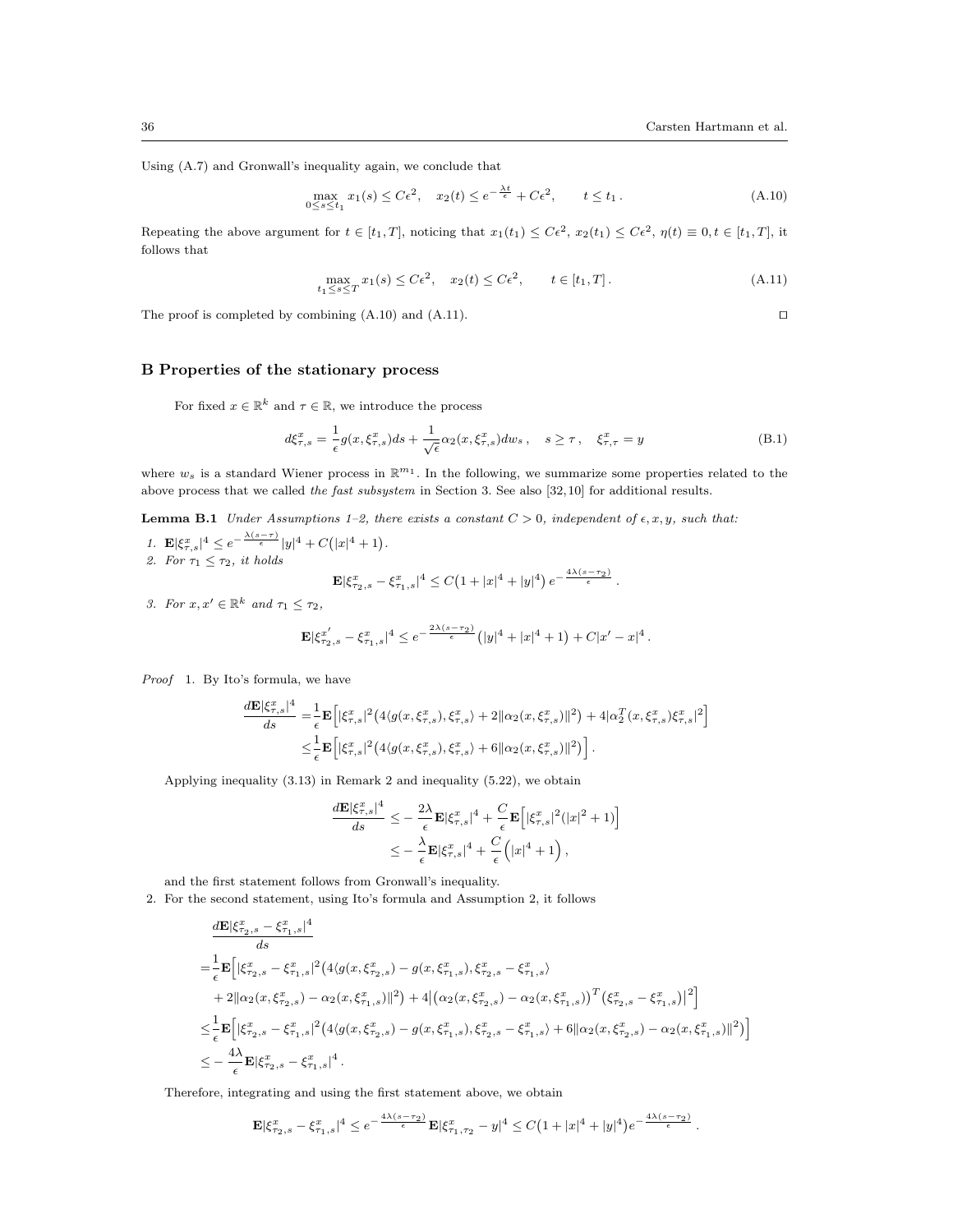3. For the third statement, in a similar way, applying Ito's formula, using Assumption 2, as well as Lipschitz property of functions  $g$  and  $\alpha_2$ , we have

$$
\begin{split} &\frac{d\mathbf{E}|\xi_{\tau_{2},s}^{x'}-\xi_{\tau_{1},s}^{x}|^4}{ds}\\ =&\frac{1}{\epsilon}\mathbf{E}\Big[|\xi_{\tau_{2},s}^{x'}-\xi_{\tau_{1},s}^{x}|^2\left(4\langle g(x',\xi_{\tau_{2},s}^{x'})-g(x,\xi_{\tau_{1},s}^{x}),\xi_{\tau_{2},s}^{x'}-\xi_{\tau_{1},s}^{x}\right)\\ &+2||\alpha_2(x',\xi_{\tau_{2},s}^{x'})-\alpha_2(x,\xi_{\tau_{1},s}^{x})||^2\right)+4\big|\big(\alpha_2(x',\xi_{\tau_{2},s}^{x'})-\alpha_2(x,\xi_{\tau_{1},s}^{x})\big)^T\big(\xi_{\tau_{2},s}^{x'}-\xi_{\tau_{1},s}^{x}\big)^2\Big]\\ \leq&\frac{1}{\epsilon}\mathbf{E}\Big[|\xi_{\tau_{2},s}^{x'}-\xi_{\tau_{1},s}^{x}|^2\big(4\langle g(x',\xi_{\tau_{2},s}^{x'})-g(x,\xi_{\tau_{1},s}^{x}),\xi_{\tau_{2},s}^{x'}-\xi_{\tau_{1},s}^{x}\big)+6||\alpha_2(x',\xi_{\tau_{2},s}^{x'})-\alpha_2(x,\xi_{\tau_{1},s}^{x})||^2\big)\Big]\\ \leq&\frac{1}{\epsilon}\mathbf{E}\Big[|\xi_{\tau_{2},s}^{x'}-\xi_{\tau_{1},s}^{x}|^2\big(4\langle g(x',\xi_{\tau_{2},s}^{x'})-g(x',\xi_{\tau_{1},s}^{x}),\xi_{\tau_{2},s}^{x'}-\xi_{\tau_{1},s}^{x}\big)+12||\alpha_2(x',\xi_{\tau_{2},s}^{x'})-\alpha_2(x',\xi_{\tau_{1},s}^{x})||^2\big)\Big]\\ &+\frac{1}{\epsilon}\mathbf{E}\Big[|\xi_{\tau_{2},s}^{x'}-\xi_{\tau_{1},s}^{x}|^2\big(4\langle g(x',\xi_{\tau_{1},s}^{x})-g(x,\xi_{\tau_{1},s}^{x}),\xi_{\tau_{2},s}^{x'}-\xi_{\tau_{1},s}^{x}\big)+12||\alpha_2(x',\xi_{\tau_{2},s}^{x})-\alpha_2(x,\xi_{\tau_{1},s}^{x})||^
$$

where inequality (5.22) is used to obtain the last inequality. Gronwall's inequality together with the first statement above then yield the assertion.

$$
\Box
$$

Now consider the derivative process

$$
d\xi^x_{\tau,s,x_i} = \frac{1}{\epsilon} \Big( D_{x_i} g(x,\xi^x_{\tau,s}) + \nabla_y g(x,\xi^x_{\tau,s}) \xi^x_{\tau,s,x_i} \Big) ds + \frac{1}{\sqrt{\epsilon}} \Big( D_{x_i} \alpha_2(x,\xi^x_{\tau,s}) + \nabla_y \alpha_2(x,\xi^x_{\tau,s}) \xi^x_{\tau,s,x_i} \Big) dw_s \,,
$$

with  $s \geq \tau$ ,  $\xi^x_{\tau, \tau, x_i} = 0, 1 \leq i \leq k$ . We summarize its properties in the following result.

**Lemma B.2** *Under Assumptions 1–2, there exists a constant*  $C > 0$ *, independent* of  $\epsilon, x, y$ *, such that* 

*1. For*  $x \in \mathbb{R}^k$ *,*  $s \geq \tau$ *,*  $\mathbf{E} |\xi_{\tau,s,x_i}^x|^4 \leq C$ *. 2. For*  $\tau_1 \leq \tau_2, x \in \mathbb{R}^k$ ,

$$
\mathbf{E} |\xi^x_{\tau_2,s,x_i} - \xi^x_{\tau_1,s,x_i}|^2 \leq C \big(1 + |x|^2 + |y|^2\big) e^{-\frac{\lambda(s - \tau_2)}{\epsilon}}.
$$

*3. For*  $\tau_1 \leq \tau_2$ ,  $x, x' \in \mathbb{R}^k$ ,

$$
\mathbf{E}|\xi^{{x'}}_{\tau_2,s,x_i} - \xi^x_{\tau_1,s,x_i}|^2 \leq C e^{-\frac{\lambda(s-\tau_2)}{\epsilon}}\left[1+\frac{s-\tau_2}{\epsilon}\big(1+|x|^2+|y|^2\big)\right] + C|x-x'|^2\,.
$$

*Proof* 1. Using Ito's formula, Assumption 1 (Lipschitz continuity of functions *g* and *α*2), inequality (3.11) in Remark 2, as well as inequality (5.22), we see that

$$
\label{eq:4.1} \begin{split} &\frac{d\mathbf{E}|\xi_{\tau,s,x_i}^x|^4}{ds}\\ \leq &\frac{1}{\epsilon}\mathbf{E}\Big[|\xi_{\tau,s,x_i}^x|^2\Big(4\langle D_{x_i}g(x,\xi_{\tau,s}^x)+\nabla_y g(x,\xi_{\tau,s}^x)\xi_{\tau,s,x_i}^x,\xi_{\tau,s,x_i}^x\rangle+6\|D_{x_i}\alpha_2(x,\xi_{\tau,s}^x)+\nabla_y\alpha_2(x,\xi_{\tau,s}^x)\xi_{\tau,s,x_i}^x\|^2\Big)\Big]\\ \leq &\frac{1}{\epsilon}\mathbf{E}\Big[|\xi_{\tau,s,x_i}^x|^2\Big(C|\xi_{\tau,s,x_i}^x|+4\langle \nabla_y g(x,\xi_{\tau,s}^x)\xi_{\tau,s,x_i}^x,\xi_{\tau,s,x_i}^x\rangle+C+12\|\nabla_y\alpha_2(x,\xi_{\tau,s}^x)\xi_{\tau,s,x_i}^x\|^2\Big)\Big]\\ \leq & -\frac{2\lambda}{\epsilon}\mathbf{E}|\xi_{\tau,s,x_i}^x|^4+\frac{C}{\epsilon} \end{split}
$$

and therefore  $\mathbf{E}|\xi_{\tau,s,x_i}^x|^4 \leq C$  by Gronwall's inequality.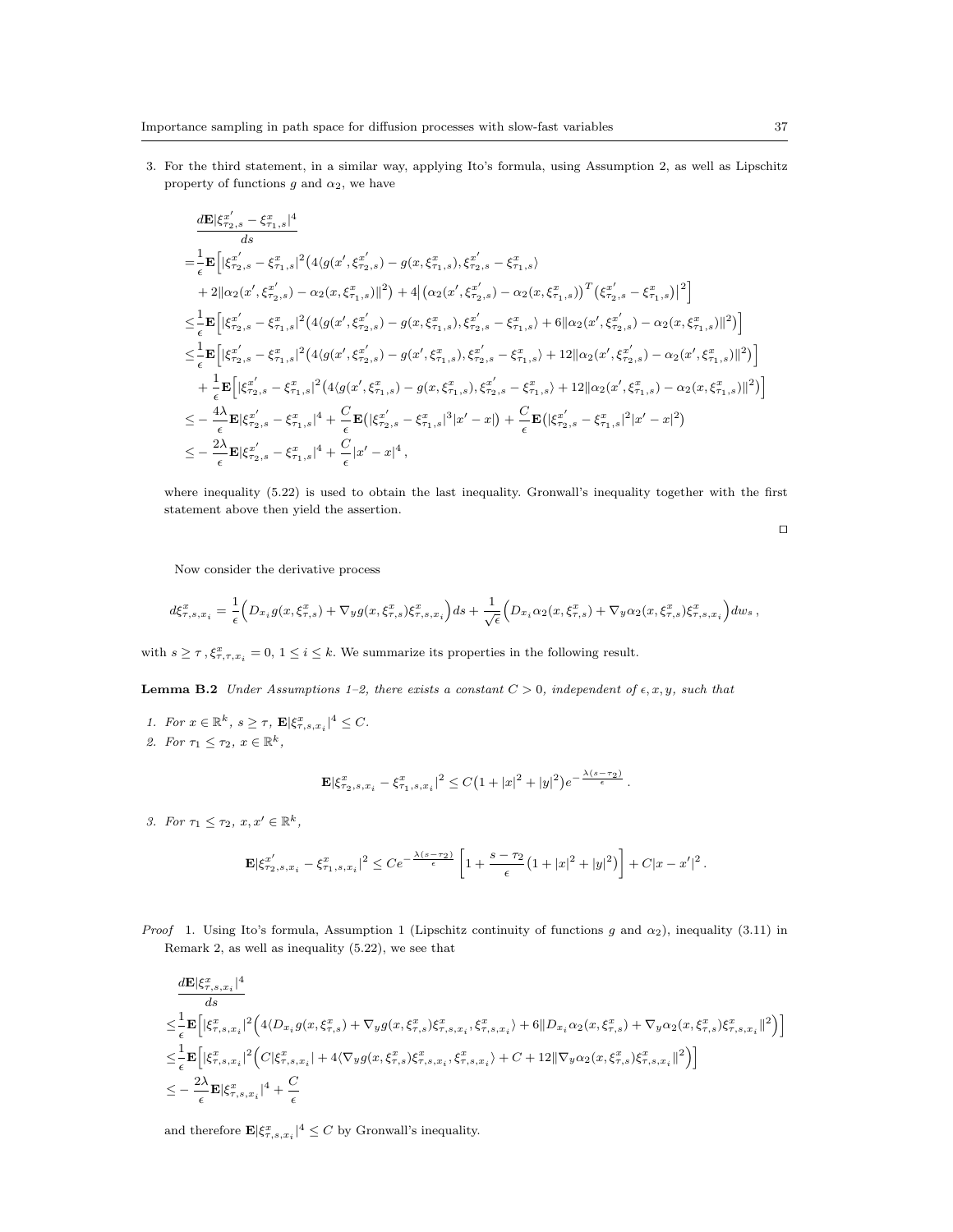2. Now consider  $\xi^x_{\tau_1,s,x_i}$ ,  $\xi^x_{\tau_2,s,x_i}$  with  $\tau_1 \leq \tau_2$ . Using Lipschitz condition of functions  $g, \alpha_2$ , inequality (3.11) in Remark 2, as well as inequality (5.22), it follows

$$
\begin{split} &\frac{d\mathbf{E}|\xi_{\tau_{2},s,x_{i}}^x-\xi_{\tau_{1},s,x_{i}}^x|^2}{ds}\\ =&\frac{2}{\epsilon}\mathbf{E}\langle D_{x_{i}}g(x,\xi_{\tau_{2},s}^x)-D_{x_{i}}g(x,\xi_{\tau_{1},s}^x)+\nabla_{y}g(x,\xi_{\tau_{2},s}^x)\xi_{\tau_{2},s,x_{i}}^x-\nabla_{y}g(x,\xi_{\tau_{1},s}^x)\xi_{\tau_{1},s,x_{i}},\xi_{\tau_{2},s,x_{i}}^x-\xi_{\tau_{1},s,x_{i}}^x\rangle\\ &+\frac{1}{\epsilon}\mathbf{E}\|D_{x_{i}}\alpha_{2}(x,\xi_{\tau_{2},s}^x)-D_{x_{i}}\alpha_{2}(x,\xi_{\tau_{1},s}^x)+\nabla_{y}\alpha_{2}(x,\xi_{\tau_{2},s}^x)\xi_{\tau_{2},s,x_{i}}^x-\nabla_{y}\alpha_{2}(x,\xi_{\tau_{1},s}^x)\xi_{\tau_{1},s,x_{i}}^x\|^2\\ \leq &\frac{C}{\epsilon}\mathbf{E}\Big(\big|\xi_{\tau_{2},s}^x-\xi_{\tau_{1},s}^x\big|\big|\xi_{\tau_{2},s,x_{i}}^x-\xi_{\tau_{1},s,x_{i}}^x\big|\Big)+\frac{2}{\epsilon}\mathbf{E}\langle\big(\nabla_{y}g(x,\xi_{\tau_{2},s}^x)-\nabla_{y}g(x,\xi_{\tau_{1},s}^x)\big)\xi_{\tau_{1},s,x_{i}},\xi_{\tau_{2},s,x_{i}}^x-\xi_{\tau_{1},s,x_{i}}^x\rangle\\ &+\frac{2}{\epsilon}\mathbf{E}\langle\nabla_{y}g(x,\xi_{\tau_{2},s}^x)(\xi_{\tau_{2},s,x_{i}}^x-\xi_{\tau_{1},s,x_{i}}^x),\xi_{\tau_{2},s,x_{i}}^x-\xi_{\tau_{1},s,x_{i}}^x\rangle+\frac{C}{\epsilon}\mathbf{E}|\xi_{\tau_{2},s}^x-\xi_{\tau_{1},s}^x|^2\\ &+\frac{3}{\epsilon}\mathbf{E}\|(\nabla_{y}\alpha_{2}(x,\xi_{\tau_{2},s}^x)-\nabla_{y}\alpha_{2}(x,\xi_{\tau_{1},s}^x))\xi_{\tau_{1},
$$

where the first assertion above and Lemma B.1 have been used in the last inequality. Then Gronwall's inequality entails

$$
\mathbf{E}|\xi_{\tau_2,s,x_i}^x - \xi_{\tau_1,s,x_i}^x|^2 \leq C\big(1+|x|^2+|y|^2\big)e^{-\frac{\lambda(s-\tau_2)}{\epsilon}}.
$$

3. Consider  $\xi^x_{\tau_1,s,x_i}$ ,  $\xi^{x'}_{\tau_2,s,x_i}$  with  $\tau_1 \leq \tau_2$ . In a similar way, we have

$$
\begin{split} &\frac{d\mathbf{E}|\xi^{x'}_{2,s,x_{i}}-\xi^{x}_{\tau_{1},s,x_{i}}|^2}{ds} \\ =&\frac{2}{\epsilon}\mathbf{E}\langle D_{x_{i}}g(x',\xi^{x'}_{2,s})-D_{x_{i}}g(x,\xi^{x}_{\tau_{1},s})+\nabla_{y}g(x',\xi^{x'}_{2,s})\xi^{x'}_{2,s,x_{i}}-\nabla_{y}g(x,\xi^{x}_{\tau_{1},s})\xi^{x}_{\tau_{1},s,x_{i}},\xi^{x'}_{\tau_{2},s,x_{i}}-\xi^{x}_{\tau_{1},s,x_{i}}) \\ &+\frac{1}{\epsilon}\mathbf{E}||D_{x_{i}}\alpha_{2}(x',\xi^{x'}_{\tau_{2},s})-D_{x_{i}}\alpha_{2}(x,\xi^{x}_{\tau_{1},s})+\nabla_{y}\alpha_{2}(x',\xi^{x'}_{2,s})\xi^{x'}_{2,s,x_{i}}-\nabla_{y}\alpha_{2}(x,\xi^{x}_{\tau_{1},s})\xi^{x}_{\tau_{1},s,x_{i}}||^{2} \\ \leq &\frac{2}{\epsilon}\mathbf{E}\langle D_{x_{i}}g(x',\xi^{x}_{\tau_{2},s})-D_{x_{i}}g(x',\xi^{x}_{\tau_{1},s})+\nabla_{y}g(x',\xi^{x'}_{\tau_{2},s})(\xi^{x'}_{\tau_{2},s,x_{i}}-\xi^{x}_{\tau_{1},s,x_{i}}),\xi^{x'}_{\tau_{2},s,x_{i}}-\xi^{x}_{\tau_{1},s,x_{i}}) \\ &+\frac{2}{\epsilon}\mathbf{E}\langle D_{x_{i}}g(x',\xi^{x}_{\tau_{2},s})-D_{x_{i}}g(x,\xi^{x}_{\tau_{1},s})| &(\nabla_{y}g(x',\xi^{x}_{\tau_{2},s})-\nabla_{y}g(x,\xi^{x}_{\tau_{1},s})\xi^{x}_{\tau_{1},s,x_{i}}),\xi^{x'}_{\tau_{2},s,x_{i}}-\xi^{x}_{\tau_{1},s,x_{i}}) \\ &+\frac{3}{\epsilon}\mathbf{E}||D_{x_{i}}\alpha_{2}(x',\xi^{x'}_{\tau_{2},s})-D_{x_{i}}\alpha_{2}(x,\xi^{x}_{\tau_{1},s})\xi^{x}_{\tau_{1},s,x_{i}}||^{2} \\ \leq &-\frac{2}{\epsilon}\mathbf{E}\langle \nabla_{y}\alpha_{
$$

a<sub>l</sub>

$$
\mathbf{E}|\xi_{\tau_2,s,x_i}^{x'} - \xi_{\tau_1,s,x_i}^{x}|^2 \leq Ce^{-\frac{\lambda(s-\tau_2)}{\epsilon}} \left[1 + \frac{s-\tau_2}{\epsilon} (1+|x|^2+|y|^2)\right] + C|x'-x|^2.
$$

The above results allow us to define the stationary process  $\xi_s^x = \xi_{-\infty,s}^x$  with  $\xi_s^x \sim \rho_x(y) dy$  where  $\rho_x$  is the stationary probability density with respect to Lebesgue measure, and also the derivative process  $\xi_{s,x_i}^x$  for  $1 \leq i \leq k$ , satisfying that  $\forall f \in C_b^1(\mathbb{R}^k \times \mathbb{R}^l)$  and  $\tilde{f}(x) = \mathbf{E}(f(x, \xi_s^x)) = \int_{\mathbb{R}^l} f(x, y) \rho_x(y) dy$ , it holds

$$
D_{x_i}\widetilde{f}(x) = \mathbf{E}\big(D_{x_i}f(x,\xi_s^x) + \nabla_y f(x,\xi_s^x)\xi_{s,x_i}^x\big) \,. \tag{B.2}
$$

Processes  $\xi_s^x$  and  $\xi_{s,x_i}^x$  have the following properties: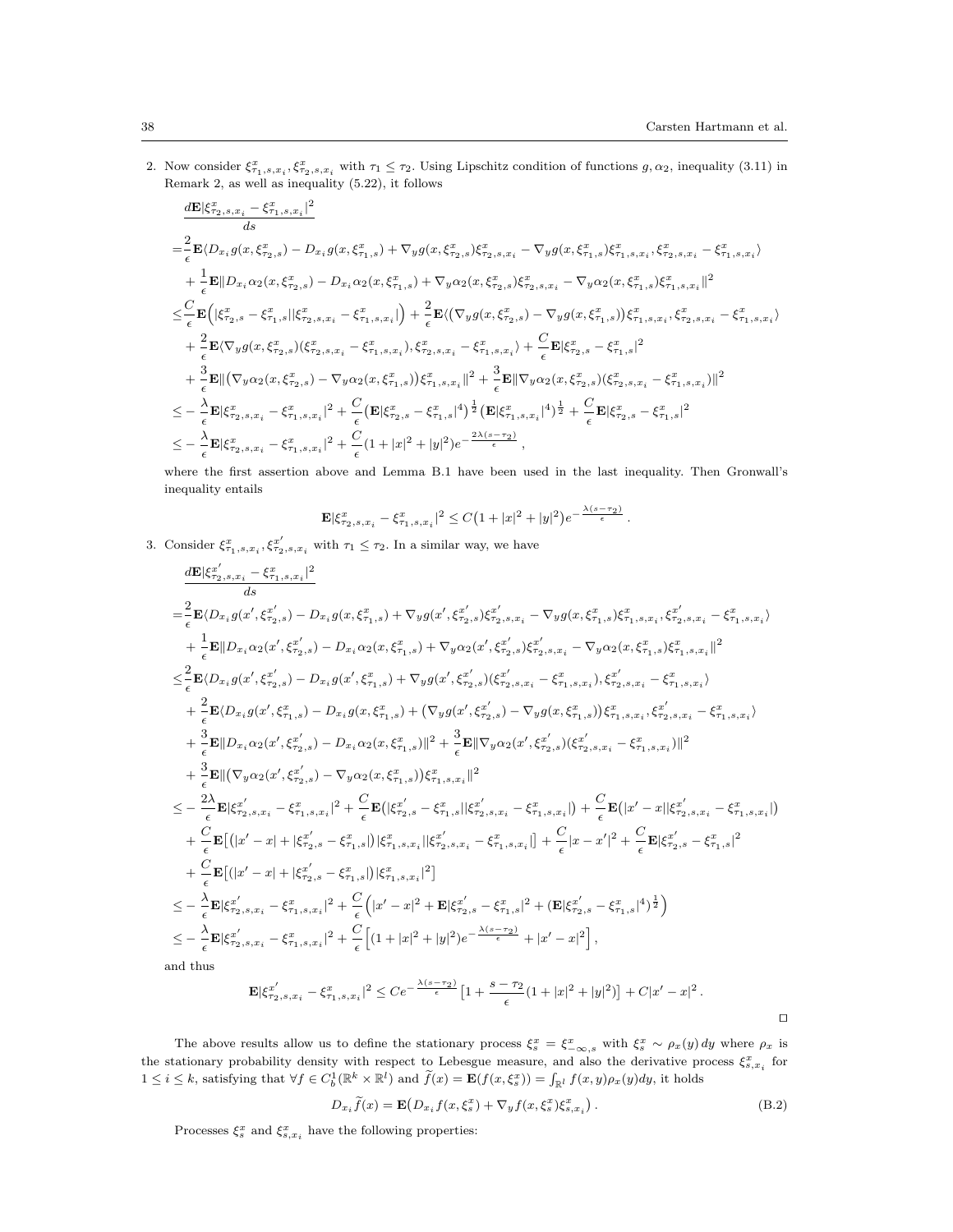**Lemma B.3** *Under Assumptions 1 and 2, there is constant*  $C > 0$ *, independent of*  $\epsilon$ *, x and y, such that*  $\forall f \in C_b^1(\mathbb{R}^l)$ *:* 

*1.*

$$
\left| \mathbf{E} f(\xi_{0,s}^x) - \int_{\mathbb{R}^l} f(y) \rho_x(y) dy \right| \le \sup |f'| \Big( |x| + |y| + 1 \Big) e^{-\frac{\lambda s}{\epsilon}} . \tag{B.3}
$$

*2.*

$$
\left| \mathbf{E}\Big(f(\xi_{0,s}^x)\xi_{0,s,x_i}^x\Big) - \mathbf{E}\Big(f(\xi_s^x)\xi_{s,x_i}^x\Big) \right| \le C\Big(\sup|f| + \sup|f'|\Big)\Big(1 + |x| + |y|\Big)e^{-\frac{\lambda s}{2\epsilon}}\,. \tag{B.4}
$$

*Proof* We only prove the second inequality, as the first one follows in a similar fashion. Using Lemma B.1 and Lemma B.2, we readily conclude that

$$
\begin{aligned} &\left| \mathbf{E}\big(f(\xi_{0,s}^x)\xi_{0,s,x_i}^x\big) - \mathbf{E}\big(f(\xi_s^x)\xi_{s,x_i}^x\big) \right| \\ \leq & \left| \mathbf{E}\big[f(\xi_s^x)(\xi_{0,s,x_i}^x - \xi_{s,x_i}^x)\big] \right| + \left| \mathbf{E}\big[(f(\xi_{0,s}^x) - f(\xi_s^x))\xi_{0,s,x_i}^x\big] \right| \\ \leq & C\big(\sup|f| + \sup|f'|\big)\big(1 + |x| + |y|\big)e^{-\frac{\lambda s}{2\epsilon}} \end{aligned}
$$

An analogous property for the stationary process  $\xi_s^x$  is the following:

**Lemma B.4** *Under Assumption 1 and 2, there exists constant*  $C > 0$ *, independent of*  $x, x'$ *, such that* 

- *1. For*  $x \in \mathbb{R}^k$ ,  $\mathbf{E} |\xi_{s,x_i}^x|^4 \leq C$ *.*
- 2. For  $x, x' \in \mathbb{R}^k$ ,  $\mathbf{E} |\xi_s^{x'} \xi_s^{x}|^4 \leq C |x x'|^4$ .
- 3. For  $x, x' \in \mathbb{R}^k$ ,  $\mathbf{E} |\xi_{s,x_i}^{x'} \xi_{s,x_i}^{x}|^2 \leq C |x x'|^2$ .

*Proof* The conclusions follow directly by letting  $\tau_1, \tau_2 \to -\infty$  in Lemma B.1 and Lemma B.2.

# **References**

- 1. S. Asmussen and P. W. Glynn, *Stochastic Simulation: Algorithms and Analysis*, Springer, 2007.
- 2. S. Asmussen and D. P. Kroese, *Improved algorithms for rare event simulation with heavy tails*, Adv. Appl. Prob., 38 (2006), pp. 545–558.
- 3. A. Bensoussan, J.-L. Lions, and G. Papanicolaou, *Asymptotic analysis for periodic structures*, Studies in mathematics and its applications, North-Holland, 1978.
- 4. N. BERGLUND and B. GENTZ, *Metastability in simple climate models: Pathwise analysis of slowly driven langevin equations*, Stoch. and Dyn., 02 (2002), pp. 327–356.
- 5. J. Blanchet and P. Glynn, *Efficient rare-event simulation for the maximum of heavy-tailed random walks*, Ann. Appl. Probab., 18 (2008), pp. 1351–1378.
- 6. M. Boué AND P. Dupuis, *A variational representation for certain functionals of Brownian motion*, Ann. Probab., 26 (1998), pp. 1641–1659.
- 7. S. P. Brooks, *Markov chain Monte Carlo method and its application*, J. R. Stat. Soc. Series D (The Statistician), 47 (1998), pp. 69–100.
- 8. S. Cerrai, *Second Order PDE's in Finite and Infinite Dimension: A Probabilistic Approach*, no. Nr. 1762 in Lecture Notes in Mathematics, Springer, 2001.
- 9. , *Averaging principle for systems of reaction-diffusion equations with polynomial nonlinearities perturbed by multiplicative noise*, Siam J. Math. Anal., 43 (2011), pp. 2482–2518.
- 10. G. Da Prato and J. Zabczyk, *Ergodicity for Infinite Dimensional Systems*, Cambridge Monographs on Particle Physics, Nuclear Physics and Cosmology, Cambridge University Press, 1996.
- 11. , *Second Order Partial Differential Equations in Hilbert Spaces*, London Mathematical Society Lecture Note Series, Cambridge University Press, 2002.
- 12. A. Doucet, N. De Freitas, and N. Gordon, eds., *Sequential Monte Carlo methods in practice*, Springer, 2001.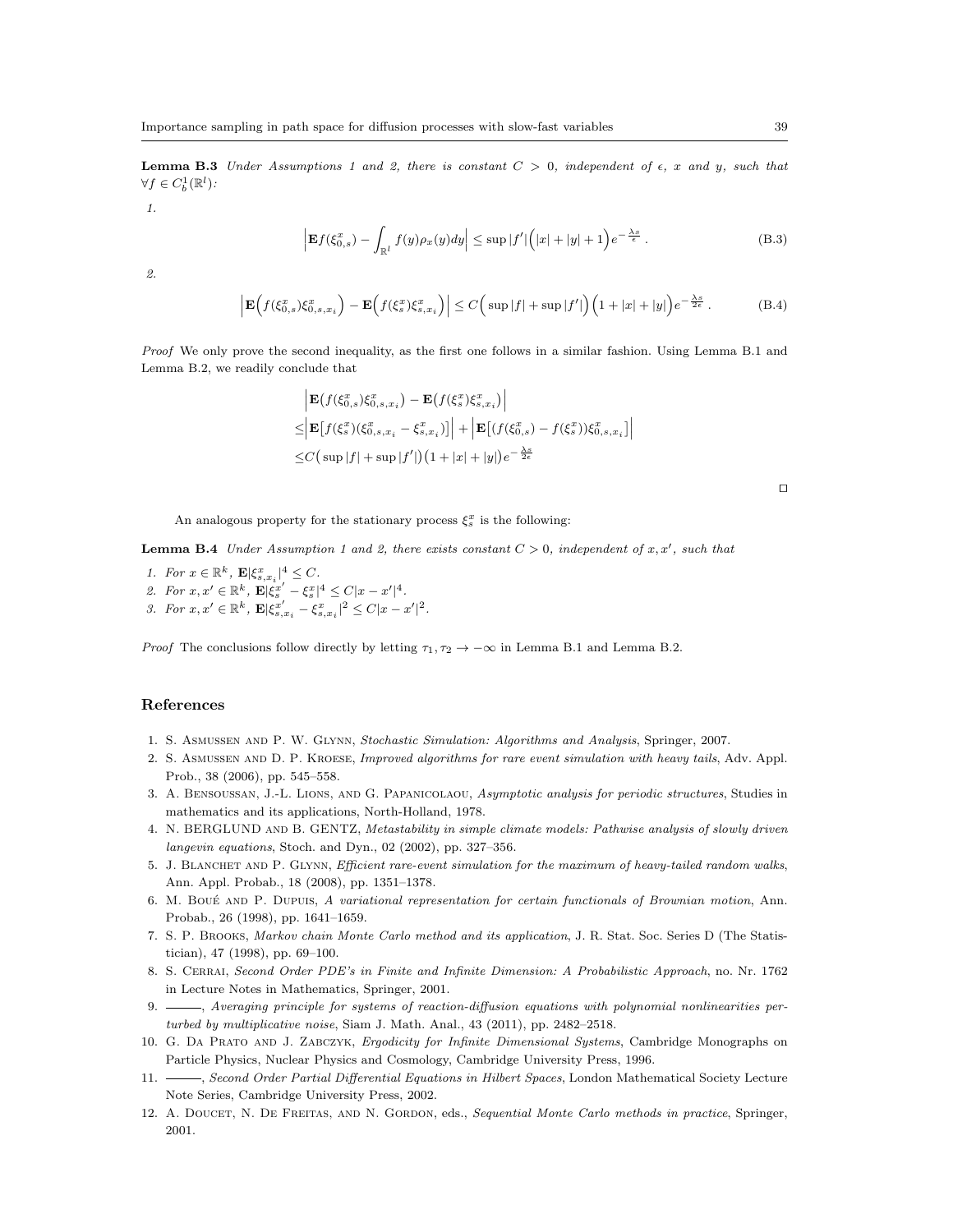- 13. S. Duane, A. D. Kennedy, B. J. Pendleton, and D. Roweth, *Hybrid Monte Carlo*, Phys. Lett. B, 195 (1987), pp. 216–222.
- 14. P. Dupuis, K. Spiliopoulos, and H. Wang, *Rare event simulation for rough energy landscapes*, in Simulation Conference (WSC), Proceedings of the 2011 Winter, Dec 2011, pp. 504–515.
- 15. P. Dupuis, K. Spiliopoulos, and H. Wang, *Importance sampling for multiscale diffusions*, Multiscale Model. Simul., 10 (2012), pp. 1–27.
- 16. P. Dupuis and H. Wang, *Importance sampling, large deviations, and differential games*, Stochastics and Stochastic Rep., 76 (2004), pp. 481–508.
- 17. P. Dupuis and H. Wang, *Subsolutions of an isaacs equation and efficient schemes for importance sampling*, Mathematics of Operations Research, 32 (2007), pp. 723–757.
- 18. W. H. Fleming and H. M. Soner, *Controlled Markov Processes and Viscosity Solutions*, Springer, 2006.
- 19. M. Freidlin and A. Wentzell, *Random Perturbations of Dynamical Systems*, vol. 260 of Grundlehren der mathematischen Wissenschaften, Springer Berlin Heidelberg, 2012.
- 20. A. Friedman, *Partial differential equations of parabolic type*, Prentice-Hall, 1964.
- 21. D. Givon, *Strong convergence rate for two-time-scale jump-diffusion stochastic differential systems*, Multiscale Model. Simul., 6 (2007), pp. 577–594.
- 22. P. Glasserman, P. Heidelberger, and P. Shahabuddin, *Asymptotically optimal importance sampling and stratification for pricing path-dependent options*, Math. Finance, 9 (1999), pp. 117–152.
- 23. C. Hartmann, J. Latorre, G. Pavliotis, and W. Zhang, *Optimal control of multiscale systems using reduced-order models*, J. Comput. Dyn., 1 (2014), pp. 279–306.
- 24. W. K. Hastings, *Monte Carlo sampling methods using Markov chains and their applications*, Biometrika, 57 (1970), pp. 97–109.
- 25. L. O. Hedges, R. L. Jack, J. P. Garrahan, and D. Chandler, *Dynamic order-disorder in atomistic models of structural glass formers*, Science, 323 (2009), pp. 1309–1313.
- 26. C. Huang and D. Liu, *Strong convergence and speed up of nested stochastic simulation algorithm*, Commun. Comput. Phys., 15 (2014), pp. 1207–1236.
- 27. R. L. Jack and P. Sollich, *Effective interactions and large deviations in stochastic processes*, Eur. Phys. J. Special Topics, 224 (2015), pp. 2351–2367.
- 28. I. Karatzas and S. E. Shreve, *Brownian motion and stochastic calculus*, Springer, 2 ed., 1991.
- 29. R. Khasminskii, *Principle of averaging for parabolic and elliptic differential equations and for markov processes with small diffusion*, Theory Probab. Appl., 8 (1963), pp. 1–21.
- 30. N. Krylov, *Controlled Diffusion Processes*, Stochastic Modelling and Applied Probability, Springer, 1980.
- 31. J. C. LATORRE, P. METZNER, C. HARTMANN, AND C. SCHÜTTE, A structure-preserving numerical discretiza*tion of reversible diffusions*, Commun. Math. Sci., 9 (2010), pp. 1051–1072.
- 32. D. Liu, *Strong convergence of principle of averaging for multiscale stochastic dynamical systems*, Commun. Math. Sci., 8 (2010), pp. 999–1020.
- 33. J. S. Liu, *Monte Carlo Strategies in Scientific Computing*, Springer, 2nd ed., 2008.
- 34. J. S. Liu and R. Chen, *Sequential Monte Carlo methods for dynamic systems*, J. Amer. Statist. Assoc., 93 (1998), pp. 1032–1044.
- 35. A. Majda, C. Franzke, and B. Khouider, *An applied mathematics perspective on stochastic modelling for climate*, Philos. Trans. A Math. Phys. Eng. Sci., 366 (2008), pp. 2429–2455.
- 36. B. Øksendal, *Stochastic Differential Equations: An Introduction with Applications*, Springer, 6th ed., 2010.
- 37. G. Pavliotis and A. Stuart, *Multiscale Methods: Averaging and Homogenization*, Springer, 2008.
- 38. J.-H. Prinz, H. Wu, M. Sarich, B. Keller, M. Senne, M. Held, J. D. Chodera, C. Schutte, and ¨ F. Noé, *Markov models of molecular kinetics: Generation and validation*, J. Chem. Phys., 134 (2011).
- 39. C. SCHÜTTE, A. FISCHER, W. HUISINGA, AND P. DEUFLHARD, A direct approach to conformational dynamics *based on hybrid Monte Carlo*, J. Comput. Phys., 151 (1999), pp. 146 – 168.
- 40. K. Spiliopoulos, *Large deviations and importance sampling for systems of slow-fast motion*, Appl. Math. Optim., 67 (2013), pp. 123–161.
- 41. , *Nonasymptotic performance analysis of importance sampling schemes for small noise diffusions*, J. Appl. Probab., 52 (2015), pp. 797–810.
- 42. , *Rare event simulation for multiscale diffusions in random environments*, Multiscale Model. Simul., 13 (2015), pp. 1290–1311.
- 43. K. Spiliopoulos, P. Dupuis, and X. Zhou, *Escaping from an attractor: Importance sampling and rest points, part I*, Ann. Appl. Probab., 25 (2015), pp. 2909–2958.